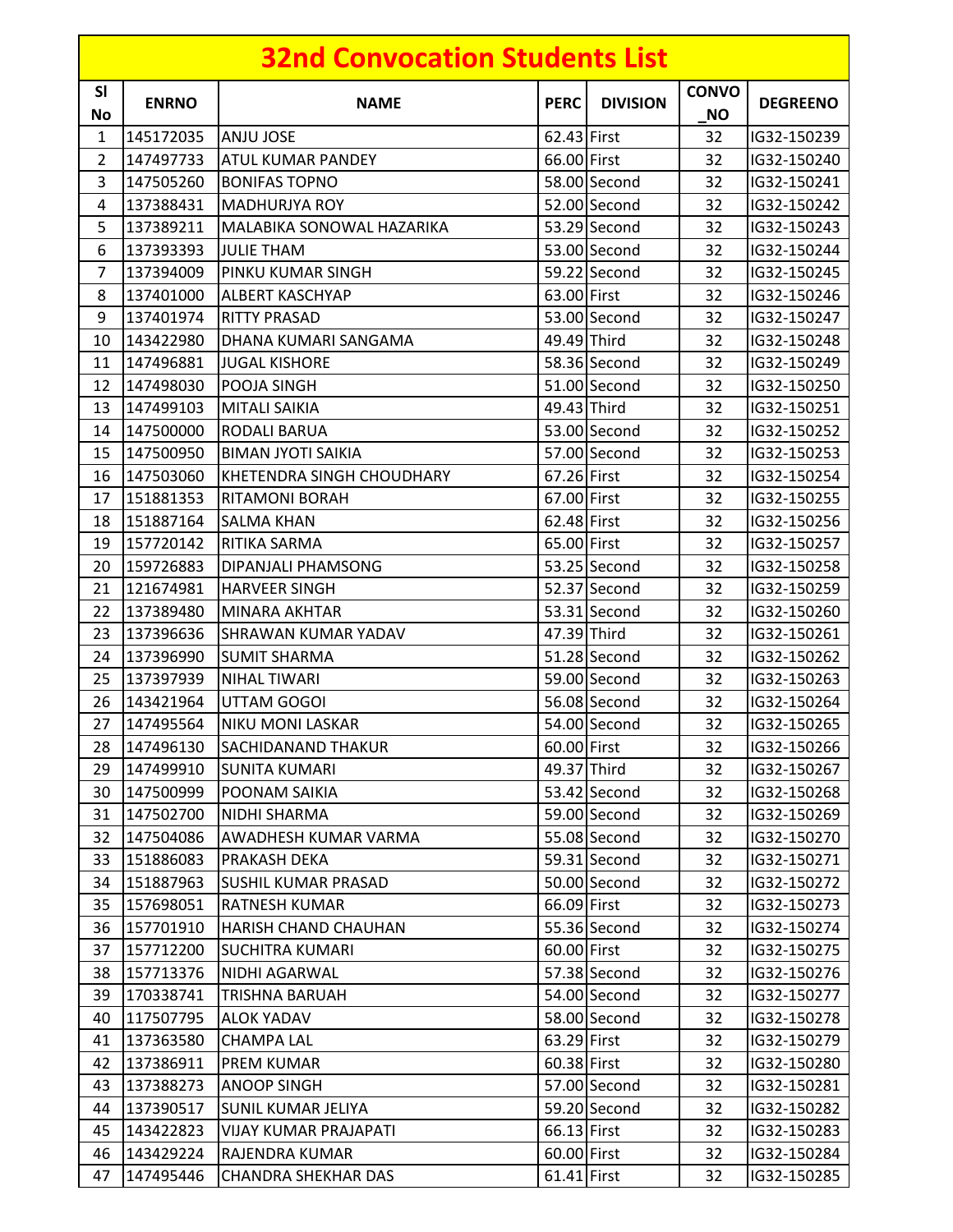| 48 | 147498656 | <b>BABY DHAN</b>                       |             | 53.27 Second   | 32 | IG32-150286 |  |
|----|-----------|----------------------------------------|-------------|----------------|----|-------------|--|
| 49 | 147498742 | PUNOM DHAN                             |             | $52.19$ Second | 32 | IG32-150287 |  |
| 50 | 151878220 | <b>AJEET SINGH</b>                     | 62.00 First |                | 32 | IG32-150288 |  |
| 51 | 151881210 | MOHIT KUMAR DIXIT                      |             | 59.00 Second   | 32 | IG32-150289 |  |
| 52 | 151885099 | JITENDRA SHARMA                        | 62.00 First |                | 32 | IG32-150290 |  |
| 53 | 155204532 | PREETI RANI DEY                        | 61.00 First |                | 32 | IG32-150291 |  |
| 54 | 157698535 | <b>GAUTAM KUMAR DAS</b>                |             | 59.00 Second   | 32 | IG32-150292 |  |
| 55 | 157701855 | <b>KUMARI KAJAL</b>                    |             | 56.44 Second   | 32 | IG32-150293 |  |
| 56 | 126459738 | <b>SUDHA SHANKAR SHARMA</b>            | 62.18 First |                | 32 | IG32-150294 |  |
| 57 | 127975298 | PRAWEEN DEWLI                          |             | 57.30 Second   | 32 | IG32-150295 |  |
| 58 | 135174863 | <b>GAURI SHANKAR KUMAR GUPTA</b>       | 63.00 First |                | 32 | IG32-150296 |  |
| 59 | 135979605 | ZAMEER BEIG                            |             | 59.49 Second   | 32 | IG32-150297 |  |
| 60 | 137385626 | <b>SHASHANK DUBEY</b>                  |             | 59.00 Second   | 32 | IG32-150298 |  |
| 61 | 137386936 | <b>SANTANU KANP</b>                    |             | 56.43 Second   | 32 | IG32-150299 |  |
| 62 | 137391035 | <b>MANOJ KUMAR SINGH YADAV</b>         | 60.26 First |                | 32 | IG32-150300 |  |
| 63 | 137391827 | <b>MOHIT CHHIKARA</b>                  |             | 57.00 Second   | 32 | IG32-150301 |  |
| 64 | 143420432 | LAL CHAND MANJHI                       | 61.00 First |                | 32 | IG32-150302 |  |
| 65 | 143421165 | <b>SOORAJ KUMAR</b>                    | 64.16 First |                | 32 | IG32-150303 |  |
| 66 | 143422790 | <b>NARENDRA KUMAR</b>                  | 62.33 First |                | 32 | IG32-150304 |  |
| 67 | 143423223 | <b>SANJEEV KUMAR</b>                   |             | 56.00 Second   | 32 | IG32-150305 |  |
| 68 | 143427238 | <b>IFLA JAN</b>                        |             | 57.00 Second   | 32 | IG32-150306 |  |
| 69 | 143427324 | <b>TEJVEER SINGH</b>                   |             | 59.30 Second   | 32 | IG32-150307 |  |
| 70 | 147495270 | <b>TEJPAL VISHNOI</b>                  |             | 58.41 Second   | 32 | IG32-150308 |  |
| 71 | 147496036 | <b>CHHAIL SINGH</b>                    | 61.00 First |                | 32 | IG32-150309 |  |
| 72 | 147496090 | <b>MAHENDRA KUMAR SAINI</b>            | 63.00 First |                | 32 | IG32-150310 |  |
| 73 | 147498047 | P TANYU KONYAK                         |             | $53.11$ Second | 32 | IG32-150311 |  |
| 74 | 147501256 | VIJENDRA SINGH                         |             | 51.00 Second   | 32 | IG32-150312 |  |
| 75 | 147506792 | PRAGYAN JYOTI BORA                     |             | 55.10 Second   | 32 | IG32-150313 |  |
| 76 | 147511067 | <b>SHIVAM SHIVHARE</b>                 | 64.02 First |                | 32 | IG32-150314 |  |
| 77 | 150205562 | <b>ANANTA CHARANA NAYAK</b>            |             | 57.00 Second   | 32 | IG32-150315 |  |
| 78 | 151875350 | <b>MATAM SUNIL KUMAR</b>               |             | 59.02 Second   | 32 | IG32-150316 |  |
| 79 | 151875367 | <b>AMIT KHATRI</b>                     | 67.00 First |                | 32 | IG32-150317 |  |
| 80 | 151876573 | <b>BUNDHELIYA AJAYKUMAR RAMESHBHAI</b> | 62.03 First |                | 32 | IG32-150318 |  |
| 81 | 151876684 | SUBHASH CHAND GADHWAL                  | 61.32 First |                | 32 | IG32-150319 |  |
| 82 | 151881170 | <b>DEEPAK KUMAR</b>                    | 63.00 First |                | 32 | IG32-150320 |  |
| 83 | 151881489 | <b>AJAY THAKUR</b>                     |             | 58.00 Second   | 32 | IG32-150321 |  |
| 84 | 151883095 | <b>ABDESH KUMAR</b>                    | 64.11 First |                | 32 | IG32-150322 |  |
| 85 | 151884484 | <b>VINAY PRATAP SINGH</b>              | 65.00 First |                | 32 | IG32-150323 |  |
| 86 | 151884491 | <b>VARUN KUMAR</b>                     | 66.40 First |                | 32 | IG32-150324 |  |
| 87 | 151887766 | <b>MAYANK SAHU</b>                     | 62.00 First |                | 32 | IG32-150325 |  |
| 88 | 157697225 | <b>DEBASIS BARMAN</b>                  |             | 57.00 Second   | 32 | IG32-150326 |  |
| 89 | 159651978 | <b>SATYA NARAYAN</b>                   | 68.00 First |                | 32 | IG32-150327 |  |
| 90 | 119017952 | <b>DEVANAND GIRI</b>                   |             | 54.44 Second   | 32 | IG32-150328 |  |
| 91 | 135078066 | <b>LOKESH KUMAR</b>                    | 62.00 First |                | 32 | IG32-150329 |  |
| 92 | 135078453 | <b>AMIT KUMAR UMRAO</b>                |             | 55.38 Second   | 32 | IG32-150330 |  |
| 93 | 137385862 | <b>JINTU BORAH</b>                     |             | 55.00 Second   | 32 | IG32-150331 |  |
| 94 | 143422776 | <b>VIKASH KUMAR</b>                    | 64.40 First |                | 32 | IG32-150332 |  |
| 95 | 147500784 | <b>PUTU DUTTA</b>                      |             | 55.42 Second   | 32 | IG32-150333 |  |
| 96 | 151876233 | <b>ARFAT AMIN RAHMAN</b>               | 65.00 First |                | 32 | IG32-150334 |  |
| 97 | 151881457 | <b>KLEVERSON TERON</b>                 |             | 59.45 Second   | 32 | IG32-150335 |  |
| 98 | 157697802 | <b>ZUBAIR HUSSAIN BORA</b>             | 60.00 First |                | 32 | IG32-150336 |  |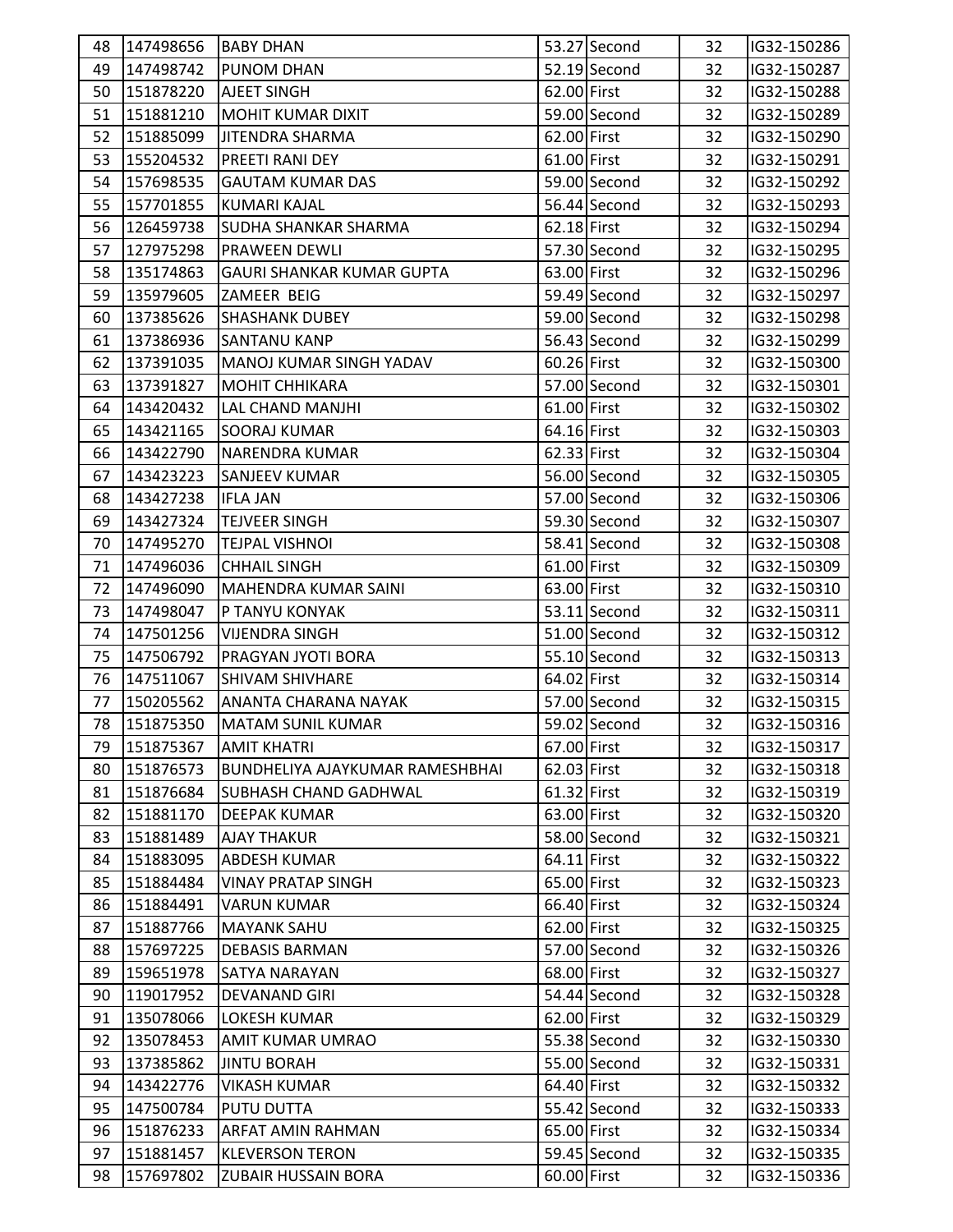| 99 | 157698130     | <b>MRINALI MECH</b>         |               | 55.08 Second   | 32 | IG32-150337 |  |
|----|---------------|-----------------------------|---------------|----------------|----|-------------|--|
|    | 100 157721943 | <b>RIPPA DEB</b>            |               | 58.19 Second   | 32 | IG32-150338 |  |
|    | 101 135174800 | <b>BIJAY SHANKAR PRASAD</b> | 60.33 First   |                | 32 | IG32-150339 |  |
|    | 102 136787532 | SABDHAR SALAM MIR           | 64.00 First   |                | 32 | IG32-150340 |  |
|    | 103 137387218 | <b>ALESTER TIRKEY</b>       |               | 57.45 Second   | 32 | IG32-150341 |  |
|    | 104 137388170 | PETRUS TOPPO                |               | 56.00 Second   | 32 | IG32-150342 |  |
|    | 105 137390380 | <b>SONU SINGH</b>           |               | 57.01 Second   | 32 | IG32-150343 |  |
|    | 106 137390667 | <b>SALMA HAZARIKA</b>       |               | 52.41 Second   | 32 | IG32-150344 |  |
|    | 107 137392116 | <b>DEBA PROTIM KAKOTY</b>   |               | 54.21 Second   | 32 | IG32-150345 |  |
|    | 108 143421086 | <b>SUMIT KUMAR</b>          | 60.04 First   |                | 32 | IG32-150346 |  |
|    | 109 147495793 | JYOTISMITA BORAH            |               | 57.00 Second   | 32 | IG32-150347 |  |
|    | 110 147497100 | <b>SUJATA KUJUR</b>         | 61.43 First   |                | 32 | IG32-150348 |  |
|    | 111 147497844 | <b>KRISHNA BISWAS</b>       |               | 58.00 Second   | 32 | IG32-150349 |  |
|    | 112 147498309 | POMPY CHETRY                |               | 55.00 Second   | 32 | IG32-150350 |  |
|    | 113 147499515 | <b>DIPI BORAH</b>           |               | 52.00 Second   | 32 | IG32-150351 |  |
|    | 114 147499809 | ANUJ                        | 60.00 First   |                | 32 | IG32-150352 |  |
|    | 115 147501532 | MIKU GOGOI                  | 60.06 First   |                | 32 | IG32-150353 |  |
|    | 116 147502068 | MINAKHI BORUAH              | 65.00 First   |                | 32 | IG32-150354 |  |
|    | 117 147502534 | <b>RUKSAR PARVEEN</b>       |               | 55.00 Second   | 32 | IG32-150355 |  |
|    | 118 147503837 | <b>GAURI DAS</b>            |               | 51.46 Second   | 32 | IG32-150356 |  |
|    | 119 147509884 | <b>TIKU MAZUMDAR</b>        |               | 58.00 Second   | 32 | IG32-150357 |  |
|    | 120 148567380 | RAGHUVEER SINGH KANDRI      | $61.15$ First |                | 32 | IG32-150358 |  |
|    | 121 151875059 | <b>ALBINA NARZARY</b>       |               | 54.08 Second   | 32 | IG32-150359 |  |
|    | 122 151875080 | <b>JAKRIUS MOCHAHARI</b>    |               | 53.14 Second   | 32 | IG32-150360 |  |
|    | 123 151877425 | RABINDRA NATH GUPTA         |               | 53.00 Second   | 32 | IG32-150361 |  |
|    | 124 151878276 | <b>NILU CHHETRI</b>         |               | 56.00 Second   | 32 | IG32-150362 |  |
|    | 125 151879095 | <b>SHIV KUMAR PRASAD</b>    |               | 49.31 Third    | 32 | IG32-150363 |  |
|    | 126 151883031 | <b>MRIDU PABAN BORUAH</b>   | 60.30 First   |                | 32 | IG32-150364 |  |
|    | 127 151886424 | <b>MARY JYOTI BHENGRA</b>   | 60.31 First   |                | 32 | IG32-150365 |  |
|    | 128 151886431 | MARY D SANGMA               |               | 58.00 Second   | 32 | IG32-150366 |  |
|    | 129 151886449 | <b>SUSHILA MAUKAL</b>       | 62.00 First   |                | 32 | IG32-150367 |  |
|    | 130 151886463 | <b>NIDHI</b>                | 61.23 First   |                | 32 | IG32-150368 |  |
|    | 131 151886470 | JOYCY MARY KHARTHANGMAW     | 61.20 First   |                | 32 | IG32-150369 |  |
|    | 132 151886868 | <b>SHERI SRIKANTH</b>       | 62.00 First   |                | 32 | IG32-150370 |  |
|    | 133 156088159 | <b>MONTU HAZARIKA</b>       | 64.00 First   |                | 32 | IG32-150371 |  |
|    | 134 157697960 | <b>BIJAY KUMAR CHAUHAN</b>  |               | 59.00 Second   | 32 | IG32-150372 |  |
|    | 135 157703620 | <b>MEERA KUMARI</b>         |               | 55.00 Second   | 32 | IG32-150373 |  |
|    | 136 157712478 | CHINNAMMA A A               |               | 57.00 Second   | 32 | IG32-150374 |  |
|    | 137 159726876 | <b>ANJU YADAV</b>           |               | 55.14 Second   | 32 | IG32-150375 |  |
|    | 138 136195798 | <b>GANESH KUMAR</b>         |               | 54.29 Second   | 32 | IG32-150376 |  |
|    | 139 137113023 | ARJUN M A                   |               | 56.20 Second   | 32 | IG32-150377 |  |
|    | 140 137391486 | <b>SHAHEEN KHAN</b>         |               | 56.00 Second   | 32 | IG32-150378 |  |
|    | 141 137392194 | <b>BUDHAJEET BORDOLOI</b>   |               | $50.14$ Second | 32 | IG32-150379 |  |
|    | 142 137393204 | <b>JITUMONI NATH</b>        |               | 52.00 Second   | 32 | IG32-150380 |  |
|    | 143 137395974 | SATYAJIT GOGOI              |               | 55.00 Second   | 32 | IG32-150381 |  |
|    | 144 137396730 | PREETI BHARATI              |               | 52.07 Second   | 32 | IG32-150382 |  |
|    | 145 137397161 | <b>DEEPAK SHARMA</b>        |               | 53.00 Second   | 32 | IG32-150383 |  |
|    | 146 137397749 | <b>BIRENDRA PRASAD SAH</b>  |               | $51.13$ Second | 32 | IG32-150384 |  |
|    | 147 137401089 | PRADEEP KUMAR               |               | 57.00 Second   | 32 | IG32-150385 |  |
|    | 148 143420188 | POORNA RAM                  | 65.00 First   |                | 32 | IG32-150386 |  |
|    | 149 143420360 | <b>SUJOY MANDAL</b>         |               | 54.39 Second   | 32 | IG32-150387 |  |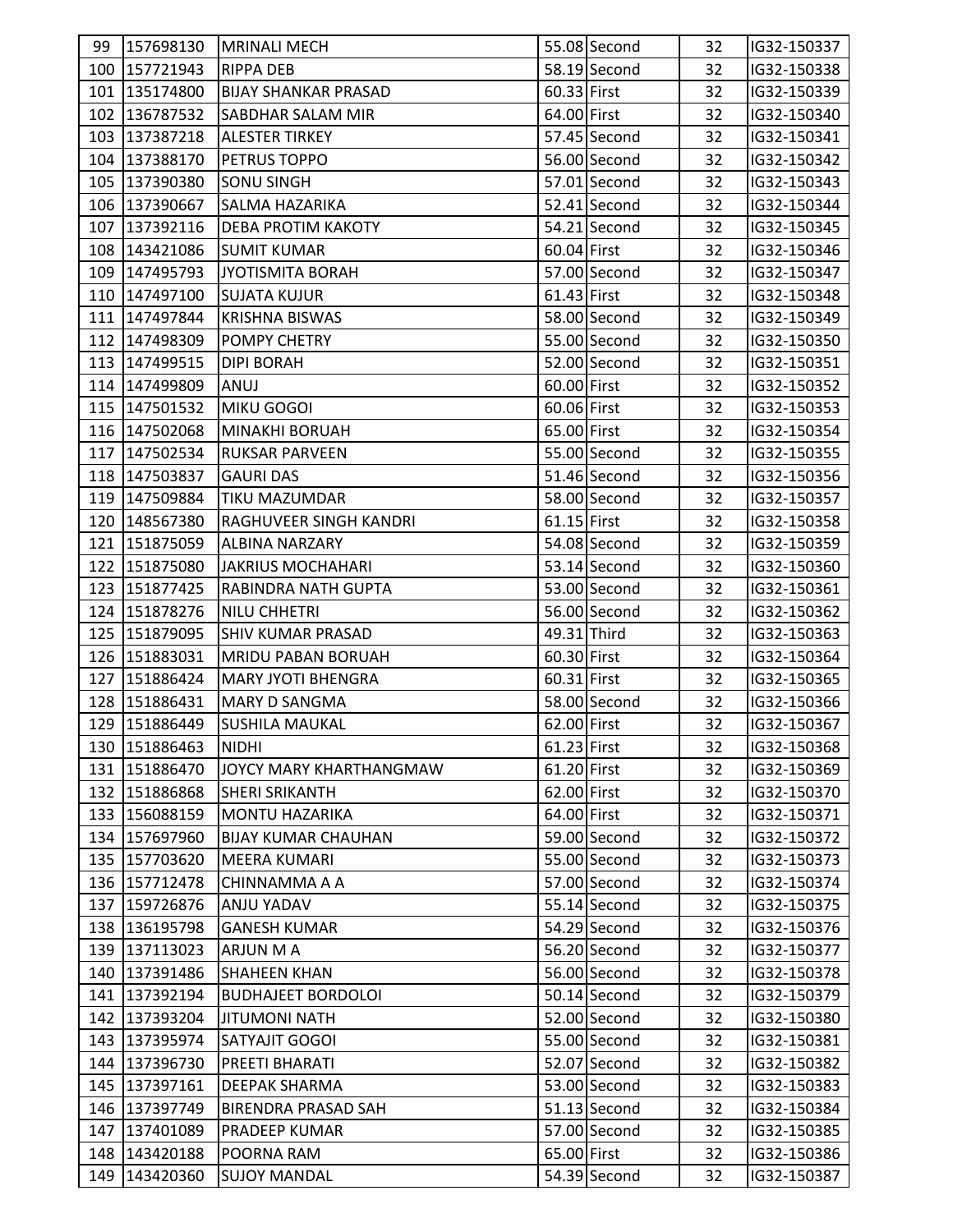| 60.21 First<br>151 143421140<br>32<br>IG32-150389<br>AMIT SHARMA<br>58.22 Second<br>152 143422744<br><b>AJAY KUMAR SINGH</b><br>32<br>IG32-150390<br>153 143427094<br>58.00 Second<br><b>SANDEEP KUMAR</b><br>32<br>IG32-150391<br>59.23 Second<br>32<br>154 143427664<br><b>ABHINAV SHARMA</b><br>IG32-150392<br>57.00 Second<br>155 143427704<br>32<br>IG32-150393<br>SANDEEP<br>$51.16$ Second<br>156 147496201<br>32<br>IG32-150394<br>AKRUTI PAL<br>51.23 Second<br>157 147496320<br><b>SHIV KUMAR</b><br>32<br>IG32-150395<br>158 147496369<br>JYOTIMOYEE GOGOI<br>61.00 First<br>32<br>IG32-150396<br>159 147497701<br>62.13 First<br>32<br>IG32-150397<br><b>RAM PRATAP SINGH</b><br>62.38 First<br>160 147497719<br>32<br>IG32-150398<br><b>ANIL KUMAR YADAV</b><br>53.35 Second<br>161 147497962<br>32<br><b>SWAPNANIL SHARMA</b><br>IG32-150399<br>162 147498774<br>49.37 Third<br>MADHU KUMARI SAH<br>32<br>IG32-150400<br>163 147500476<br>55.00 Second<br><b>SWEETY SHAH</b><br>32<br>IG32-150401<br>59.00 Second<br>164 147500745<br><b>RAJESH KUMAR GUPTA</b><br>32<br>IG32-150402<br>52.00 Second<br>165 147501969<br>IG32-150403<br><b>ANIL KUMAR RAJAK</b><br>32<br>49.28 Third<br>166 147503353<br>ASHMITA AGARWALLA<br>32<br>IG32-150404<br>53.00 Second<br>167 147503568<br>32<br>IG32-150405<br><b>ARUNA SHARMA</b><br>168 147504362<br>60.14 First<br>32<br>IG32-150406<br><b>MANISHA THENGAL</b><br>$51.25$ Second<br>169 147505031<br><b>SURAJ TIRKEY</b><br>32<br>IG32-150407<br>61.00 First<br>170 147506380<br><b>ANURAG KATUWAL</b><br>32<br>IG32-150408<br>59.00 Second<br>171 147507200<br>IG32-150409<br><b>ARUN KUMAR</b><br>32<br>172 147508020<br>RAVI PRAKASH GADHAWAL<br>58.00 Second<br>32<br>IG32-150410<br>59.39 Second<br>173 147508417<br>PANKAJ DUTTA<br>32<br>IG32-150411<br>56.35 Second<br>174 151875571<br>SATYAPAL VYAS<br>32<br>IG32-150412<br>175 151876090<br>64.47 First<br>32<br>IG32-150413<br><b>SURENDER BISHNOI</b><br>59.00 Second<br>176 151876638<br>RATHOD NIKHIL NEHRU<br>32<br>IG32-150414<br>177 151876835<br>54.00 Second<br><b>RAM NATH ROY</b><br>32<br>IG32-150415<br>50.00 Second<br>178 151876842<br><b>BINAY KUMAR GUPTA</b><br>32<br>IG32-150416<br>55.00 Second<br>179 151876850<br>32<br>IG32-150417<br><b>BABLOO KUMAR SINGH</b><br>63.00 First<br>180 151877281<br>32<br>IG32-150418<br><b>BHAGIRATHA SINGH</b><br>56.03 Second<br>181 151877321<br><b>RUNA DAS</b><br>32<br>IG32-150419<br>56.00 Second<br>182 151883103<br><b>AMIT KUMAR SHARMA</b><br>32<br>IG32-150420<br>183 151883389<br>53.00 Second<br>32<br>IG32-150421<br>ANNAPURNA KUMARI GOSWAMI<br>60.38 First<br>184 151884896<br>PATEL SANDIPKUMAR<br>32<br>IG32-150422<br>185 151886836<br>$62.11$ First<br><b>VIKRAM SINGH BHADAURIYA</b><br>32<br>IG32-150423<br>56.29 Second<br>186 151886947<br>32<br>IG32-150424<br>SATISH YADAV<br>64.00 First<br>187 157696531<br><b>AKHILA NAND TIWARI</b><br>32<br>IG32-150425<br>53.48 Second<br>188 157697010<br>SANTI P JESUDAS<br>32<br>IG32-150426<br>57.00 Second<br>189 157699820<br>IG32-150427<br><b>KRISHNA DAS</b><br>32<br>58.00 Second<br>190 157700119<br>32<br>IG32-150428<br>RAJESH KUMAR<br>191 157701142<br>58.07 Second<br>32<br>IG32-150429<br><b>SATYABHAN SINGH</b><br>66.01 First<br>192 157701547<br><b>PRALAY SHILL</b><br>32<br>IG32-150430<br>63.00 First<br>193 157703723<br><b>GOVINDARAO KOTLA</b><br>32<br>IG32-150431<br>55.13 Second<br>194 157715878<br><b>PRITAM BHOWAL</b><br>32<br>IG32-150432<br>59.00 Second<br>195 157716973<br><b>ARUN KUMAR SINGH</b><br>32<br>IG32-150433<br>61.00 First<br>196 157721406<br>ANSHUL KUMAR RANA<br>32<br>IG32-150434<br>60.42 First<br>197 157721635<br>YALLA MAHATHI<br>32<br>IG32-150435<br>55.00 Second<br>198 159607784<br><b>BASANTA PRADHAN</b><br>IG32-150436<br>32<br>64.06 First<br>199 159726235<br>32<br>IG32-150437<br>ABHISHEK BHUSHAN SINGH<br>54.00 Second<br>200<br>W11529072<br><b>SUNIL KUMAR SHRIVASTAV</b><br>32<br>IG32-150438 | 150 143420504 | <b>PRISCILA MINJ</b> | 57.43 Second | 32 | IG32-150388 |
|---------------------------------------------------------------------------------------------------------------------------------------------------------------------------------------------------------------------------------------------------------------------------------------------------------------------------------------------------------------------------------------------------------------------------------------------------------------------------------------------------------------------------------------------------------------------------------------------------------------------------------------------------------------------------------------------------------------------------------------------------------------------------------------------------------------------------------------------------------------------------------------------------------------------------------------------------------------------------------------------------------------------------------------------------------------------------------------------------------------------------------------------------------------------------------------------------------------------------------------------------------------------------------------------------------------------------------------------------------------------------------------------------------------------------------------------------------------------------------------------------------------------------------------------------------------------------------------------------------------------------------------------------------------------------------------------------------------------------------------------------------------------------------------------------------------------------------------------------------------------------------------------------------------------------------------------------------------------------------------------------------------------------------------------------------------------------------------------------------------------------------------------------------------------------------------------------------------------------------------------------------------------------------------------------------------------------------------------------------------------------------------------------------------------------------------------------------------------------------------------------------------------------------------------------------------------------------------------------------------------------------------------------------------------------------------------------------------------------------------------------------------------------------------------------------------------------------------------------------------------------------------------------------------------------------------------------------------------------------------------------------------------------------------------------------------------------------------------------------------------------------------------------------------------------------------------------------------------------------------------------------------------------------------------------------------------------------------------------------------------------------------------------------------------------------------------------------------------------------------------------------------------------------------------------------------------------------------------------------------------------------------------------------------------------------------------------------------------------------------------------------------------------------------------------------------------------------------------------------------------------------------------------------------------------------------------------------------------------------------------------------------------|---------------|----------------------|--------------|----|-------------|
|                                                                                                                                                                                                                                                                                                                                                                                                                                                                                                                                                                                                                                                                                                                                                                                                                                                                                                                                                                                                                                                                                                                                                                                                                                                                                                                                                                                                                                                                                                                                                                                                                                                                                                                                                                                                                                                                                                                                                                                                                                                                                                                                                                                                                                                                                                                                                                                                                                                                                                                                                                                                                                                                                                                                                                                                                                                                                                                                                                                                                                                                                                                                                                                                                                                                                                                                                                                                                                                                                                                                                                                                                                                                                                                                                                                                                                                                                                                                                                                                                     |               |                      |              |    |             |
|                                                                                                                                                                                                                                                                                                                                                                                                                                                                                                                                                                                                                                                                                                                                                                                                                                                                                                                                                                                                                                                                                                                                                                                                                                                                                                                                                                                                                                                                                                                                                                                                                                                                                                                                                                                                                                                                                                                                                                                                                                                                                                                                                                                                                                                                                                                                                                                                                                                                                                                                                                                                                                                                                                                                                                                                                                                                                                                                                                                                                                                                                                                                                                                                                                                                                                                                                                                                                                                                                                                                                                                                                                                                                                                                                                                                                                                                                                                                                                                                                     |               |                      |              |    |             |
|                                                                                                                                                                                                                                                                                                                                                                                                                                                                                                                                                                                                                                                                                                                                                                                                                                                                                                                                                                                                                                                                                                                                                                                                                                                                                                                                                                                                                                                                                                                                                                                                                                                                                                                                                                                                                                                                                                                                                                                                                                                                                                                                                                                                                                                                                                                                                                                                                                                                                                                                                                                                                                                                                                                                                                                                                                                                                                                                                                                                                                                                                                                                                                                                                                                                                                                                                                                                                                                                                                                                                                                                                                                                                                                                                                                                                                                                                                                                                                                                                     |               |                      |              |    |             |
|                                                                                                                                                                                                                                                                                                                                                                                                                                                                                                                                                                                                                                                                                                                                                                                                                                                                                                                                                                                                                                                                                                                                                                                                                                                                                                                                                                                                                                                                                                                                                                                                                                                                                                                                                                                                                                                                                                                                                                                                                                                                                                                                                                                                                                                                                                                                                                                                                                                                                                                                                                                                                                                                                                                                                                                                                                                                                                                                                                                                                                                                                                                                                                                                                                                                                                                                                                                                                                                                                                                                                                                                                                                                                                                                                                                                                                                                                                                                                                                                                     |               |                      |              |    |             |
|                                                                                                                                                                                                                                                                                                                                                                                                                                                                                                                                                                                                                                                                                                                                                                                                                                                                                                                                                                                                                                                                                                                                                                                                                                                                                                                                                                                                                                                                                                                                                                                                                                                                                                                                                                                                                                                                                                                                                                                                                                                                                                                                                                                                                                                                                                                                                                                                                                                                                                                                                                                                                                                                                                                                                                                                                                                                                                                                                                                                                                                                                                                                                                                                                                                                                                                                                                                                                                                                                                                                                                                                                                                                                                                                                                                                                                                                                                                                                                                                                     |               |                      |              |    |             |
|                                                                                                                                                                                                                                                                                                                                                                                                                                                                                                                                                                                                                                                                                                                                                                                                                                                                                                                                                                                                                                                                                                                                                                                                                                                                                                                                                                                                                                                                                                                                                                                                                                                                                                                                                                                                                                                                                                                                                                                                                                                                                                                                                                                                                                                                                                                                                                                                                                                                                                                                                                                                                                                                                                                                                                                                                                                                                                                                                                                                                                                                                                                                                                                                                                                                                                                                                                                                                                                                                                                                                                                                                                                                                                                                                                                                                                                                                                                                                                                                                     |               |                      |              |    |             |
|                                                                                                                                                                                                                                                                                                                                                                                                                                                                                                                                                                                                                                                                                                                                                                                                                                                                                                                                                                                                                                                                                                                                                                                                                                                                                                                                                                                                                                                                                                                                                                                                                                                                                                                                                                                                                                                                                                                                                                                                                                                                                                                                                                                                                                                                                                                                                                                                                                                                                                                                                                                                                                                                                                                                                                                                                                                                                                                                                                                                                                                                                                                                                                                                                                                                                                                                                                                                                                                                                                                                                                                                                                                                                                                                                                                                                                                                                                                                                                                                                     |               |                      |              |    |             |
|                                                                                                                                                                                                                                                                                                                                                                                                                                                                                                                                                                                                                                                                                                                                                                                                                                                                                                                                                                                                                                                                                                                                                                                                                                                                                                                                                                                                                                                                                                                                                                                                                                                                                                                                                                                                                                                                                                                                                                                                                                                                                                                                                                                                                                                                                                                                                                                                                                                                                                                                                                                                                                                                                                                                                                                                                                                                                                                                                                                                                                                                                                                                                                                                                                                                                                                                                                                                                                                                                                                                                                                                                                                                                                                                                                                                                                                                                                                                                                                                                     |               |                      |              |    |             |
|                                                                                                                                                                                                                                                                                                                                                                                                                                                                                                                                                                                                                                                                                                                                                                                                                                                                                                                                                                                                                                                                                                                                                                                                                                                                                                                                                                                                                                                                                                                                                                                                                                                                                                                                                                                                                                                                                                                                                                                                                                                                                                                                                                                                                                                                                                                                                                                                                                                                                                                                                                                                                                                                                                                                                                                                                                                                                                                                                                                                                                                                                                                                                                                                                                                                                                                                                                                                                                                                                                                                                                                                                                                                                                                                                                                                                                                                                                                                                                                                                     |               |                      |              |    |             |
|                                                                                                                                                                                                                                                                                                                                                                                                                                                                                                                                                                                                                                                                                                                                                                                                                                                                                                                                                                                                                                                                                                                                                                                                                                                                                                                                                                                                                                                                                                                                                                                                                                                                                                                                                                                                                                                                                                                                                                                                                                                                                                                                                                                                                                                                                                                                                                                                                                                                                                                                                                                                                                                                                                                                                                                                                                                                                                                                                                                                                                                                                                                                                                                                                                                                                                                                                                                                                                                                                                                                                                                                                                                                                                                                                                                                                                                                                                                                                                                                                     |               |                      |              |    |             |
|                                                                                                                                                                                                                                                                                                                                                                                                                                                                                                                                                                                                                                                                                                                                                                                                                                                                                                                                                                                                                                                                                                                                                                                                                                                                                                                                                                                                                                                                                                                                                                                                                                                                                                                                                                                                                                                                                                                                                                                                                                                                                                                                                                                                                                                                                                                                                                                                                                                                                                                                                                                                                                                                                                                                                                                                                                                                                                                                                                                                                                                                                                                                                                                                                                                                                                                                                                                                                                                                                                                                                                                                                                                                                                                                                                                                                                                                                                                                                                                                                     |               |                      |              |    |             |
|                                                                                                                                                                                                                                                                                                                                                                                                                                                                                                                                                                                                                                                                                                                                                                                                                                                                                                                                                                                                                                                                                                                                                                                                                                                                                                                                                                                                                                                                                                                                                                                                                                                                                                                                                                                                                                                                                                                                                                                                                                                                                                                                                                                                                                                                                                                                                                                                                                                                                                                                                                                                                                                                                                                                                                                                                                                                                                                                                                                                                                                                                                                                                                                                                                                                                                                                                                                                                                                                                                                                                                                                                                                                                                                                                                                                                                                                                                                                                                                                                     |               |                      |              |    |             |
|                                                                                                                                                                                                                                                                                                                                                                                                                                                                                                                                                                                                                                                                                                                                                                                                                                                                                                                                                                                                                                                                                                                                                                                                                                                                                                                                                                                                                                                                                                                                                                                                                                                                                                                                                                                                                                                                                                                                                                                                                                                                                                                                                                                                                                                                                                                                                                                                                                                                                                                                                                                                                                                                                                                                                                                                                                                                                                                                                                                                                                                                                                                                                                                                                                                                                                                                                                                                                                                                                                                                                                                                                                                                                                                                                                                                                                                                                                                                                                                                                     |               |                      |              |    |             |
|                                                                                                                                                                                                                                                                                                                                                                                                                                                                                                                                                                                                                                                                                                                                                                                                                                                                                                                                                                                                                                                                                                                                                                                                                                                                                                                                                                                                                                                                                                                                                                                                                                                                                                                                                                                                                                                                                                                                                                                                                                                                                                                                                                                                                                                                                                                                                                                                                                                                                                                                                                                                                                                                                                                                                                                                                                                                                                                                                                                                                                                                                                                                                                                                                                                                                                                                                                                                                                                                                                                                                                                                                                                                                                                                                                                                                                                                                                                                                                                                                     |               |                      |              |    |             |
|                                                                                                                                                                                                                                                                                                                                                                                                                                                                                                                                                                                                                                                                                                                                                                                                                                                                                                                                                                                                                                                                                                                                                                                                                                                                                                                                                                                                                                                                                                                                                                                                                                                                                                                                                                                                                                                                                                                                                                                                                                                                                                                                                                                                                                                                                                                                                                                                                                                                                                                                                                                                                                                                                                                                                                                                                                                                                                                                                                                                                                                                                                                                                                                                                                                                                                                                                                                                                                                                                                                                                                                                                                                                                                                                                                                                                                                                                                                                                                                                                     |               |                      |              |    |             |
|                                                                                                                                                                                                                                                                                                                                                                                                                                                                                                                                                                                                                                                                                                                                                                                                                                                                                                                                                                                                                                                                                                                                                                                                                                                                                                                                                                                                                                                                                                                                                                                                                                                                                                                                                                                                                                                                                                                                                                                                                                                                                                                                                                                                                                                                                                                                                                                                                                                                                                                                                                                                                                                                                                                                                                                                                                                                                                                                                                                                                                                                                                                                                                                                                                                                                                                                                                                                                                                                                                                                                                                                                                                                                                                                                                                                                                                                                                                                                                                                                     |               |                      |              |    |             |
|                                                                                                                                                                                                                                                                                                                                                                                                                                                                                                                                                                                                                                                                                                                                                                                                                                                                                                                                                                                                                                                                                                                                                                                                                                                                                                                                                                                                                                                                                                                                                                                                                                                                                                                                                                                                                                                                                                                                                                                                                                                                                                                                                                                                                                                                                                                                                                                                                                                                                                                                                                                                                                                                                                                                                                                                                                                                                                                                                                                                                                                                                                                                                                                                                                                                                                                                                                                                                                                                                                                                                                                                                                                                                                                                                                                                                                                                                                                                                                                                                     |               |                      |              |    |             |
|                                                                                                                                                                                                                                                                                                                                                                                                                                                                                                                                                                                                                                                                                                                                                                                                                                                                                                                                                                                                                                                                                                                                                                                                                                                                                                                                                                                                                                                                                                                                                                                                                                                                                                                                                                                                                                                                                                                                                                                                                                                                                                                                                                                                                                                                                                                                                                                                                                                                                                                                                                                                                                                                                                                                                                                                                                                                                                                                                                                                                                                                                                                                                                                                                                                                                                                                                                                                                                                                                                                                                                                                                                                                                                                                                                                                                                                                                                                                                                                                                     |               |                      |              |    |             |
|                                                                                                                                                                                                                                                                                                                                                                                                                                                                                                                                                                                                                                                                                                                                                                                                                                                                                                                                                                                                                                                                                                                                                                                                                                                                                                                                                                                                                                                                                                                                                                                                                                                                                                                                                                                                                                                                                                                                                                                                                                                                                                                                                                                                                                                                                                                                                                                                                                                                                                                                                                                                                                                                                                                                                                                                                                                                                                                                                                                                                                                                                                                                                                                                                                                                                                                                                                                                                                                                                                                                                                                                                                                                                                                                                                                                                                                                                                                                                                                                                     |               |                      |              |    |             |
|                                                                                                                                                                                                                                                                                                                                                                                                                                                                                                                                                                                                                                                                                                                                                                                                                                                                                                                                                                                                                                                                                                                                                                                                                                                                                                                                                                                                                                                                                                                                                                                                                                                                                                                                                                                                                                                                                                                                                                                                                                                                                                                                                                                                                                                                                                                                                                                                                                                                                                                                                                                                                                                                                                                                                                                                                                                                                                                                                                                                                                                                                                                                                                                                                                                                                                                                                                                                                                                                                                                                                                                                                                                                                                                                                                                                                                                                                                                                                                                                                     |               |                      |              |    |             |
|                                                                                                                                                                                                                                                                                                                                                                                                                                                                                                                                                                                                                                                                                                                                                                                                                                                                                                                                                                                                                                                                                                                                                                                                                                                                                                                                                                                                                                                                                                                                                                                                                                                                                                                                                                                                                                                                                                                                                                                                                                                                                                                                                                                                                                                                                                                                                                                                                                                                                                                                                                                                                                                                                                                                                                                                                                                                                                                                                                                                                                                                                                                                                                                                                                                                                                                                                                                                                                                                                                                                                                                                                                                                                                                                                                                                                                                                                                                                                                                                                     |               |                      |              |    |             |
|                                                                                                                                                                                                                                                                                                                                                                                                                                                                                                                                                                                                                                                                                                                                                                                                                                                                                                                                                                                                                                                                                                                                                                                                                                                                                                                                                                                                                                                                                                                                                                                                                                                                                                                                                                                                                                                                                                                                                                                                                                                                                                                                                                                                                                                                                                                                                                                                                                                                                                                                                                                                                                                                                                                                                                                                                                                                                                                                                                                                                                                                                                                                                                                                                                                                                                                                                                                                                                                                                                                                                                                                                                                                                                                                                                                                                                                                                                                                                                                                                     |               |                      |              |    |             |
|                                                                                                                                                                                                                                                                                                                                                                                                                                                                                                                                                                                                                                                                                                                                                                                                                                                                                                                                                                                                                                                                                                                                                                                                                                                                                                                                                                                                                                                                                                                                                                                                                                                                                                                                                                                                                                                                                                                                                                                                                                                                                                                                                                                                                                                                                                                                                                                                                                                                                                                                                                                                                                                                                                                                                                                                                                                                                                                                                                                                                                                                                                                                                                                                                                                                                                                                                                                                                                                                                                                                                                                                                                                                                                                                                                                                                                                                                                                                                                                                                     |               |                      |              |    |             |
|                                                                                                                                                                                                                                                                                                                                                                                                                                                                                                                                                                                                                                                                                                                                                                                                                                                                                                                                                                                                                                                                                                                                                                                                                                                                                                                                                                                                                                                                                                                                                                                                                                                                                                                                                                                                                                                                                                                                                                                                                                                                                                                                                                                                                                                                                                                                                                                                                                                                                                                                                                                                                                                                                                                                                                                                                                                                                                                                                                                                                                                                                                                                                                                                                                                                                                                                                                                                                                                                                                                                                                                                                                                                                                                                                                                                                                                                                                                                                                                                                     |               |                      |              |    |             |
|                                                                                                                                                                                                                                                                                                                                                                                                                                                                                                                                                                                                                                                                                                                                                                                                                                                                                                                                                                                                                                                                                                                                                                                                                                                                                                                                                                                                                                                                                                                                                                                                                                                                                                                                                                                                                                                                                                                                                                                                                                                                                                                                                                                                                                                                                                                                                                                                                                                                                                                                                                                                                                                                                                                                                                                                                                                                                                                                                                                                                                                                                                                                                                                                                                                                                                                                                                                                                                                                                                                                                                                                                                                                                                                                                                                                                                                                                                                                                                                                                     |               |                      |              |    |             |
|                                                                                                                                                                                                                                                                                                                                                                                                                                                                                                                                                                                                                                                                                                                                                                                                                                                                                                                                                                                                                                                                                                                                                                                                                                                                                                                                                                                                                                                                                                                                                                                                                                                                                                                                                                                                                                                                                                                                                                                                                                                                                                                                                                                                                                                                                                                                                                                                                                                                                                                                                                                                                                                                                                                                                                                                                                                                                                                                                                                                                                                                                                                                                                                                                                                                                                                                                                                                                                                                                                                                                                                                                                                                                                                                                                                                                                                                                                                                                                                                                     |               |                      |              |    |             |
|                                                                                                                                                                                                                                                                                                                                                                                                                                                                                                                                                                                                                                                                                                                                                                                                                                                                                                                                                                                                                                                                                                                                                                                                                                                                                                                                                                                                                                                                                                                                                                                                                                                                                                                                                                                                                                                                                                                                                                                                                                                                                                                                                                                                                                                                                                                                                                                                                                                                                                                                                                                                                                                                                                                                                                                                                                                                                                                                                                                                                                                                                                                                                                                                                                                                                                                                                                                                                                                                                                                                                                                                                                                                                                                                                                                                                                                                                                                                                                                                                     |               |                      |              |    |             |
|                                                                                                                                                                                                                                                                                                                                                                                                                                                                                                                                                                                                                                                                                                                                                                                                                                                                                                                                                                                                                                                                                                                                                                                                                                                                                                                                                                                                                                                                                                                                                                                                                                                                                                                                                                                                                                                                                                                                                                                                                                                                                                                                                                                                                                                                                                                                                                                                                                                                                                                                                                                                                                                                                                                                                                                                                                                                                                                                                                                                                                                                                                                                                                                                                                                                                                                                                                                                                                                                                                                                                                                                                                                                                                                                                                                                                                                                                                                                                                                                                     |               |                      |              |    |             |
|                                                                                                                                                                                                                                                                                                                                                                                                                                                                                                                                                                                                                                                                                                                                                                                                                                                                                                                                                                                                                                                                                                                                                                                                                                                                                                                                                                                                                                                                                                                                                                                                                                                                                                                                                                                                                                                                                                                                                                                                                                                                                                                                                                                                                                                                                                                                                                                                                                                                                                                                                                                                                                                                                                                                                                                                                                                                                                                                                                                                                                                                                                                                                                                                                                                                                                                                                                                                                                                                                                                                                                                                                                                                                                                                                                                                                                                                                                                                                                                                                     |               |                      |              |    |             |
|                                                                                                                                                                                                                                                                                                                                                                                                                                                                                                                                                                                                                                                                                                                                                                                                                                                                                                                                                                                                                                                                                                                                                                                                                                                                                                                                                                                                                                                                                                                                                                                                                                                                                                                                                                                                                                                                                                                                                                                                                                                                                                                                                                                                                                                                                                                                                                                                                                                                                                                                                                                                                                                                                                                                                                                                                                                                                                                                                                                                                                                                                                                                                                                                                                                                                                                                                                                                                                                                                                                                                                                                                                                                                                                                                                                                                                                                                                                                                                                                                     |               |                      |              |    |             |
|                                                                                                                                                                                                                                                                                                                                                                                                                                                                                                                                                                                                                                                                                                                                                                                                                                                                                                                                                                                                                                                                                                                                                                                                                                                                                                                                                                                                                                                                                                                                                                                                                                                                                                                                                                                                                                                                                                                                                                                                                                                                                                                                                                                                                                                                                                                                                                                                                                                                                                                                                                                                                                                                                                                                                                                                                                                                                                                                                                                                                                                                                                                                                                                                                                                                                                                                                                                                                                                                                                                                                                                                                                                                                                                                                                                                                                                                                                                                                                                                                     |               |                      |              |    |             |
|                                                                                                                                                                                                                                                                                                                                                                                                                                                                                                                                                                                                                                                                                                                                                                                                                                                                                                                                                                                                                                                                                                                                                                                                                                                                                                                                                                                                                                                                                                                                                                                                                                                                                                                                                                                                                                                                                                                                                                                                                                                                                                                                                                                                                                                                                                                                                                                                                                                                                                                                                                                                                                                                                                                                                                                                                                                                                                                                                                                                                                                                                                                                                                                                                                                                                                                                                                                                                                                                                                                                                                                                                                                                                                                                                                                                                                                                                                                                                                                                                     |               |                      |              |    |             |
|                                                                                                                                                                                                                                                                                                                                                                                                                                                                                                                                                                                                                                                                                                                                                                                                                                                                                                                                                                                                                                                                                                                                                                                                                                                                                                                                                                                                                                                                                                                                                                                                                                                                                                                                                                                                                                                                                                                                                                                                                                                                                                                                                                                                                                                                                                                                                                                                                                                                                                                                                                                                                                                                                                                                                                                                                                                                                                                                                                                                                                                                                                                                                                                                                                                                                                                                                                                                                                                                                                                                                                                                                                                                                                                                                                                                                                                                                                                                                                                                                     |               |                      |              |    |             |
|                                                                                                                                                                                                                                                                                                                                                                                                                                                                                                                                                                                                                                                                                                                                                                                                                                                                                                                                                                                                                                                                                                                                                                                                                                                                                                                                                                                                                                                                                                                                                                                                                                                                                                                                                                                                                                                                                                                                                                                                                                                                                                                                                                                                                                                                                                                                                                                                                                                                                                                                                                                                                                                                                                                                                                                                                                                                                                                                                                                                                                                                                                                                                                                                                                                                                                                                                                                                                                                                                                                                                                                                                                                                                                                                                                                                                                                                                                                                                                                                                     |               |                      |              |    |             |
|                                                                                                                                                                                                                                                                                                                                                                                                                                                                                                                                                                                                                                                                                                                                                                                                                                                                                                                                                                                                                                                                                                                                                                                                                                                                                                                                                                                                                                                                                                                                                                                                                                                                                                                                                                                                                                                                                                                                                                                                                                                                                                                                                                                                                                                                                                                                                                                                                                                                                                                                                                                                                                                                                                                                                                                                                                                                                                                                                                                                                                                                                                                                                                                                                                                                                                                                                                                                                                                                                                                                                                                                                                                                                                                                                                                                                                                                                                                                                                                                                     |               |                      |              |    |             |
|                                                                                                                                                                                                                                                                                                                                                                                                                                                                                                                                                                                                                                                                                                                                                                                                                                                                                                                                                                                                                                                                                                                                                                                                                                                                                                                                                                                                                                                                                                                                                                                                                                                                                                                                                                                                                                                                                                                                                                                                                                                                                                                                                                                                                                                                                                                                                                                                                                                                                                                                                                                                                                                                                                                                                                                                                                                                                                                                                                                                                                                                                                                                                                                                                                                                                                                                                                                                                                                                                                                                                                                                                                                                                                                                                                                                                                                                                                                                                                                                                     |               |                      |              |    |             |
|                                                                                                                                                                                                                                                                                                                                                                                                                                                                                                                                                                                                                                                                                                                                                                                                                                                                                                                                                                                                                                                                                                                                                                                                                                                                                                                                                                                                                                                                                                                                                                                                                                                                                                                                                                                                                                                                                                                                                                                                                                                                                                                                                                                                                                                                                                                                                                                                                                                                                                                                                                                                                                                                                                                                                                                                                                                                                                                                                                                                                                                                                                                                                                                                                                                                                                                                                                                                                                                                                                                                                                                                                                                                                                                                                                                                                                                                                                                                                                                                                     |               |                      |              |    |             |
|                                                                                                                                                                                                                                                                                                                                                                                                                                                                                                                                                                                                                                                                                                                                                                                                                                                                                                                                                                                                                                                                                                                                                                                                                                                                                                                                                                                                                                                                                                                                                                                                                                                                                                                                                                                                                                                                                                                                                                                                                                                                                                                                                                                                                                                                                                                                                                                                                                                                                                                                                                                                                                                                                                                                                                                                                                                                                                                                                                                                                                                                                                                                                                                                                                                                                                                                                                                                                                                                                                                                                                                                                                                                                                                                                                                                                                                                                                                                                                                                                     |               |                      |              |    |             |
|                                                                                                                                                                                                                                                                                                                                                                                                                                                                                                                                                                                                                                                                                                                                                                                                                                                                                                                                                                                                                                                                                                                                                                                                                                                                                                                                                                                                                                                                                                                                                                                                                                                                                                                                                                                                                                                                                                                                                                                                                                                                                                                                                                                                                                                                                                                                                                                                                                                                                                                                                                                                                                                                                                                                                                                                                                                                                                                                                                                                                                                                                                                                                                                                                                                                                                                                                                                                                                                                                                                                                                                                                                                                                                                                                                                                                                                                                                                                                                                                                     |               |                      |              |    |             |
|                                                                                                                                                                                                                                                                                                                                                                                                                                                                                                                                                                                                                                                                                                                                                                                                                                                                                                                                                                                                                                                                                                                                                                                                                                                                                                                                                                                                                                                                                                                                                                                                                                                                                                                                                                                                                                                                                                                                                                                                                                                                                                                                                                                                                                                                                                                                                                                                                                                                                                                                                                                                                                                                                                                                                                                                                                                                                                                                                                                                                                                                                                                                                                                                                                                                                                                                                                                                                                                                                                                                                                                                                                                                                                                                                                                                                                                                                                                                                                                                                     |               |                      |              |    |             |
|                                                                                                                                                                                                                                                                                                                                                                                                                                                                                                                                                                                                                                                                                                                                                                                                                                                                                                                                                                                                                                                                                                                                                                                                                                                                                                                                                                                                                                                                                                                                                                                                                                                                                                                                                                                                                                                                                                                                                                                                                                                                                                                                                                                                                                                                                                                                                                                                                                                                                                                                                                                                                                                                                                                                                                                                                                                                                                                                                                                                                                                                                                                                                                                                                                                                                                                                                                                                                                                                                                                                                                                                                                                                                                                                                                                                                                                                                                                                                                                                                     |               |                      |              |    |             |
|                                                                                                                                                                                                                                                                                                                                                                                                                                                                                                                                                                                                                                                                                                                                                                                                                                                                                                                                                                                                                                                                                                                                                                                                                                                                                                                                                                                                                                                                                                                                                                                                                                                                                                                                                                                                                                                                                                                                                                                                                                                                                                                                                                                                                                                                                                                                                                                                                                                                                                                                                                                                                                                                                                                                                                                                                                                                                                                                                                                                                                                                                                                                                                                                                                                                                                                                                                                                                                                                                                                                                                                                                                                                                                                                                                                                                                                                                                                                                                                                                     |               |                      |              |    |             |
|                                                                                                                                                                                                                                                                                                                                                                                                                                                                                                                                                                                                                                                                                                                                                                                                                                                                                                                                                                                                                                                                                                                                                                                                                                                                                                                                                                                                                                                                                                                                                                                                                                                                                                                                                                                                                                                                                                                                                                                                                                                                                                                                                                                                                                                                                                                                                                                                                                                                                                                                                                                                                                                                                                                                                                                                                                                                                                                                                                                                                                                                                                                                                                                                                                                                                                                                                                                                                                                                                                                                                                                                                                                                                                                                                                                                                                                                                                                                                                                                                     |               |                      |              |    |             |
|                                                                                                                                                                                                                                                                                                                                                                                                                                                                                                                                                                                                                                                                                                                                                                                                                                                                                                                                                                                                                                                                                                                                                                                                                                                                                                                                                                                                                                                                                                                                                                                                                                                                                                                                                                                                                                                                                                                                                                                                                                                                                                                                                                                                                                                                                                                                                                                                                                                                                                                                                                                                                                                                                                                                                                                                                                                                                                                                                                                                                                                                                                                                                                                                                                                                                                                                                                                                                                                                                                                                                                                                                                                                                                                                                                                                                                                                                                                                                                                                                     |               |                      |              |    |             |
|                                                                                                                                                                                                                                                                                                                                                                                                                                                                                                                                                                                                                                                                                                                                                                                                                                                                                                                                                                                                                                                                                                                                                                                                                                                                                                                                                                                                                                                                                                                                                                                                                                                                                                                                                                                                                                                                                                                                                                                                                                                                                                                                                                                                                                                                                                                                                                                                                                                                                                                                                                                                                                                                                                                                                                                                                                                                                                                                                                                                                                                                                                                                                                                                                                                                                                                                                                                                                                                                                                                                                                                                                                                                                                                                                                                                                                                                                                                                                                                                                     |               |                      |              |    |             |
|                                                                                                                                                                                                                                                                                                                                                                                                                                                                                                                                                                                                                                                                                                                                                                                                                                                                                                                                                                                                                                                                                                                                                                                                                                                                                                                                                                                                                                                                                                                                                                                                                                                                                                                                                                                                                                                                                                                                                                                                                                                                                                                                                                                                                                                                                                                                                                                                                                                                                                                                                                                                                                                                                                                                                                                                                                                                                                                                                                                                                                                                                                                                                                                                                                                                                                                                                                                                                                                                                                                                                                                                                                                                                                                                                                                                                                                                                                                                                                                                                     |               |                      |              |    |             |
|                                                                                                                                                                                                                                                                                                                                                                                                                                                                                                                                                                                                                                                                                                                                                                                                                                                                                                                                                                                                                                                                                                                                                                                                                                                                                                                                                                                                                                                                                                                                                                                                                                                                                                                                                                                                                                                                                                                                                                                                                                                                                                                                                                                                                                                                                                                                                                                                                                                                                                                                                                                                                                                                                                                                                                                                                                                                                                                                                                                                                                                                                                                                                                                                                                                                                                                                                                                                                                                                                                                                                                                                                                                                                                                                                                                                                                                                                                                                                                                                                     |               |                      |              |    |             |
|                                                                                                                                                                                                                                                                                                                                                                                                                                                                                                                                                                                                                                                                                                                                                                                                                                                                                                                                                                                                                                                                                                                                                                                                                                                                                                                                                                                                                                                                                                                                                                                                                                                                                                                                                                                                                                                                                                                                                                                                                                                                                                                                                                                                                                                                                                                                                                                                                                                                                                                                                                                                                                                                                                                                                                                                                                                                                                                                                                                                                                                                                                                                                                                                                                                                                                                                                                                                                                                                                                                                                                                                                                                                                                                                                                                                                                                                                                                                                                                                                     |               |                      |              |    |             |
|                                                                                                                                                                                                                                                                                                                                                                                                                                                                                                                                                                                                                                                                                                                                                                                                                                                                                                                                                                                                                                                                                                                                                                                                                                                                                                                                                                                                                                                                                                                                                                                                                                                                                                                                                                                                                                                                                                                                                                                                                                                                                                                                                                                                                                                                                                                                                                                                                                                                                                                                                                                                                                                                                                                                                                                                                                                                                                                                                                                                                                                                                                                                                                                                                                                                                                                                                                                                                                                                                                                                                                                                                                                                                                                                                                                                                                                                                                                                                                                                                     |               |                      |              |    |             |
|                                                                                                                                                                                                                                                                                                                                                                                                                                                                                                                                                                                                                                                                                                                                                                                                                                                                                                                                                                                                                                                                                                                                                                                                                                                                                                                                                                                                                                                                                                                                                                                                                                                                                                                                                                                                                                                                                                                                                                                                                                                                                                                                                                                                                                                                                                                                                                                                                                                                                                                                                                                                                                                                                                                                                                                                                                                                                                                                                                                                                                                                                                                                                                                                                                                                                                                                                                                                                                                                                                                                                                                                                                                                                                                                                                                                                                                                                                                                                                                                                     |               |                      |              |    |             |
|                                                                                                                                                                                                                                                                                                                                                                                                                                                                                                                                                                                                                                                                                                                                                                                                                                                                                                                                                                                                                                                                                                                                                                                                                                                                                                                                                                                                                                                                                                                                                                                                                                                                                                                                                                                                                                                                                                                                                                                                                                                                                                                                                                                                                                                                                                                                                                                                                                                                                                                                                                                                                                                                                                                                                                                                                                                                                                                                                                                                                                                                                                                                                                                                                                                                                                                                                                                                                                                                                                                                                                                                                                                                                                                                                                                                                                                                                                                                                                                                                     |               |                      |              |    |             |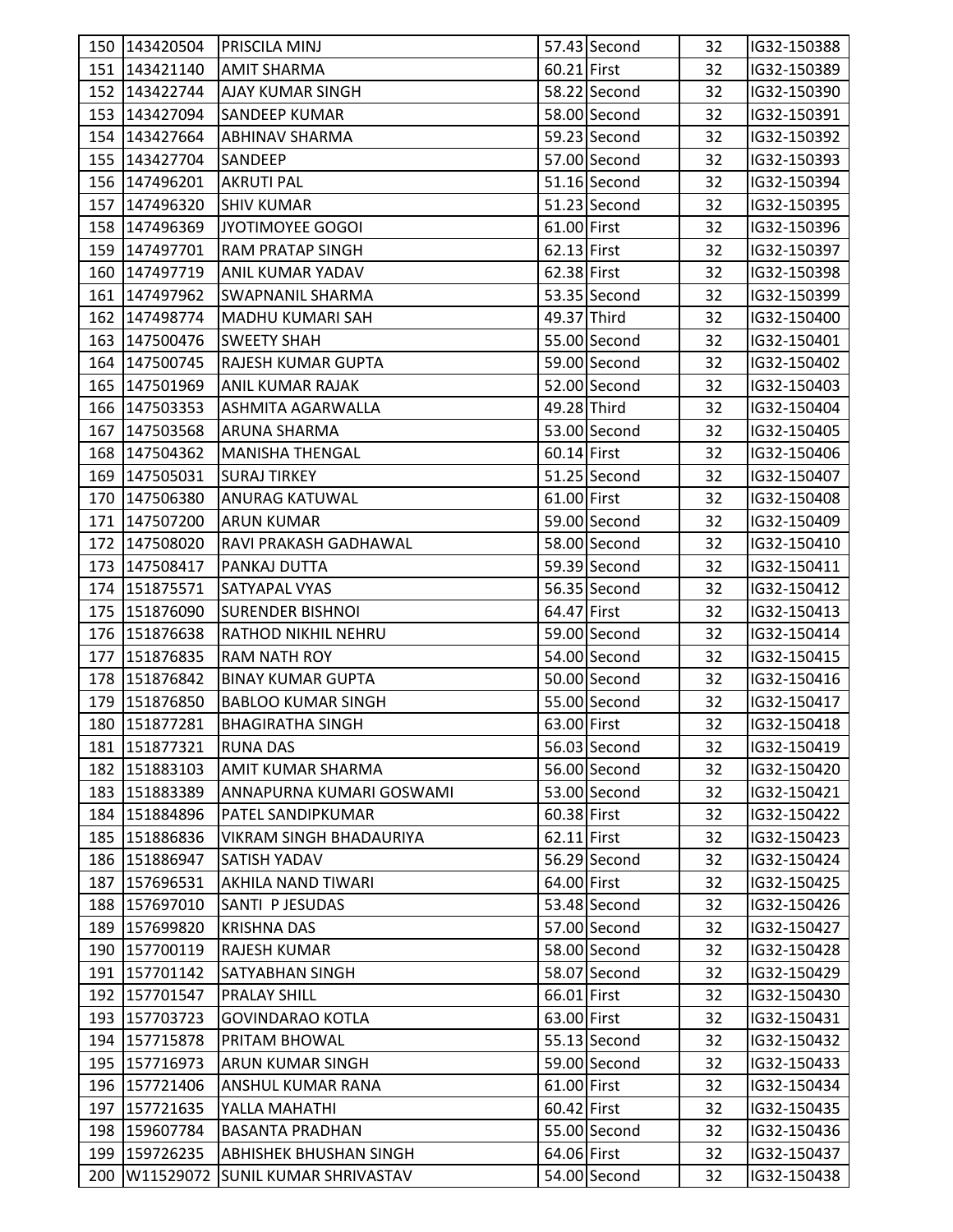|     |                            | 201   W11535538   MAHESH CHAND   |             | 58.00 Second       | 32 | IG32-150439 |  |
|-----|----------------------------|----------------------------------|-------------|--------------------|----|-------------|--|
|     | 202   W11537460   AJIT DAS |                                  |             | 54.00 Second       | 32 | IG32-150440 |  |
| 203 | W11539088 RAJESH TR        |                                  |             | 54.00 Second       | 32 | IG32-150441 |  |
| 204 | W11555138 RAJ KUMAR        |                                  | 62.00 First |                    | 32 | IG32-150442 |  |
| 205 |                            | W11558178 VISHWAJIT KUMAR        |             | 58.00 Second       | 32 | IG32-150443 |  |
| 206 |                            | W11583471 AVINASH KADIAN         |             | 58.00 Second       | 32 | IG32-150444 |  |
| 207 |                            | W11585728 V KARTHIKEYAN          | 63.00 First |                    | 32 | IG32-150445 |  |
| 208 |                            | W11586002 ANITANAND ASHISH ATUL  | 62.00 First |                    | 32 | IG32-150446 |  |
| 209 |                            | W11586376 SIVAPRASAD R           |             | 57.00 Second       | 32 | IG32-150447 |  |
|     |                            | 210   W11586886 SRI MANASH BAKAL |             | 58.00 Second       | 32 | IG32-150448 |  |
| 211 |                            | W11589117 RAVI RANJAN            | 66.00 First |                    | 32 | IG32-150449 |  |
| 212 |                            | W11594132 DEEPAK SINGH           | 67.00 First |                    | 32 | IG32-150450 |  |
| 213 |                            | W11605769 MAHESH SINGH           | 61.00 First |                    | 32 | IG32-150452 |  |
|     |                            | 214   W11606320 SREEDEVAN SS     | 66.00 First |                    | 32 | IG32-150453 |  |
|     |                            | 215   W11614366 SHER MAHAMMAD    | 66.00 First |                    | 32 | IG32-150454 |  |
|     | 216 126951690              | <b>PURUSHOTTAM GUPTA</b>         |             | 55.23 Second       | 32 | IG32-150455 |  |
|     | 217 130288025              | <b>SUSMITA CHAKRABORTY</b>       |             | 54.42 Second       | 32 | IG32-150456 |  |
|     | 218 137399538              | <b>BISWA JIT DUTTA</b>           |             | 54.09 Second       | 32 | IG32-150457 |  |
|     | 219 137400600              | <b>RAGGIBUR RAHMAN</b>           |             | 52.06 Second       | 32 | IG32-150458 |  |
|     | 220 143424859              | KISHOR KUMAR PANDEY              |             | 54.00 Second       | 32 | IG32-150459 |  |
|     | 221 143427245              | <b>AKSHAY KUMAR TAPARIA</b>      |             | 55.23 Second       | 32 | IG32-150460 |  |
|     | 222 147500451              | <b>JITUL SAIKIA</b>              |             | 50.00 Second       | 32 | IG32-150461 |  |
|     | 223 147500981              | <b>DEBAJIT NATH</b>              |             | 54.00 Second       | 32 | IG32-150462 |  |
|     | 224 147502090              | RANI UPADHYAY                    |             | 54.47 Second       | 32 | IG32-150463 |  |
|     | 225 147510310              | <b>KIRAN PRASAD</b>              |             | 59.21 Second       | 32 | IG32-150464 |  |
|     | 226 148318918              | <b>BIDYA NANDA DAS</b>           |             | 58.05 Second       | 32 | IG32-150465 |  |
|     | 227 151887282              | <b>TENZIN NAWANG</b>             |             | 58.38 Second       | 32 | IG32-150466 |  |
|     |                            | 228   W11556601   PRITAM PANKAR  |             | 56.00 Second       | 32 | IG32-150467 |  |
| 229 |                            | W11581881 JYOTI RANJAN MISHRA    | 66.00 First |                    | 32 | IG32-150468 |  |
| 230 |                            | W11583272 RAJ KAMAL SINGH        |             | 55.00 Second       | 32 | IG32-150469 |  |
|     |                            | 231 W11585754 DHYANENDRA CHAUHAN | 67.00 First |                    | 32 | IG32-150470 |  |
|     | 232 W11601417              | <b>KULVEER SINGH</b>             | 66.00 First |                    | 32 | IG32-150471 |  |
|     |                            |                                  |             | 79.34 First with   |    |             |  |
| 233 | 143426157                  | <b>UDAYJYOTI BORAH</b>           |             | <b>Distinction</b> | 32 | IG32-150472 |  |
| 234 | 143426440                  | <b>SWAPAN KUMAR DEB</b>          | 69.29 First |                    | 32 | IG32-150473 |  |
|     | 235 151883522              | JAYANTA CHAKRABORTY              | 64.00 First |                    | 32 | IG32-150474 |  |
|     | 236 151883626              | ANAND M NANDURKAR                | 71.27 First |                    | 32 | IG32-150475 |  |
|     | 237 151883769              | <b>SEDANANDA SARMAH</b>          | 61.21 First |                    | 32 | IG32-150476 |  |
|     | 238 151883790              | PRANJAL BORKAKOTI                | 69.29 First |                    | 32 | IG32-150477 |  |
|     | 239 151884058              | <b>DEEPAK CHETRY</b>             | 61.00 First |                    | 32 | IG32-150478 |  |
|     | 240 151884097              | <b>BHANJYOTI DAS</b>             | 66.19 First |                    | 32 | IG32-150479 |  |
| 241 | 151884120                  | KUMUD CH SAIKIA                  | 65.15 First |                    | 32 | IG32-150480 |  |
| 242 | 151884366                  | MINAKSHI SONOWAL                 | 71.27 First |                    | 32 | IG32-150481 |  |
|     | 243 161087017              | <b>ARPANA CHAUBEY</b>            | 71.50 First |                    | 32 | IG32-150482 |  |
| 244 | 161087103                  | NAMRISHNO GIAMO AYING            | 66.37 First |                    | 32 | IG32-150484 |  |
|     | 245 161087110              | <b>KHANLO KATH</b>               | 74.74 First |                    | 32 | IG32-150485 |  |
| 246 | 161087128                  | <b>HARGOVIND</b>                 | 65.66 First |                    | 32 | IG32-150486 |  |
|     |                            |                                  |             | First with         |    |             |  |
| 247 | 161087135                  | RAMAKANTA MAHANANDA              | 82.60       | <b>Distinction</b> | 32 | IG32-150487 |  |
|     |                            |                                  |             | First with         |    |             |  |
| 248 | 161087150                  | <b>BHABANI SANKAR MOHANTY</b>    | 79.90       | Distinction        | 32 | IG32-150488 |  |
|     |                            |                                  |             |                    |    |             |  |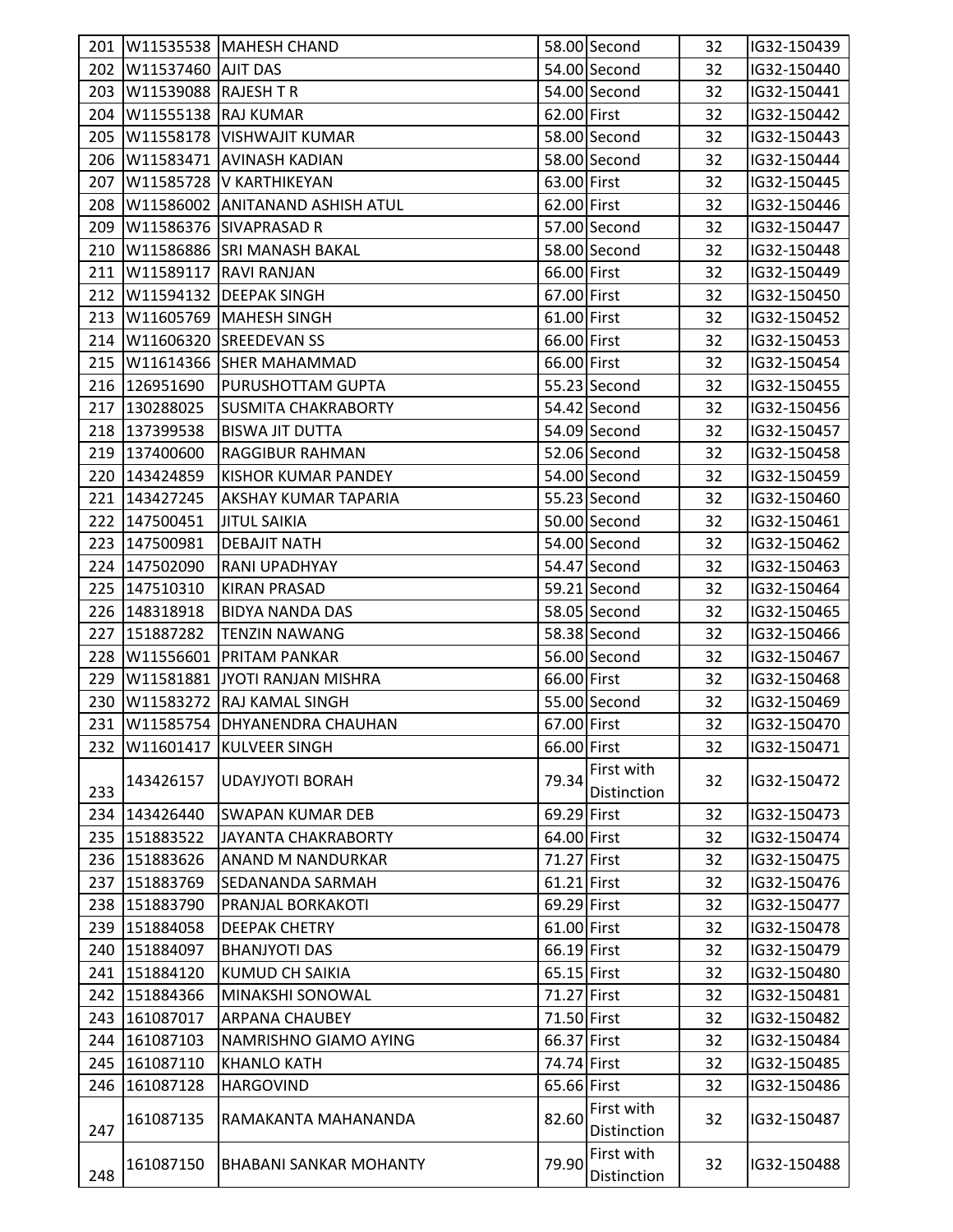|     | 249 161087181 | <b>TATA MARA</b>          | 64.99 First |              | 32 | IG32-150489 |  |
|-----|---------------|---------------------------|-------------|--------------|----|-------------|--|
|     | 250 161087207 | <b>ZACHISATO TETSEO</b>   | 64.82 First |              | 32 | IG32-150490 |  |
|     | 251 161087214 | <b>AMUM TAMUK</b>         | 62.54 First |              | 32 | IG32-150491 |  |
|     | 252 147506097 | PARTHA PROTIM RAJKHOWA    |             | 50.33 Second | 32 | IG32-150494 |  |
|     | 253 151882767 | DRAJIN GOGOI              |             | 59.00 Second | 32 | IG32-150495 |  |
|     | 254 151883490 | PRIYANKA BORAH            | 66.33 First |              | 32 | IG32-150496 |  |
|     | 255 151885762 | <b>MENAKA TAID</b>        |             | 57.11 Second | 32 | IG32-150497 |  |
|     | 256 157697486 | URSELLA AIND              | 64.00 First |              | 32 | IG32-150498 |  |
|     | 257 157698550 | APARNA DEKA               |             | 59.33 Second | 32 | IG32-150499 |  |
|     | 258 157701150 | <b>BULU MAI BORAH</b>     |             | 58.44 Second | 32 | IG32-150500 |  |
|     | 259 157701199 | <b>SANCHITA KHANIKAR</b>  | 60.00 First |              | 32 | IG32-150501 |  |
|     | 260 157703730 | <b>MOUSUMI BORUAH</b>     |             | 55.33 Second | 32 | IG32-150502 |  |
|     | 261 157713320 | <b>ANKUR BIKASH DUTTA</b> |             | 55.00 Second | 32 | IG32-150503 |  |
|     | 262 157713580 | SUNITA DEORI              |             | 59.00 Second | 32 | IG32-150504 |  |
|     | 263 157714701 | <b>MURCHANA BORAH</b>     |             | 56.22 Second | 32 | IG32-150505 |  |
|     | 264 157717460 | <b>SANASRI NARZARY</b>    |             | 53.00 Second | 32 | IG32-150506 |  |
|     | 265 157717491 | NAMILA NARZARY            |             | 52.00 Second | 32 | IG32-150507 |  |
|     | 266 157717603 | <b>MANASHI KALITA</b>     |             | 59.44 Second | 32 | IG32-150508 |  |
|     | 267 157717667 | SARALA BASUMATARY         |             | 53.44 Second | 32 | IG32-150509 |  |
|     | 268 157719528 | <b>MOUCHUMI SAIKIA</b>    |             | 58.11 Second | 32 | IG32-150510 |  |
|     | 269 157723090 | SMITY REKHA KHOUND        |             | 53.44 Second | 32 | IG32-150511 |  |
|     | 270 157723528 | <b>ARISTON CHUTIA</b>     |             | 54.22 Second | 32 | IG32-150512 |  |
|     | 271 159607713 | <b>KAPIL K DAVE</b>       | 61.00 First |              | 32 | IG32-150513 |  |
|     | 272 159726250 | <b>MANISHA DHAKER</b>     | 61.00 First |              | 32 | IG32-150514 |  |
|     | 273 161119990 | <b>DIPSHIKHA NEOG</b>     | 60.00 First |              | 32 | IG32-150515 |  |
|     | 274 161121901 | DURLOV NARAYAN BORA       |             | 54.44 Second | 32 | IG32-150516 |  |
|     | 275 161124108 | <b>STUTI DAS</b>          | 60.00 First |              | 32 | IG32-150517 |  |
|     | 276 166375811 | <b>PRANTIK BORUAH</b>     | 66.00 First |              | 32 | IG32-150518 |  |
|     | 277 166376662 | PRIYAM GOSWAMI            | 63.00 First |              | 32 | IG32-150519 |  |
|     | 278 166377474 | YESMINA AHMED             |             | 59.22 Second | 32 | IG32-150520 |  |
|     | 279 166377782 | <b>TUTUL KUMAR BORAH</b>  | 70.22 First |              | 32 | IG32-150521 |  |
|     | 280 166377790 | <b>ANURAG SHARMA</b>      | 76.11 First |              | 32 | IG32-150522 |  |
|     | 281 166378025 | <b>RUBIKA DOLEY</b>       |             | 58.00 Second | 32 | IG32-150523 |  |
|     | 282 166379453 | <b>GEETALI KONWAR</b>     |             | 58.00 Second | 32 | IG32-150524 |  |
|     | 283 166380125 | <b>BHOBAN PEGU</b>        |             | 59.00 Second | 32 | IG32-150525 |  |
|     | 284 166381300 | <b>SANGITA KONWAR</b>     | 62.11 First |              | 32 | IG32-150526 |  |
|     | 285 166381467 | <b>PINKY KONWAR</b>       | 63.00 First |              | 32 | IG32-150527 |  |
|     | 286 166381474 | PINKI GOGOI               | 62.00 First |              | 32 | IG32-150528 |  |
|     | 287 166381499 | <b>SWAPNA GOGOI</b>       | 60.00 First |              | 32 | IG32-150529 |  |
|     | 288 166381507 | <b>POPY SARKAR</b>        | 62.33 First |              | 32 | IG32-150530 |  |
|     | 289 166383872 | <b>MRIDUPABAN SARMAH</b>  | 66.00 First |              | 32 | IG32-150531 |  |
|     | 290 166383969 | UTTAM CHANDRA DEHINGIA    | 60.00 First |              | 32 | IG32-150532 |  |
|     | 291 166384620 | NILAKHI GOGOI             |             | 56.22 Second | 32 | IG32-150533 |  |
|     | 292 166385124 | PRONOTI BORKATAKY         | 60.33 First |              | 32 | IG32-150534 |  |
|     | 293 166385267 | <b>GITASHREE DAS</b>      |             | 58.00 Second | 32 | IG32-150535 |  |
|     | 294 166386126 | <b>KONKONA PHUKAN</b>     | 62.22 First |              | 32 | IG32-150536 |  |
|     | 295 166386355 | <b>DEPALI YEIN</b>        | 60.44 First |              | 32 | IG32-150537 |  |
|     | 296 166386663 | LAKHIMA DUTTA             | 60.00 First |              | 32 | IG32-150538 |  |
|     | 297 166388137 | <b>RITURAJ BORAH</b>      |             | 54.00 Second | 32 | IG32-150539 |  |
| 298 | 166388230     | <b>GITALI BORAH</b>       |             | 57.00 Second | 32 | IG32-150540 |  |
| 299 | 166388491     | <b>KALYANI GOGOI</b>      | 60.00 First |              | 32 | IG32-150541 |  |
|     |               |                           |             |              |    |             |  |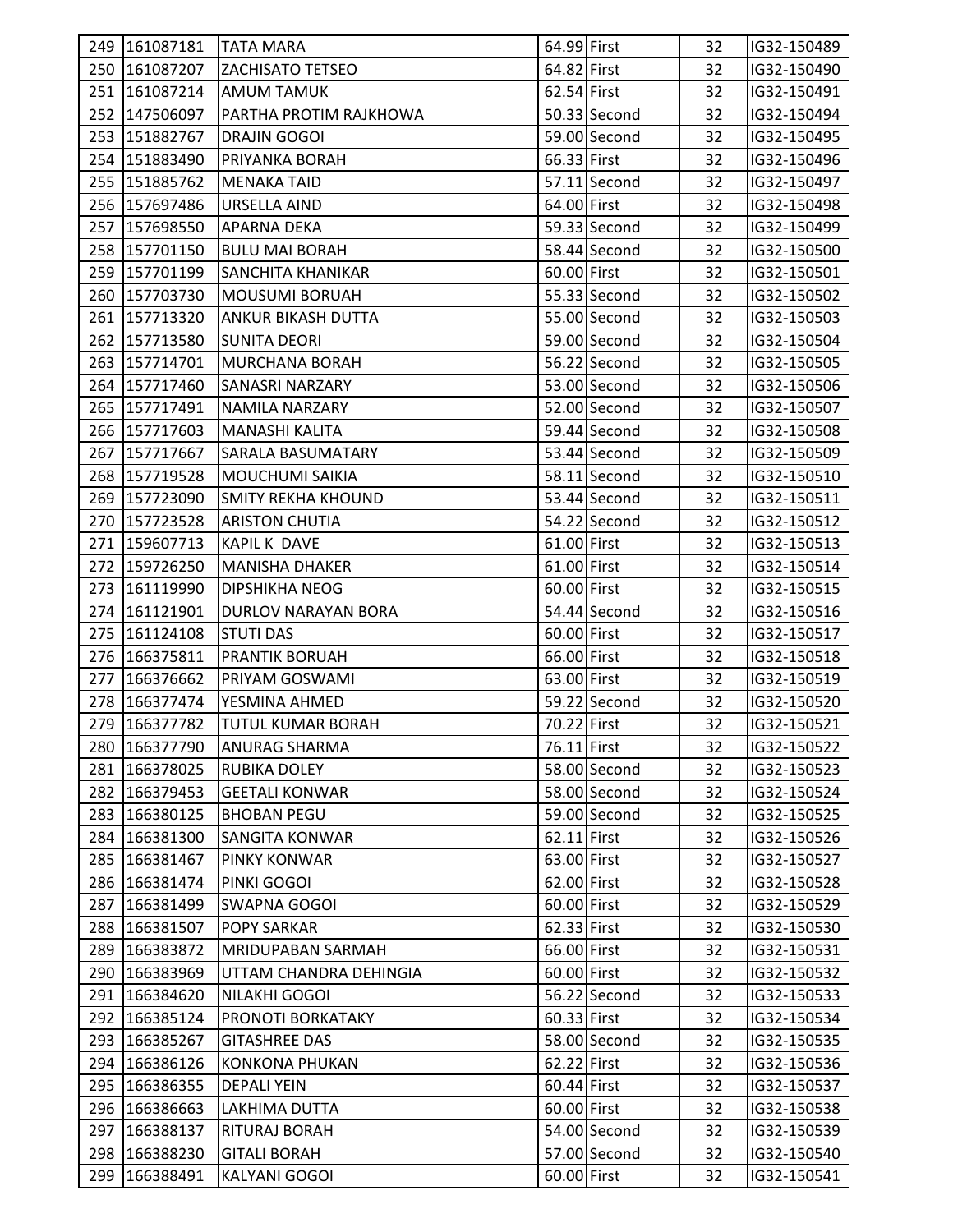| 300 166388570 | <b>PABITA HANDIQUE</b>       | 62.00 First |              | 32 | IG32-150542 |  |
|---------------|------------------------------|-------------|--------------|----|-------------|--|
| 301 166388588 | ARPANA CHETIA                | 61.22 First |              | 32 | IG32-150543 |  |
| 302 166389146 | <b>MONSUMI BORA</b>          |             | 54.00 Second | 32 | IG32-150544 |  |
| 303 166389153 | <b>FARHANA BEGUM</b>         |             | 58.00 Second | 32 | IG32-150545 |  |
| 304 166389716 | <b>SABITA DAS</b>            |             | 56.00 Second | 32 | IG32-150546 |  |
| 305 166389810 | PRANTIM BORGOHAIN            | 63.00 First |              | 32 | IG32-150547 |  |
| 306 166389834 | <b>DHARITRI SAIKIA</b>       | 60.00 First |              | 32 | IG32-150548 |  |
| 307 166389906 | PROYASHI DUTTA               | 60.44 First |              | 32 | IG32-150549 |  |
| 308 166389960 | <b>GOURI GOGOI</b>           | 60.33 First |              | 32 | IG32-150550 |  |
| 309 166390710 | KRISHNA KANTA HAZARIKA       | 61.00 First |              | 32 | IG32-150551 |  |
| 310 166390742 | MONALISHA MUDOI              |             | 59.00 Second | 32 | IG32-150552 |  |
| 311 166391665 | <b>ANUPRIYA KUTUM</b>        | 65.00 First |              | 32 | IG32-150553 |  |
| 312 166391927 | <b>SATYA NATH BHORALI</b>    | 63.00 First |              | 32 | IG32-150554 |  |
| 313 166391959 | <b>MENAKA MILI</b>           |             | 55.33 Second | 32 | IG32-150555 |  |
| 314 166392477 | <b>GUNAKANTA HANDIQUE</b>    | 66.00 First |              | 32 | IG32-150556 |  |
| 315 166392491 | NASIMA BEGUM                 | 60.22 First |              | 32 | IG32-150557 |  |
| 316 166392500 | <b>GIRI KANTA PEGU</b>       | 61.00 First |              | 32 | IG32-150558 |  |
| 317 166392563 | <b>LATIP PATIR</b>           |             | 58.00 Second | 32 | IG32-150559 |  |
| 318 166393748 | <b>MOMMY HAZARIKA</b>        |             | 59.00 Second | 32 | IG32-150560 |  |
| 319 166395100 | JOYDEV DOLEY                 |             | 56.00 Second | 32 | IG32-150561 |  |
| 320 166395576 | PALLABI KUTUM                | 68.00 First |              | 32 | IG32-150562 |  |
| 321 166396664 | <b>PUJA SINGH</b>            | 64.00 First |              | 32 | IG32-150563 |  |
| 322 166398080 | <b>OIJONI KUMBANG</b>        |             | 57.33 Second | 32 | IG32-150564 |  |
| 323 166399462 | SABNAM BEGAM                 |             | 58.00 Second | 32 | IG32-150565 |  |
| 324 166400130 | PRANITA BARUAH               |             | 59.22 Second | 32 | IG32-150566 |  |
| 325 166400162 | <b>RIMPI BARUAH</b>          |             | 56.00 Second | 32 | IG32-150567 |  |
| 326 171320154 | LAKHI DARSHANA PHUKAN        | 64.22 First |              | 32 | IG32-150568 |  |
| 327 171320960 | <b>SUDIPTA BORAH</b>         | 62.00 First |              | 32 | IG32-150569 |  |
| 328 171321170 | DIPTI SAIKIA DUTTA           |             | 58.00 Second | 32 | IG32-150570 |  |
| 329 171321360 | <b>FAZBI DEBI</b>            |             | 58.00 Second | 32 | IG32-150571 |  |
| 330 171323482 | RAJEEB UPADHYAYA             | 63.00 First |              | 32 | IG32-150572 |  |
| 331 171324406 | <b>ANIMA BORA</b>            | 61.44 First |              | 32 | IG32-150573 |  |
| 332 171324413 | <b>BISHAL SHARMA NEOG</b>    | 60.00 First |              | 32 | IG32-150574 |  |
| 333 171325375 | <b>JYOTISMI BHUYAN</b>       | 61.44 First |              | 32 | IG32-150575 |  |
| 334 171325422 | <b>ANUJITA BORUAH</b>        | 65.22 First |              | 32 | IG32-150576 |  |
| 335 171326431 | <b>RUPAM SARMAH</b>          |             | 59.44 Second | 32 | IG32-150577 |  |
| 336 176402360 | PAPPI                        |             | 52.00 Second | 32 | IG32-150578 |  |
| 337 176402986 | <b>SATYA KINKOR MAZUMDAR</b> | 68.33 First |              | 32 | IG32-150579 |  |
| 338 176407090 | <b>DIPSIKHA HANDIQUE</b>     | 63.00 First |              | 32 | IG32-150580 |  |
| 339 177176718 | NIRUMAI GOGOI                | 67.11 First |              | 32 | IG32-150581 |  |
| 340 177291368 | <b>ANJU MORANG</b>           |             | 57.00 Second | 32 | IG32-150582 |  |
| 341 177291408 | <b>MEGHALI GOGOI</b>         | 62.00 First |              | 32 | IG32-150583 |  |
| 342 177418207 | <b>SEEMA BARUAH</b>          |             | 56.00 Second | 32 | IG32-150584 |  |
| 343 177937780 | <b>AMIT MISHRA</b>           | 61.00 First |              | 32 | IG32-150585 |  |
| 344 177938238 | <b>MITALI BORUAH</b>         | 62.33 First |              | 32 | IG32-150586 |  |
| 345 178326850 | RIMA HAZARIKA                | 60.00 First |              | 32 | IG32-150587 |  |
| 346 179717855 | MONTAKA KHANOM               | 63.33 First |              | 32 | IG32-150588 |  |
| 347 137389995 | ANIMA BORAH                  | 60.00 First |              | 32 | IG32-150589 |  |
| 348 143423714 | <b>RIMZIM NEOG</b>           |             | 58.00 Second | 32 | IG32-150590 |  |
| 349 137390255 | <b>TULIKA GOGOI</b>          |             | 54.19 Second | 32 | IG32-150591 |  |
| 350 147495786 | <b>SUBHASH CHANDRA DAS</b>   |             | 54.00 Second | 32 | IG32-150592 |  |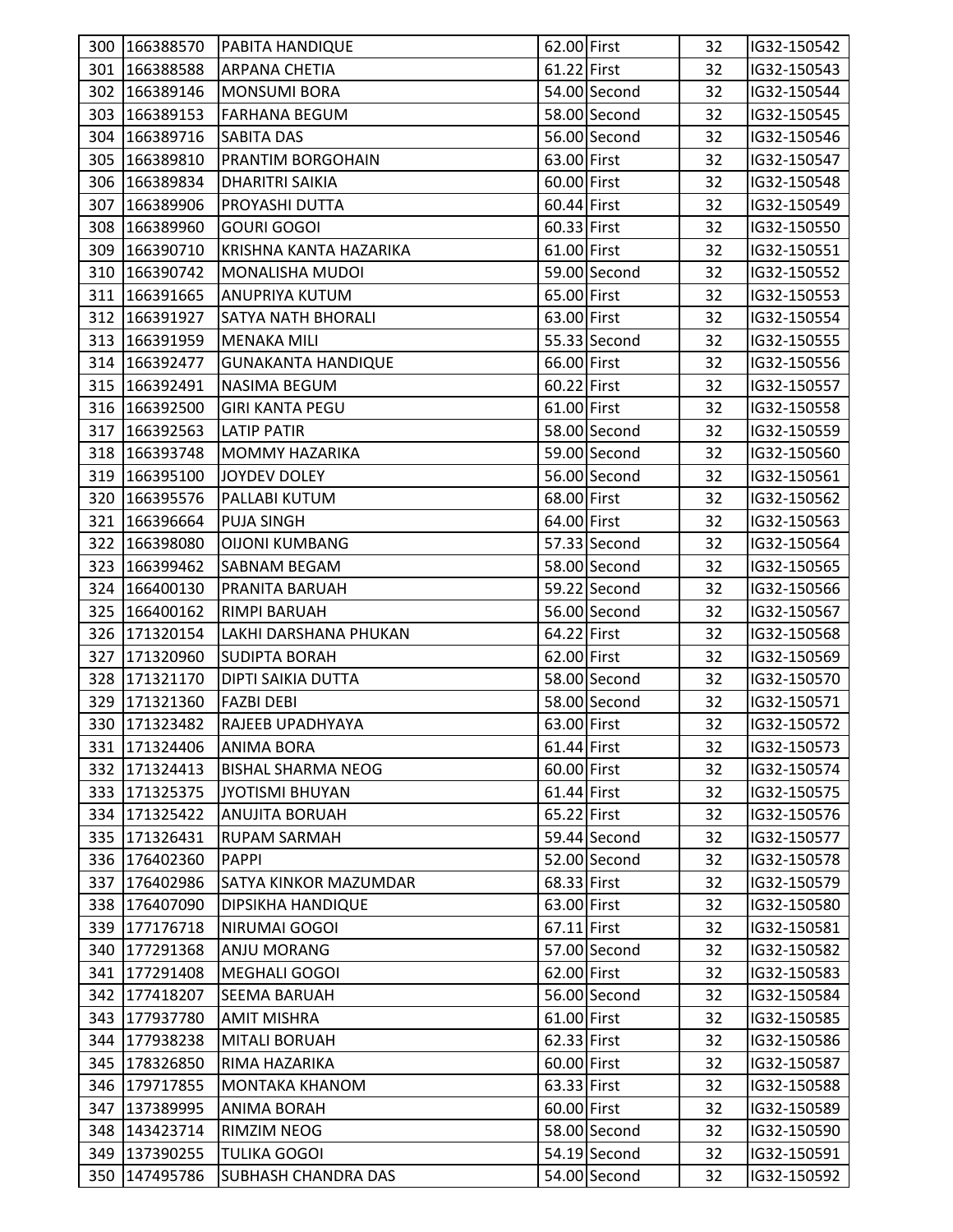|     | 351 131083185            | <b>CHIRAG KUMAR SHARMA</b>             | 62.00 First |              | 32 | IG32-150593 |  |
|-----|--------------------------|----------------------------------------|-------------|--------------|----|-------------|--|
|     |                          | 352   W11539741   MANOJ KUMAR SINGH    |             | 56.00 Second | 32 | IG32-150594 |  |
|     |                          | 353   W11561334   MANORANJAN PRAKASH   |             | 53.00 Second | 32 | IG32-150595 |  |
|     |                          | 354 W11562211 CHANDRA SHEKHAR FOUGAT   | 62.00 First |              | 32 | IG32-150596 |  |
|     |                          |                                        |             |              |    |             |  |
| 355 |                          | W11565063 ARUN KUMAR RAJPUT            |             | 57.00 Second | 32 | IG32-150597 |  |
|     |                          | 356 W11566203 LALIT KUMAR              |             | 55.00 Second | 32 | IG32-150598 |  |
|     |                          | 357   W11566700   MANOJ KUMAR PRADHAN  | 66.00 First |              | 32 | IG32-150599 |  |
| 358 | W11566732 NARENDER       |                                        |             | 59.00 Second | 32 | IG32-150600 |  |
| 359 |                          | W11570882 DEEPAK KUMAR BHOLANIA        | 61.00 First |              | 32 | IG32-150602 |  |
|     |                          | 360 W11574963 MAHESH CHANDRA MOHANTY   | 65.00 First |              | 32 | IG32-150603 |  |
| 361 |                          | W11575930 SUNIL KUMAR                  | 65.00 First |              | 32 | IG32-150604 |  |
| 362 | W11588165 SUSHIL C A     |                                        | 61.00 First |              | 32 | IG32-150605 |  |
|     | 363 W11590826 ANIL KUMAR |                                        | 63.00 First |              | 32 | IG32-150606 |  |
|     |                          | 364 W11591894 ALOK PANDEY              | 60.00 First |              | 32 | IG32-150607 |  |
|     |                          | 365 W11592776 PARAMHANS KUMAR SINGH    |             | 58.00 Second | 32 | IG32-150608 |  |
|     | 366 W11595401 MANISH RAJ |                                        | 67.00 First |              | 32 | IG32-150609 |  |
| 367 |                          | W11595410 GOLAK KUMAR BEHERA           | 61.00 First |              | 32 | IG32-150610 |  |
| 368 |                          | W11595991 RITESH KUMAR                 | 61.00 First |              | 32 | IG32-150611 |  |
| 369 | W11596682 ARAVIND V      |                                        | 60.00 First |              | 32 | IG32-150612 |  |
|     |                          | 370 W11596736 DEBAJIT BORUAH           | 63.00 First |              | 32 | IG32-150613 |  |
|     |                          | 371   W11597393   PRASHANT KUMAR       | 64.00 First |              | 32 | IG32-150614 |  |
|     |                          | 372   W11597403   SANJAY RANA          | 70.00 First |              | 32 | IG32-150615 |  |
|     |                          | 373   W11597964   KAILASH CHANDRA SAHU | 63.00 First |              | 32 | IG32-150616 |  |
|     |                          | 374   W11597995   PANKAJ MANHAS        | 67.00 First |              | 32 | IG32-150617 |  |
|     | 375   W11598057 DHRUBRAJ |                                        | 63.00 First |              | 32 | IG32-150618 |  |
|     |                          | 376   W11598986   RAHUL MISHRA         |             | 58.00 Second | 32 | IG32-150619 |  |
| 377 |                          | W11603682 REDDI VASANTARAO             | 65.00 First |              | 32 | IG32-150620 |  |
|     | 378 W11608762 KAPIL DEV  |                                        | 66.00 First |              | 32 | IG32-150621 |  |
|     |                          | 379   W11610487   DHORE PRABHU JANRAO  | 60.00 First |              | 32 | IG32-150622 |  |
| 380 |                          | W11610951 RAJESH KUMAR ROY             | 60.00 First |              | 32 | IG32-150623 |  |
|     |                          | 381 W11611015 SOMEN CHAKRABORTY        | 63.00 First |              | 32 | IG32-150624 |  |
|     |                          | 382 W11616621 PRABHU SINGH SHEKHAWAT   | 69.00 First |              | 32 | IG32-150625 |  |
| 383 |                          | W11619286 MUTTIREDDY RAMESH            | 64.00 First |              | 32 | IG32-150626 |  |
|     | 384 161126434            | <b>MOUMITA MAL</b>                     | 63.00 First |              | 32 | IG32-150672 |  |
|     | 385 161121592            | <b>PUSHKAR TRIPATHI</b>                | 63.12 First |              | 32 | IG32-150673 |  |
| 386 | 166376970                | DIBYAJYOTI DUTTA                       | 64.34 First |              | 32 | IG32-150674 |  |
| 387 | 166376995                | RAVI KIRAN SARVASIDDI                  |             | 59.00 Second | 32 | IG32-150675 |  |
|     | 388 166379034            | <b>ANKITA AGARWAL</b>                  | 60.00 First |              | 32 | IG32-150676 |  |
|     | 389 171324484            | <b>ASHIM KHOUND</b>                    |             | 57.04 Second | 32 | IG32-150677 |  |
|     | 390 171324840            | JAYANTA MADHAB BORUAH                  |             | 58.44 Second | 32 | IG32-150678 |  |
|     | 391 171324982            | ASHI JYOTI POW GAM                     |             | 56.28 Second | 32 | IG32-150679 |  |
|     | 392 171326012            | PALASH KRISHNA BORAH                   |             | 58.00 Second | 32 | IG32-150680 |  |
|     | 393 171326020            | PARTHA PRATIM BORAH                    | 61.00 First |              | 32 | IG32-150681 |  |
|     | 394 171326266            | <b>SUBRATA BHARATA</b>                 | 65.00 First |              | 32 | IG32-150682 |  |
|     | 395 171327290            | <b>SURANJANA GOGOI</b>                 | 68.26 First |              | 32 | IG32-150683 |  |
|     | 396 171328671            | <b>ABHILEKH HAZARIKA</b>               |             | 57.00 Second | 32 | IG32-150684 |  |
|     | 397 157716174            | <b>JURANI BORKAKATI</b>                | 63.00 First |              | 32 | IG32-150685 |  |
|     | 398 166393454            | <b>KHUSHBU SINGH</b>                   | 63.00 First |              | 32 | IG32-150686 |  |
|     | 399 130459587            | <b>SHATRUGHAN KUMAR</b>                |             | 59.25 Second | 32 | IG32-150687 |  |
|     | 400 137386570            | <b>DAISY PAIK</b>                      |             | 54.00 Second | 32 | IG32-150688 |  |
|     | 401 137392621            | RITUPARNA GOSWAMI                      |             | 59.00 Second | 32 | IG32-150689 |  |
|     |                          |                                        |             |              |    |             |  |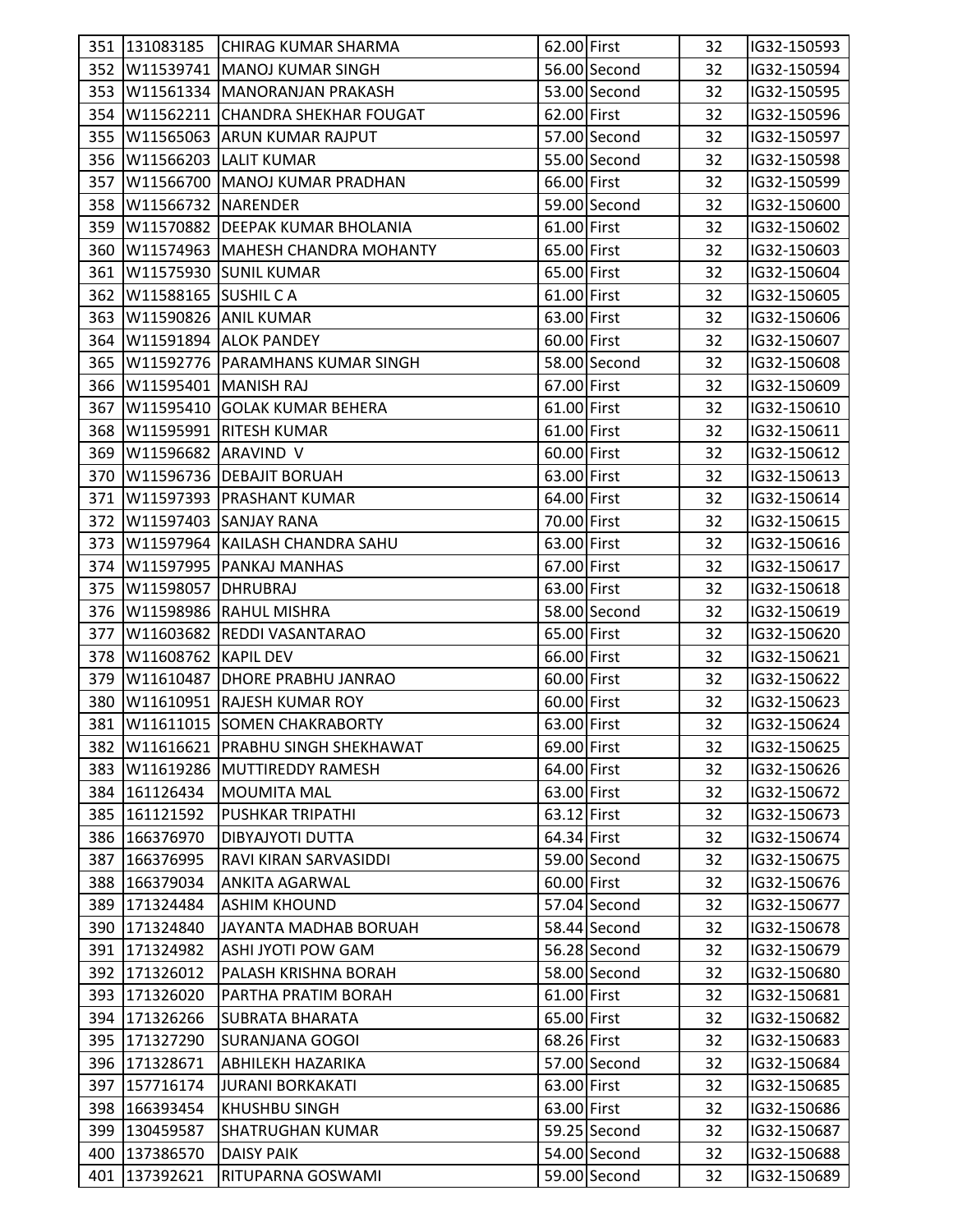|     | 402 137393741 | <b>PRADIPTA KUMAR PANDA</b>   |             |              | 32 |                            |
|-----|---------------|-------------------------------|-------------|--------------|----|----------------------------|
|     | 403 137395143 | <b>RAKHI KUTUM</b>            | 60.00 First | 56.00 Second | 32 | IG32-150690<br>IG32-150691 |
|     | 404 137397810 | <b>HELENJOR TOPPO</b>         | 60.00 First |              |    |                            |
|     |               |                               |             |              | 32 | IG32-150692                |
| 405 | 137399054     | ROMESH GOGOI                  |             | 59.00 Second | 32 | IG32-150693                |
| 406 | 143425123     | <b>GAYATRI BORAH</b>          |             | 56.13 Second | 32 | IG32-150694                |
| 407 | 147495066     | N MEHZABEEN SINGHA            | 65.13 First |              | 32 | IG32-150695                |
|     | 408 147507153 | <b>APPALANAIDU REDDI</b>      | 62.00 First |              | 32 | IG32-150696                |
| 409 | 147507160     | KILLARI DHANALAKSHMI          | 60.25 First |              | 32 | IG32-150697                |
|     | 410 147510628 | MD KHAYRUD ZAMAN              |             | 54.25 Second | 32 | IG32-150698                |
|     | 411 151876043 | <b>INDRANI BORGOHAIN</b>      |             | 54.00 Second | 32 | IG32-150699                |
|     | 412 151877188 | HIRA SINGH BARGALI            | 66.00 First |              | 32 | IG32-150700                |
| 413 | 151878022     | USHA GOGOI                    | 60.38 First |              | 32 | IG32-150701                |
|     | 414 151886789 | <b>AMERASH BECK</b>           | 60.00 First |              | 32 | IG32-150702                |
|     | 415 151887551 | IRAKESH KHANIKAR              |             | 57.00 Second | 32 | IG32-150703                |
|     | 416 151888213 | <b>ALOK KUMAR RAI</b>         | 71.00 First |              | 32 | IG32-150704                |
|     | 417 157697336 | <b>MASHJUTI PAYENG</b>        |             | 57.00 Second | 32 | IG32-150705                |
|     | 418 157697938 | YESHMITA SONOWAL              |             | 56.00 Second | 32 | IG32-150706                |
|     | 419 157697984 | MARAMI DAIMARI                |             | 54.25 Second | 32 | IG32-150707                |
| 420 | 157698020     | <b>SISIR KUMAR GOGOI</b>      | 64.00 First |              | 32 | IG32-150708                |
|     | 421 157698338 | NESHATA SHAMIM                | 60.38 First |              | 32 | IG32-150709                |
|     | 422 157699290 | RAVI KANT SINGH               |             | 59.00 Second | 32 | IG32-150710                |
|     | 423 157700900 | <b>SWATI KUMARI</b>           |             | 58.00 Second | 32 | IG32-150711                |
|     | 424 157701396 | <b>MARIYAM CHOTHE KHIYANG</b> | 61.38 First |              | 32 | IG32-150712                |
| 425 | 157712858     | <b>SEEMA BORA</b>             |             | 57.00 Second | 32 | IG32-150713                |
|     | 426 157713652 | <b>SUKANYA BURAGOHAIN</b>     | 62.38 First |              | 32 | IG32-150714                |
| 427 | 157715086     | PANKAJ JYOTI MAHANTA          |             | 58.00 Second | 32 | IG32-150715                |
|     | 428 157715212 | <b>SANTANU BHUYAN</b>         |             | 59.00 Second | 32 | IG32-150716                |
| 429 | 157715355     | NAMRATA BORDOLOI              | 67.13 First |              | 32 | IG32-150717                |
|     | 430 157716167 | <b>RAHUL KUMAR</b>            | 60.00 First |              | 32 | IG32-150718                |
|     | 431 157716181 | <b>FAZAR ALI</b>              | 62.00 First |              | 32 | IG32-150719                |
|     | 432 157716253 | <b>JUGAL KISHOR NIRALA</b>    |             | 54.38 Second | 32 | IG32-150720                |
|     | 433 157722612 | <b>TIKAMAYA PRADHAN</b>       | 60.00 First |              | 32 | IG32-150721                |
| 434 | 157722620     | <b>SUMAN KATTEL</b>           |             | 57.00 Second | 32 | IG32-150722                |
| 435 | 157723044     | <b>MD MRIDUL ALI</b>          |             | 56.00 Second | 32 | IG32-150723                |
| 436 | 159607610     | <b>MAINU KALITA DAS</b>       | 61.00 First |              | 32 | IG32-150724                |
|     | 437 159607863 | <b>VIPIN KUMAR</b>            |             | 57.00 Second | 32 | IG32-150725                |
| 438 | 159608002     | PRASHANT SAHU                 | 63.25 First |              | 32 | IG32-150726                |
| 439 | 159726353     | <b>MAHENDRA SINGH</b>         | 64.13 First |              | 32 | IG32-150727                |
| 440 | 161119865     | <b>DINESH KUMAR GUPTA</b>     |             | 59.25 Second | 32 | IG32-150728                |
|     | 441 161122999 | <b>HEMA DEB</b>               | 62.00 First |              | 32 | IG32-150729                |
|     | 442 161123342 | Y V S SIVANAGARAJU            | 67.00 First |              | 32 | IG32-150730                |
| 443 | 161125679     | MINTU GOGOI                   | 68.25 First |              | 32 | IG32-150731                |
| 444 | 161126348     | <b>MAMTA MAJUMDER</b>         |             | 58.00 Second | 32 | IG32-150732                |
| 445 | 161126774     | PAVAN KUMAR                   | 64.25 First |              | 32 | IG32-150733                |
| 446 | 161126814     | <b>SWAPNA BORUAH</b>          |             | 57.00 Second | 32 | IG32-150734                |
|     | 447 161126971 | <b>RUBY KUMARI RAY</b>        | 67.00 First |              | 32 | IG32-150735                |
| 448 | 163122052     | RAJPAL SINGH BHANDARI         | 65.38 First |              | 32 | IG32-150736                |
| 449 | 166377094     |                               | 62.00 First |              | 32 | IG32-150737                |
| 450 | 166377919     | <b>JUNMONI BORUAH</b>         | 62.00 First |              | 32 | IG32-150738                |
| 451 | 166380053     | <b>SANJAY KRISHNA BORAH</b>   | 60.00 First |              | 32 | IG32-150739                |
| 452 |               |                               |             | 50.00 Second |    |                            |
|     | 166381403     | DIPAK KUMAR NATH              |             |              | 32 | IG32-150740                |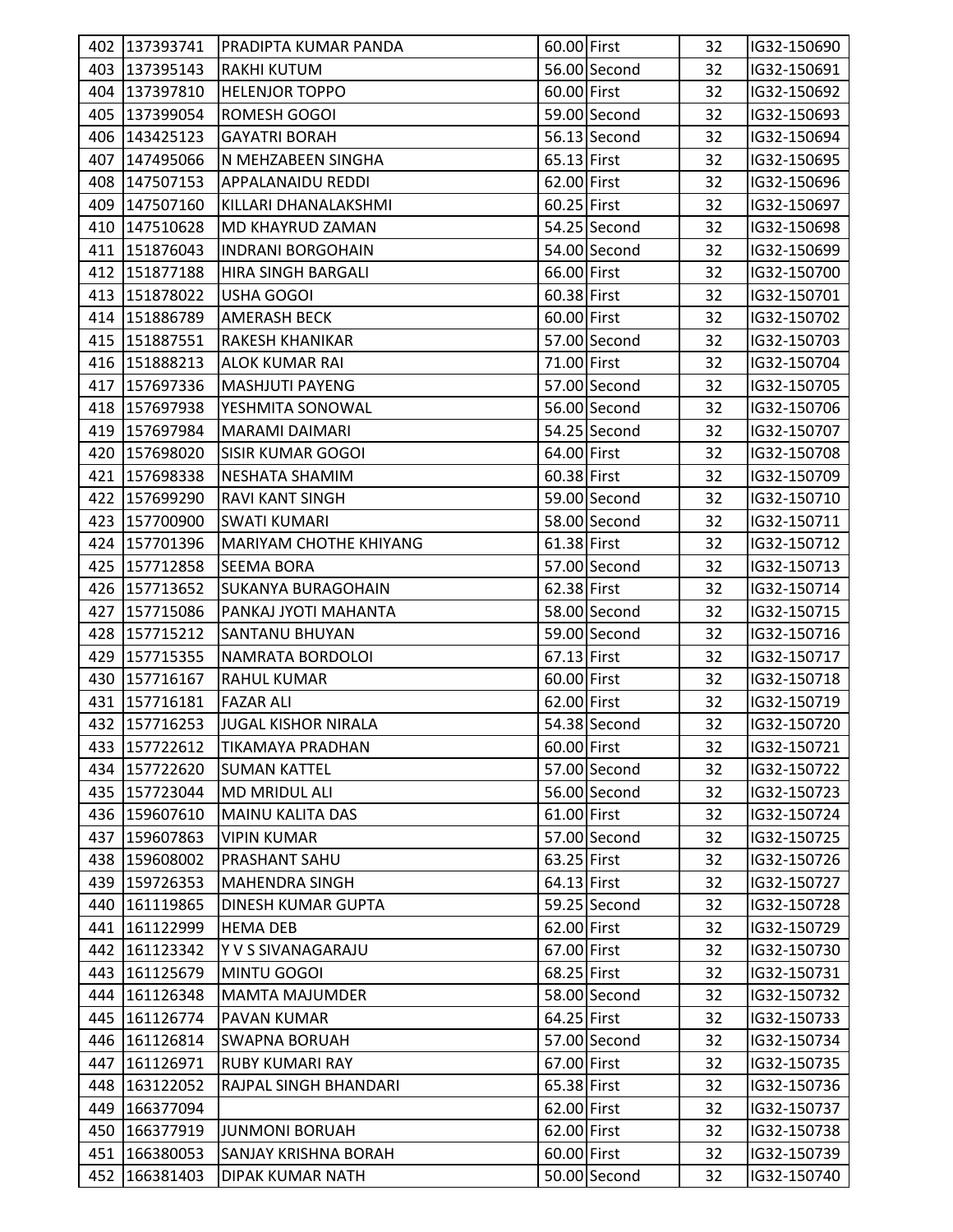|     | 453 166382950 | <b>ARPANA GOGOI</b>         | 61.00 First |              | 32 | IG32-150741 |  |
|-----|---------------|-----------------------------|-------------|--------------|----|-------------|--|
|     | 454 166390427 | <b>ABHIJIT HAZARIKA</b>     | 64.25 First |              | 32 | IG32-150742 |  |
|     | 455 166390560 | SAMIKSHYA HAZARIKA          | 67.13 First |              | 32 | IG32-150743 |  |
|     | 456 166392603 | <b>BITHIKA DUTTA</b>        | 62.00 First |              | 32 | IG32-150744 |  |
|     | 457 161125432 | POLEE BARUAH                | 73.00 First |              | 32 | IG32-150745 |  |
|     | 458 166386545 | PARISMITA BORPUZARI         | 69.00 First |              | 32 | IG32-150746 |  |
|     | 459 137388915 | <b>LALIT MOHAN BHATT</b>    | 60.22 First |              | 32 | IG32-150747 |  |
|     | 460 137390500 | <b>MANJETA KONWAR</b>       |             | 56.19 Second | 32 | IG32-150748 |  |
|     | 461 137390642 | PARISHMITA GOGOI            |             | 58.34 Second | 32 | IG32-150749 |  |
|     | 462 137393877 | <b>RIKU MONI GOGOI</b>      |             | 56.85 Second | 32 | IG32-150751 |  |
|     | 463 137399560 | ROSHNI ASTHANA              | 62.97 First |              | 32 | IG32-150752 |  |
|     | 464 137400847 | <b>ARPITA KHOUND</b>        |             | 59.42 Second | 32 | IG32-150753 |  |
|     | 465 143427349 | <b>JHARNA BORAH</b>         | 60.58 First |              | 32 | IG32-150754 |  |
|     | 466 147501730 | HIRANYA JYOTI CHETIA        |             | 56.19 Second | 32 | IG32-150755 |  |
|     | 467 147508012 | <b>SUMI BORDOLOI</b>        |             | 58.34 Second | 32 | IG32-150756 |  |
|     | 468 151880828 | <b>GAYATRI BARUAH</b>       |             | 57.63 Second | 32 | IG32-150757 |  |
|     | 469 157698090 | HIRONMOYEE CHETIA           |             | 57.33 Second | 32 |             |  |
|     | 470 157716769 | <b>RATUL SHARMA</b>         |             |              |    | IG32-150758 |  |
|     |               |                             |             | 57.63 Second | 32 | IG32-150759 |  |
|     | 471 161126394 | <b>BORNALI PEGU</b>         |             | 55.91 Second | 32 | IG32-150760 |  |
|     | 472 166382888 | <b>RAJIB GOGOI</b>          |             | 56.38 Second | 32 | IG32-150761 |  |
|     | 473 143421940 | <b>MENONJYOTI KALITA</b>    | 61.00 First |              | 32 | IG32-150762 |  |
|     | 474 171323697 | MUNISH KUMAR BASSI          | 61.00 First |              | 32 | IG32-150763 |  |
|     | 475 110064212 | <b>MANOJ KUMAR</b>          |             | 57.24 Second | 32 | IG32-150764 |  |
|     | 476 100829698 | RAVI SHANKAR KANDEPU        | 64.00 First |              | 32 | IG32-150765 |  |
|     | 477 137387408 | <b>NEELAM DATTA</b>         |             | 59.00 Second | 32 | IG32-150766 |  |
|     | 478 137396295 | <b>HITESH BARMAN</b>        | 62.00 First |              | 32 | IG32-150767 |  |
|     | 479 137397233 | <b>DHRITY BORAH</b>         |             | 59.00 Second | 32 | IG32-150768 |  |
|     | 480 137397960 | <b>SUNITA KANU</b>          |             | 53.00 Second | 32 | IG32-150769 |  |
|     | 481 137399821 | <b>SURAJ KUMAR KOCH</b>     |             | 55.08 Second | 32 | IG32-150770 |  |
|     | 482 137400980 | PRANAMI BORAH               |             | 58.42 Second | 32 | IG32-150771 |  |
|     | 483 143420909 | <b>BIBHUTI THAPPA</b>       |             | 56.42 Second | 32 | IG32-150772 |  |
|     | 484 147505199 | PRIYANKA AICH               |             | 58.00 Second | 32 | IG32-150773 |  |
|     | 485 151875540 | <b>NAYAN MONI CHAUDHURY</b> |             | 59.17 Second | 32 | IG32-150774 |  |
|     | 486 151881812 | <b>KAMAL DAS</b>            |             | 58.33 Second | 32 | IG32-150775 |  |
|     | 487 157697637 | <b>SAHIL SHARMA</b>         | 63.00 First |              | 32 | IG32-150776 |  |
| 488 | 157698044     | PRASANTA SSAIKIA            |             | 57.17 Second | 32 | IG32-150777 |  |
|     | 489 157698646 | <b>SONI KUMARI</b>          |             | 59.00 Second | 32 | IG32-150778 |  |
|     | 490 157699537 | <b>DAISY DEVI</b>           | 66.33 First |              | 32 | IG32-150779 |  |
|     | 491 157699648 | <b>RIPON DAS</b>            | 63.17 First |              | 32 | IG32-150780 |  |
|     | 492 157700695 | PADMINI KOCH                |             | 59.00 Second | 32 | IG32-150781 |  |
|     | 493 157701300 | PUSPA KUMARI SINGH          |             | 58.00 Second | 32 | IG32-150782 |  |
|     | 494 157702302 | PAYAL KUNDU                 | 64.33 First |              | 32 | IG32-150783 |  |
|     | 495 157702334 | <b>BIUTY NANDI</b>          | 64.00 First |              | 32 | IG32-150784 |  |
|     | 496 157702341 | <b>SUMI BHOWAL</b>          | 66.00 First |              | 32 | IG32-150785 |  |
|     | 497 157703368 | <b>ROBERT HORO</b>          |             | 54.00 Second | 32 | IG32-150787 |  |
|     | 498 157703669 | <b>MIRLIN BEYPI</b>         | 62.00 First |              | 32 | IG32-150788 |  |
|     | 499 157703690 | <b>RUPSING SINGNAR</b>      | 61.00 First |              | 32 | IG32-150789 |  |
|     | 500 157703913 | <b>LEEPIKA DEKA</b>         | 61.00 First |              | 32 | IG32-150790 |  |
|     | 501 157704020 | SWADHINATA SAIKIA           |             | 59.25 Second | 32 | IG32-150791 |  |
|     | 502 157712177 | <b>ANSHUMAAN PAUL</b>       |             | 58.00 Second | 32 | IG32-150792 |  |
|     | 503 157713645 | <b>ABINASH PARDHIA</b>      | 65.42 First |              | 32 | IG32-150793 |  |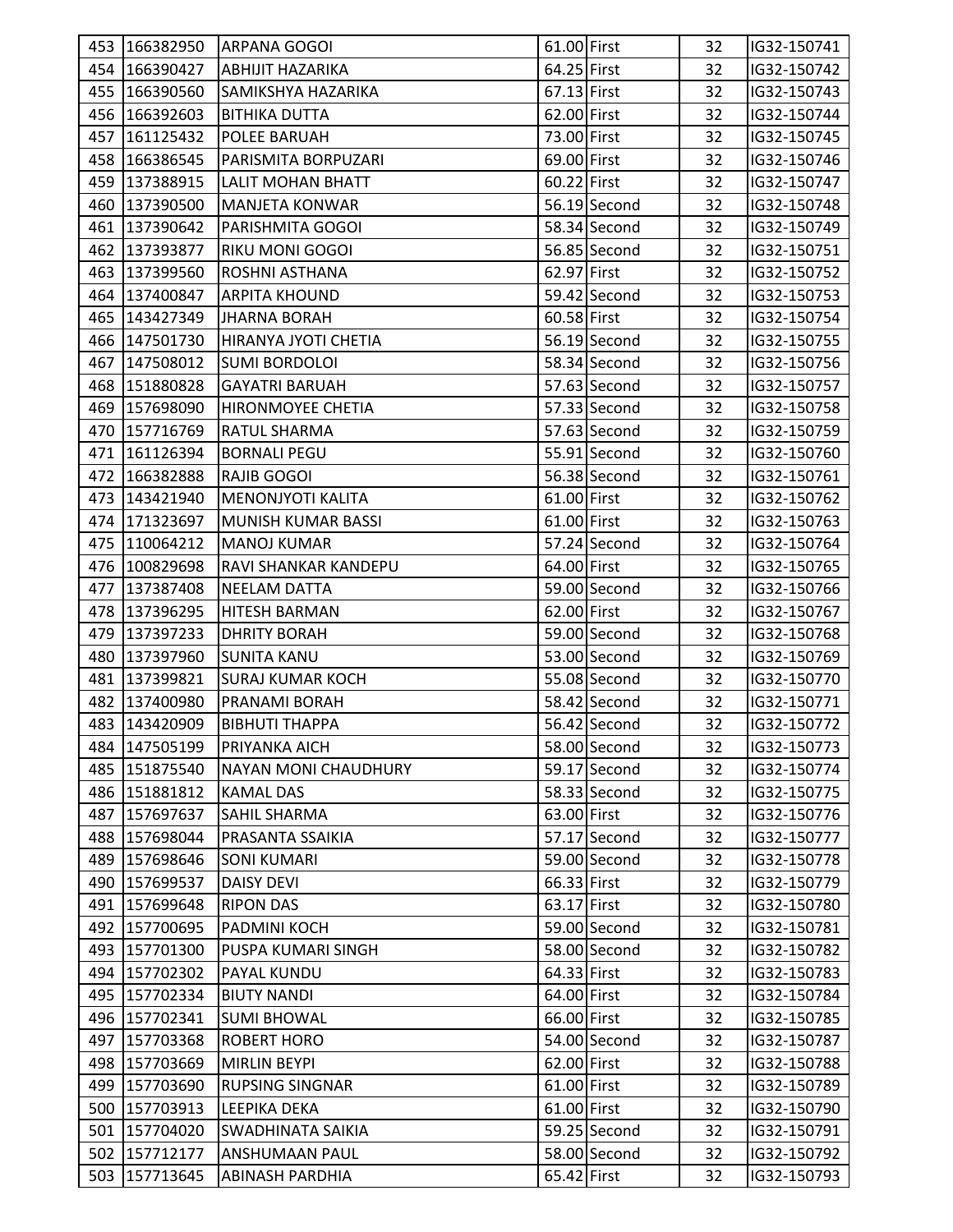|     | 504 157714820 | <b>JASPRIT KAUR</b>        | 67.08 First   |              | 32 | IG32-150794 |  |
|-----|---------------|----------------------------|---------------|--------------|----|-------------|--|
|     | 505 157715989 | <b>RAJA DEY</b>            | 63.00 First   |              | 32 | IG32-150795 |  |
|     | 506 157716468 | <b>HIYA DEKA</b>           | 61.17 First   |              | 32 | IG32-150796 |  |
|     | 507 157716530 | <b>SAGAR PAUL</b>          |               | 59.33 Second | 32 | IG32-150797 |  |
|     | 508 157717080 | <b>PINKY BARMAN</b>        | 61.00 First   |              | 32 | IG32-150798 |  |
|     | 509 157717420 | <b>SADHAN SARMA TAMULI</b> |               | 58.00 Second | 32 | IG32-150799 |  |
|     | 510 157718938 | PRIYANKA DAS               |               | 57.42 Second | 32 | IG32-150800 |  |
|     | 511 157719005 | <b>JAGRITEE BHAGAWATI</b>  |               | 57.00 Second | 32 | IG32-150801 |  |
|     | 512 157719431 | <b>TITU DEBNATH</b>        | 64.25 First   |              | 32 | IG32-150802 |  |
|     | 513 157719639 | KAILASH RANJAN RAJKHOWA    |               | 55.00 Second | 32 | IG32-150803 |  |
|     | 514 157721896 | <b>MERIN PHANGCHOPI</b>    | 63.00 First   |              | 32 | IG32-150804 |  |
|     | 515 157723155 | HIMANJANA SINGHA           |               | 58.00 Second | 32 | IG32-150805 |  |
|     | 516 157724085 | <b>SOMA LIMBU</b>          |               | 56.00 Second | 32 | IG32-150806 |  |
|     | 517 157724189 | KRISHANKU SARMAH           | $61.33$ First |              | 32 | IG32-150807 |  |
|     | 518 159726504 | <b>BEAUTY KARMAKAR</b>     | 67.08 First   |              | 32 | IG32-150808 |  |
|     | 519 159726550 | <b>MONMI KONWAR</b>        | 67.00 First   |              | 32 | IG32-150809 |  |
|     | 520 161119303 | <b>SONMONI SAIKIA</b>      |               | 59.00 Second | 32 | IG32-150810 |  |
|     | 521 161120014 | JYOTI GOGOI                |               | 56.25 Second | 32 | IG32-150811 |  |
|     | 522 161120021 | <b>GITANJALI AGARWALLA</b> |               | 56.00 Second | 32 | IG32-150812 |  |
|     | 523 161122365 | <b>RIYA DEY</b>            | 62.00 First   |              | 32 | IG32-150813 |  |
|     | 524 166377861 | UTPAL BARDHAN              |               | 59.33 Second | 32 | IG32-150814 |  |
|     | 525 166381277 | <b>ARICH KUMARI KOCHAR</b> | 66.00 First   |              | 32 | IG32-150815 |  |
|     | 526 166381514 | <b>PRANJAL DAS</b>         |               | 58.33 Second | 32 | IG32-150816 |  |
|     | 527 166381521 | <b>SRIKANT SHARMA</b>      |               | 59.00 Second | 32 | IG32-150817 |  |
|     | 528 166387207 | RIDHI GATTANI              | 61.00 First   |              | 32 | IG32-150818 |  |
|     | 529 166391751 | DEEPA GOON                 | 61.00 First   |              | 32 | IG32-150819 |  |
|     | 530 166392209 | PAPU SARMA                 | 61.00 First   |              | 32 | IG32-150820 |  |
|     | 531 166392871 | <b>PREITEE MUNDHRA</b>     | 61.42 First   |              | 32 | IG32-150821 |  |
|     | 532 166392982 | NANDITA DEBNATH            |               | 58.00 Second | 32 | IG32-150822 |  |
|     | 533 166393304 | <b>SANDEEP GUPTA</b>       |               | 58.25 Second | 32 | IG32-150823 |  |
|     | 534 166393519 | <b>RANJAN THAKUR</b>       |               | 59.00 Second | 32 | IG32-150824 |  |
|     | 535 166394194 | <b>CHAMPA PARISOW</b>      |               | 57.00 Second | 32 | IG32-150825 |  |
|     | 536 166396775 | <b>DEBARAJ KAUSHIK</b>     |               | 58.00 Second | 32 | IG32-150826 |  |
|     | 537 168656275 | <b>AJIT KUMAR SINGH</b>    | 61.00 First   |              | 32 | IG32-150827 |  |
|     | 538 168656583 | <b>DIPAK BOR BORAH</b>     | 65.25 First   |              | 32 | IG32-150828 |  |
|     | 539 137388503 | <b>SUMAN SHARMA</b>        | 60.10 First   |              | 32 | IG32-150829 |  |
|     | 540 140735351 | SANJEEV GAUTAM             | 61.05 First   |              | 32 | IG32-150830 |  |
|     | 541 143427159 | <b>GYANABI SAIKIA</b>      | 62.19 First   |              | 32 | IG32-150831 |  |
|     | 542 147510019 | PARISMITA DUTTA            |               | 59.00 Second | 32 | IG32-150832 |  |
|     | 543 157712381 | <b>MAZAHARUL ISLAM</b>     | 67.00 First   |              | 32 | IG32-150833 |  |
|     | 544 157723037 | PARISHMITA SAIKIA          | 67.00 First   |              | 32 | IG32-150834 |  |
|     | 545 137387422 | SABINA YASMIN              | 62.00 First   |              | 32 | IG32-150835 |  |
|     | 546 137393078 | AJIT KUMAR DAS             | 64.00 First   |              | 32 | IG32-150836 |  |
|     | 547 137394657 | <b>DEEPANKA BORA</b>       |               | 57.00 Second | 32 | IG32-150837 |  |
|     | 548 137398726 | <b>BITIKA MARAK</b>        |               | 56.00 Second | 32 | IG32-150838 |  |
|     | 549 143424952 | <b>SATISH KUMAR</b>        |               | 54.00 Second | 32 | IG32-150839 |  |
|     | 550 143427886 | <b>RITU BORAH</b>          | 60.13 First   |              | 32 | IG32-150840 |  |
|     | 551 143429335 | AJIT                       |               | 55.00 Second | 32 | IG32-150841 |  |
| 552 | 147496939     | <b>HAWA SINGH</b>          |               | 52.00 Second | 32 | IG32-150842 |  |
| 553 | 147497489     | JASMIN CHETIA PATRA        |               | 56.38 Second | 32 | IG32-150843 |  |
|     | 554 147506341 | <b>ARIJA SULTANA</b>       |               | 53.38 Second | 32 | IG32-150844 |  |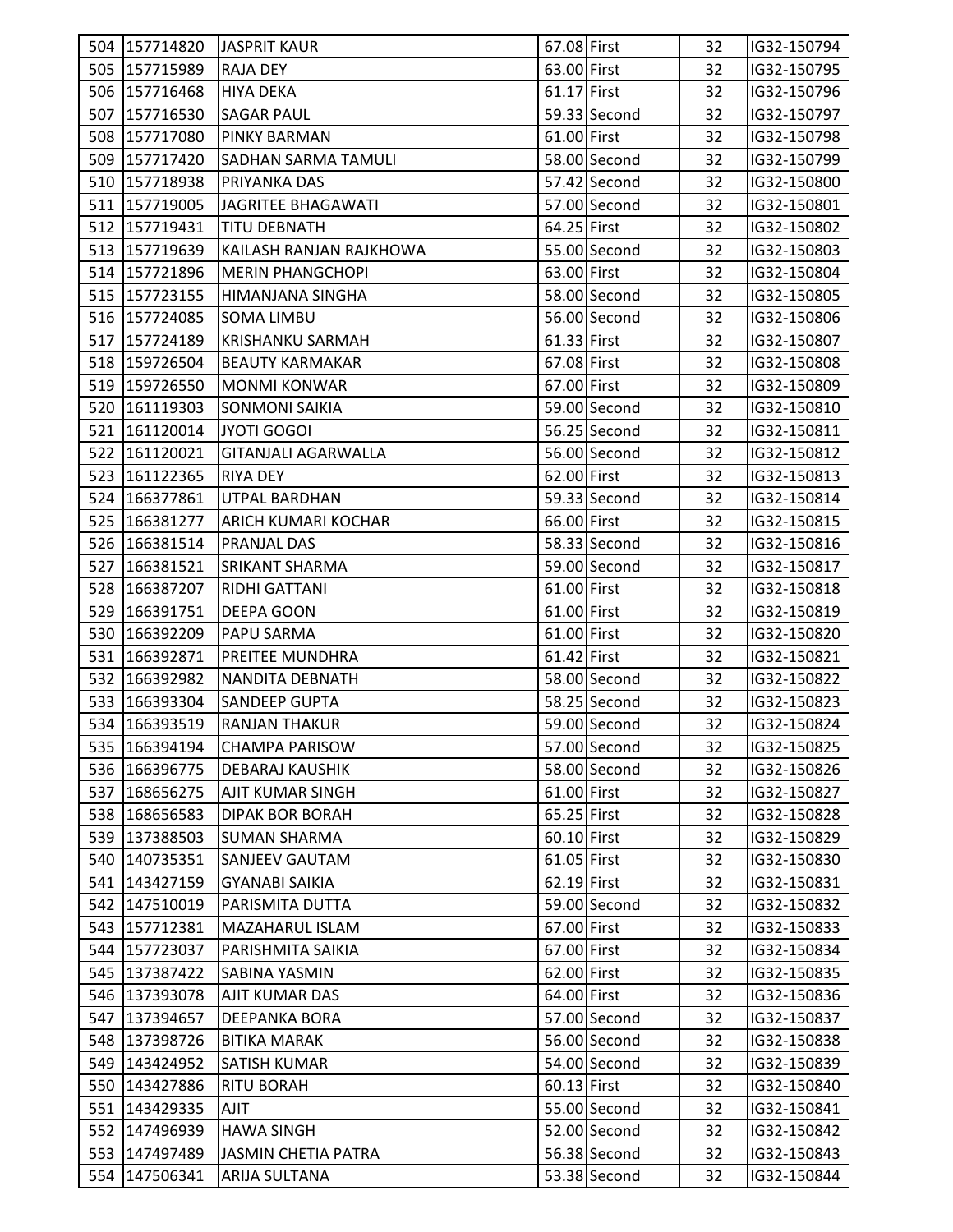| 555 147506398 | <b>PALLABI SAIKIA</b>    |               | 55.00 Second | 32 | IG32-150845 |  |
|---------------|--------------------------|---------------|--------------|----|-------------|--|
| 556 147506760 | <b>ABHILESHA BORAH</b>   |               | 58.00 Second | 32 | IG32-150846 |  |
| 557 147506778 |                          |               | 54.25 Second | 32 | IG32-150847 |  |
|               | <b>TRISHNA SAIKIA</b>    |               |              |    |             |  |
| 558 147506911 | <b>MAMTA GHOSH</b>       |               | 54.00 Second | 32 | IG32-150848 |  |
| 559 147507289 | <b>SWEETY ROY</b>        |               | 54.00 Second | 32 | IG32-150849 |  |
| 560 147508836 | <b>DEBAJIT SAHA</b>      |               | 53.00 Second | 32 | IG32-150850 |  |
| 561 147509497 | <b>BIDISHA BORAH</b>     |               | 54.38 Second | 32 | IG32-150851 |  |
| 562 151884531 | POOJA HANDIQUE           | 62.00 First   |              | 32 | IG32-150852 |  |
| 563 151885121 | <b>KARISHMA SAIKIA</b>   | 66.00 First   |              | 32 | IG32-150853 |  |
| 564 151885192 | DIPIKA TIWARI            | 48.13 Pass    |              | 32 | IG32-150854 |  |
| 565 151887917 | <b>AJOY KUMAR DAS</b>    | 62.00 First   |              | 32 | IG32-150855 |  |
| 566 157696420 | <b>MANOJ KUMAR</b>       |               | 59.25 Second | 32 | IG32-150856 |  |
| 567 157698789 | <b>ABHISHEK KUMAR</b>    | 64.00 First   |              | 32 | IG32-150857 |  |
| 568 157700545 | <b>CHANDAN SARMA</b>     | 61.38 First   |              | 32 | IG32-150858 |  |
| 569 157701017 | PLABITA BORAH            | 64.38 First   |              | 32 | IG32-150859 |  |
| 570 157701063 | <b>ANTARA SAIKIA</b>     | 66.00 First   |              | 32 | IG32-150860 |  |
| 571 157701221 | JYOTISHNA GOSWAMI        |               | 59.00 Second | 32 | IG32-150861 |  |
| 572 157701411 | PIKUMONI BORUAH          | 63.25 First   |              | 32 | IG32-150862 |  |
| 573 157702072 | RUPJYOTI DEKA            | 65.38 First   |              | 32 | IG32-150863 |  |
| 574 157703153 | <b>DEBASISH RAJKHOWA</b> |               | 54.00 Second | 32 | IG32-150864 |  |
| 575 157703336 | PURABI RAJKHOWA          | 62.00 First   |              | 32 | IG32-150865 |  |
| 576 157703572 | MITHU SAIKIA             | 60.00 First   |              | 32 | IG32-150866 |  |
| 577 157713487 | <b>VIJAY KUMAR</b>       |               | 56.25 Second | 32 | IG32-150867 |  |
| 578 157713541 | <b>KAPIL RAJPUT</b>      |               | 59.38 Second | 32 | IG32-150868 |  |
| 579 157713620 | <b>JYOTI R GURUNG</b>    | 49.38 Pass    |              | 32 | IG32-150869 |  |
| 580 157714020 | AFRUJA SULTANA           | 67.00 First   |              | 32 | IG32-150870 |  |
| 581 157714837 | <b>GITAMONI BORA</b>     | 68.13 First   |              | 32 | IG32-150871 |  |
| 582 157714916 | <b>BIDYUT KALITA</b>     | 64.25 First   |              | 32 | IG32-150872 |  |
| 583 157715434 | <b>MITALI DEKA</b>       |               | 55.38 Second | 32 | IG32-150873 |  |
| 584 157715656 | <b>KASTURI BORA</b>      | 68.00 First   |              | 32 | IG32-150874 |  |
| 585 157716260 | <b>SHIVANI ROY</b>       |               | 59.00 Second | 32 | IG32-150875 |  |
| 586 157717287 | <b>PIALI GOPE</b>        |               | 57.00 Second | 32 | IG32-150876 |  |
| 587 157717373 | KANGKAN KRISHNA HAZARIKA |               | 56.00 Second | 32 | IG32-150877 |  |
| 588 157717864 | <b>SHALINEE BORA</b>     | 60.38 First   |              | 32 | IG32-150878 |  |
| 589 157718461 | <b>KARABI BORAH</b>      |               | 57.13 Second | 32 | IG32-150879 |  |
| 590 157718526 | DHARMENDRA DOLEY         |               | 52.13 Second | 32 | IG32-150880 |  |
| 591 157718558 | <b>BARSHA BORAH</b>      | 60.00 First   |              | 32 | IG32-150881 |  |
| 592 157718787 | <b>BITOPI BORUAH</b>     | 64.00 First   |              | 32 | IG32-150882 |  |
| 593 157718880 | <b>PUJA DAS</b>          | 62.00 First   |              | 32 | IG32-150883 |  |
| 594 157719266 | <b>SHREELA PODDAR</b>    |               | 59.00 Second | 32 | IG32-150884 |  |
| 595 157719306 | <b>ARZUMA KHAN</b>       |               | 57.00 Second | 32 | IG32-150885 |  |
| 596 157719700 | <b>KUMOL DOLEY</b>       |               | 57.38 Second | 32 | IG32-150886 |  |
| 597 157720318 | KAVITA SHARMA            | $61.13$ First |              | 32 | IG32-150887 |  |
| 598 157720340 | <b>SUBHASH CHAND</b>     | 49.00 Pass    |              | 32 | IG32-150888 |  |
| 599 157720508 | <b>DIPTI MUKHERJEE</b>   |               | 58.00 Second | 32 | IG32-150889 |  |
| 600 157721230 | PRICHI BURAGOHAIN        |               | 57.00 Second | 32 | IG32-150890 |  |
| 601 157721248 | <b>ASHIMA SAIKIA</b>     | 62.00 First   |              | 32 | IG32-150891 |  |
| 602 157721570 | PRIYANKA HAZARIKA        | 60.38 First   |              | 32 | IG32-150892 |  |
| 603 157721650 | PARISHMITA DUTTA         |               | 58.00 Second | 32 | IG32-150893 |  |
| 604 157722003 | <b>RAJA REGON</b>        |               | 55.00 Second | 32 | IG32-150894 |  |
| 605 157722329 | <b>MD FARID SARKAR</b>   | 62.00 First   |              | 32 | IG32-150895 |  |
|               |                          |               |              |    |             |  |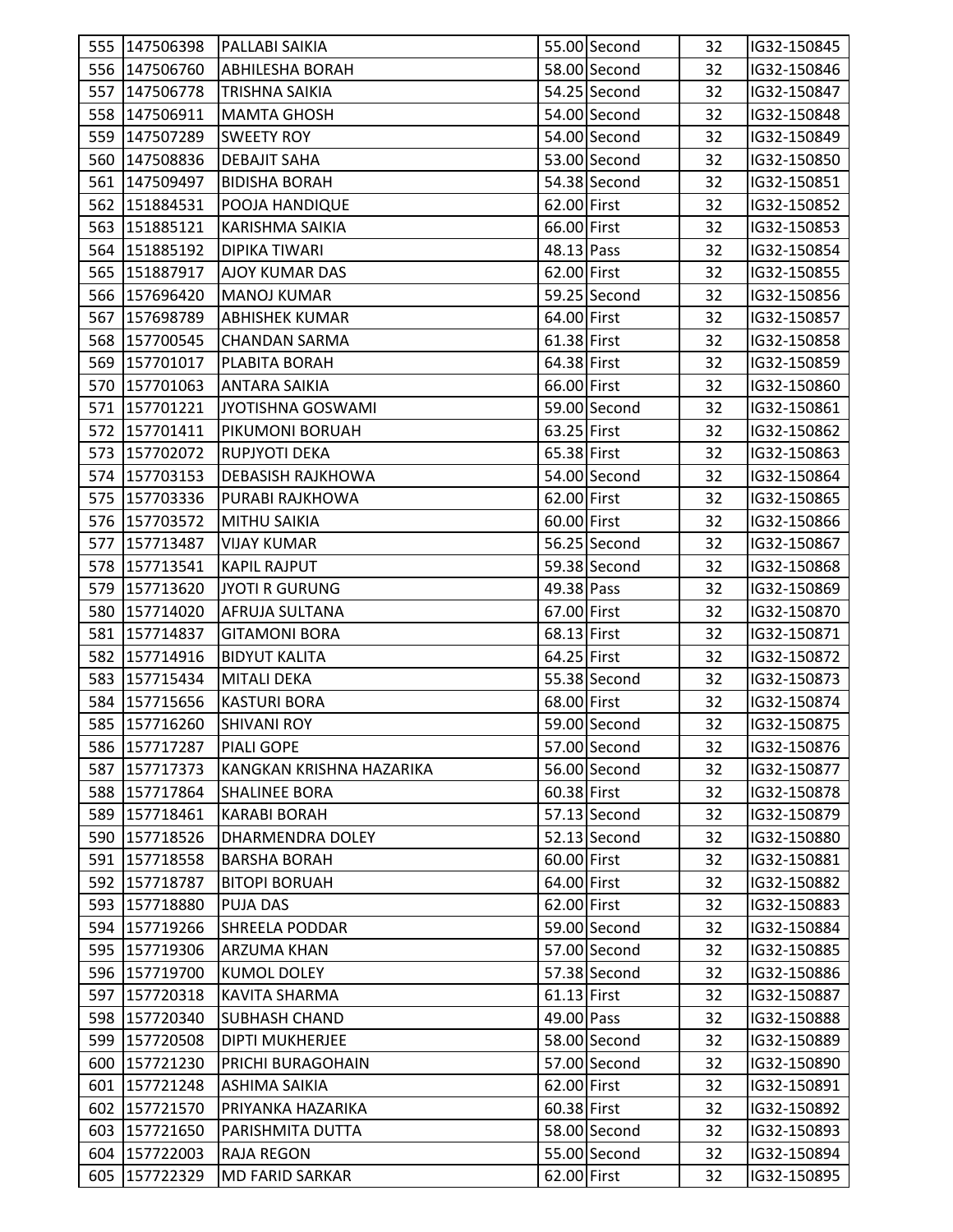| 607 | 606 157723148 | <b>DENCYMOL THOMAS</b>        | 60.00 First |              | 32<br>32 | IG32-150896 |  |
|-----|---------------|-------------------------------|-------------|--------------|----------|-------------|--|
|     | 159717236     | <b>KULDEEP KUMAR</b>          |             | 55.13 Second |          | IG32-150897 |  |
|     | 608 161118659 | PRACHURJYA PLAVON KASHYAP     | 68.25 First |              | 32       | IG32-150898 |  |
|     | 609 161118666 | PRONAMITA BORA                | 67.25 First |              | 32       | IG32-150899 |  |
|     | 610 161118706 | <b>OLIVIA HORO</b>            | 65.38 First |              | 32       | IG32-150900 |  |
|     | 611 161119912 | <b>RITA MONI BORTHAKUR</b>    | 61.38 First |              | 32       | IG32-150901 |  |
| 612 | 161120290     | <b>KAROBI BORA</b>            | 63.38 First |              | 32       | IG32-150902 |  |
|     | 613 161120472 | <b>CHAKADHAR PEGU</b>         |             | 58.00 Second | 32       | IG32-150903 |  |
|     | 614 161121331 | <b>MANOJ KUMAR</b>            |             | 57.00 Second | 32       | IG32-150904 |  |
|     | 615 161121893 | POOJA DEVI                    |             | 54.00 Second | 32       | IG32-150905 |  |
|     | 616 161122950 | <b>KARABI KONWAR</b>          | 62.00 First |              | 32       | IG32-150906 |  |
| 617 | 161123310     | MINTU KUMAR DAS               | 63.00 First |              | 32       | IG32-150908 |  |
|     | 618 161125117 | PRIYAM PRIYADHARSHINI GOSWAMI | 67.00 First |              | 32       | IG32-150909 |  |
|     | 619 161125575 | HIMADREE MAHANTA              | 62.13 First |              | 32       | IG32-150910 |  |
|     | 620 161126480 | <b>DEIJI BORAH</b>            | 62.00 First |              | 32       | IG32-150911 |  |
|     | 621 161126663 | RAHUL CHAKRABORTY             | 60.00 First |              | 32       | IG32-150912 |  |
|     | 622 166379643 | LUPA MUDRA CHETIA             |             | 55.00 Second | 32       | IG32-150913 |  |
| 623 | 166379722     | <b>SONALI PHUKAN</b>          | 68.13 First |              | 32       | IG32-150914 |  |
| 624 | 166381349     | <b>NAMITA DEVI</b>            |             | 55.25 Second | 32       | IG32-150915 |  |
|     | 625 166381370 | PADMA UPADHAYAY               |             | 54.38 Second | 32       | IG32-150916 |  |
|     | 626 166382490 | <b>JUTHIKA SARMAH</b>         |             | 57.00 Second | 32       | IG32-150917 |  |
| 627 | 166383350     | <b>BOBITA KUMARI SHARMA</b>   | 60.00 First |              | 32       | IG32-150918 |  |
|     | 628 166384226 | RIMJHIM SHARMA                | 63.13 First |              | 32       | IG32-150919 |  |
| 629 | 166384258     | PINAKI DAS                    | 63.00 First |              | 32       | IG32-150920 |  |
| 630 | 166385432     | <b>BHARATI DEVI</b>           |             | 55.00 Second | 32       | IG32-150921 |  |
| 631 | 166386892     | A. JOSEPHINE VIMALA           | 67.38 First |              | 32       | IG32-150922 |  |
|     | 632 166388707 | RITUPARNA GHOSH               | 65.00 First |              | 32       | IG32-150923 |  |
|     | 633 166390126 | <b>SAHANA RAHMAN</b>          | 61.00 First |              | 32       | IG32-150924 |  |
|     | 634 166390750 | <b>MALLIKA DIHINGIA</b>       | 66.00 First |              | 32       | IG32-150925 |  |
| 635 | 166391515     | <b>CHAITALI SHOME</b>         | 60.38 First |              | 32       | IG32-150926 |  |
|     | 636 166392857 | <b>RANJITA BORAH</b>          |             | 59.13 Second | 32       | IG32-150927 |  |
|     | 637 166395465 | <b>BRISTI MONI BORAH</b>      | 64.38 First |              | 32       | IG32-150928 |  |
|     | 638 166396696 | PRIYA DEBNATH                 |             | 57.13 Second | 32       | IG32-150929 |  |
|     | 639 166396790 | <b>KAKALI SAIKIA</b>          | 64.00 First |              | 32       | IG32-150930 |  |
|     | 640 166396847 | PRIYANKA SARMAH               |             | 58.00 Second | 32       | IG32-150931 |  |
|     | 641 166397018 | UDDIPTA KUMAR TAMULI          | 67.00 First |              | 32       | IG32-150932 |  |
|     | 642 166399265 | <b>DEVISHREE BORKOTOKY</b>    |             | 59.00 Second | 32       | IG32-150933 |  |
| 643 | 168117918     | <b>MOSBIN ROHMAN</b>          | 68.00 First |              | 32       | IG32-150934 |  |
|     | 644 168118411 | <b>PARVEEN</b>                |             | 55.13 Second | 32       | IG32-150935 |  |
|     | 645 168656780 | <b>ASHISH</b>                 |             | 59.00 Second | 32       | IG32-150936 |  |
|     | 646 137395895 | <b>SARSWATI KUMARI</b>        |             | 54.36 Second | 32       | IG32-150937 |  |
|     | 647 137401129 | <b>SUNITA KUMARI</b>          | 62.00 First |              | 32       |             |  |
|     |               |                               |             | 54.00 Second |          | IG32-150938 |  |
| 648 | 143420203     | PRIYANKA SAHA                 |             |              | 32       | IG32-150939 |  |
| 649 | 143423137     | MINAKSHI KOLITA               |             | 52.18 Second | 32       | IG32-150940 |  |
|     | 650 143428706 | <b>RUBY KUMARI</b>            |             | 57.45 Second | 32       | IG32-150941 |  |
|     | 651 147496122 | RASHMI PARERA                 | 60.36 First |              | 32       | IG32-150942 |  |
|     | 652 147497314 | <b>BISHMILLA BAGUM</b>        |             | 59.00 Second | 32       | IG32-150943 |  |
| 653 | 147498750     | PAYAL PAUL                    |             | 59.00 Second | 32       | IG32-150944 |  |
|     | 654 147502312 | <b>ANY KALWAR</b>             |             | 51.00 Second | 32       | IG32-150945 |  |
| 655 | 147504022     | <b>ANITA CHETRY</b>           |             | 51.27 Second | 32       | IG32-150946 |  |
|     | 656 147504624 | <b>BALARAM DAHAL CHETRY</b>   |             | 52.00 Second | 32       | IG32-150947 |  |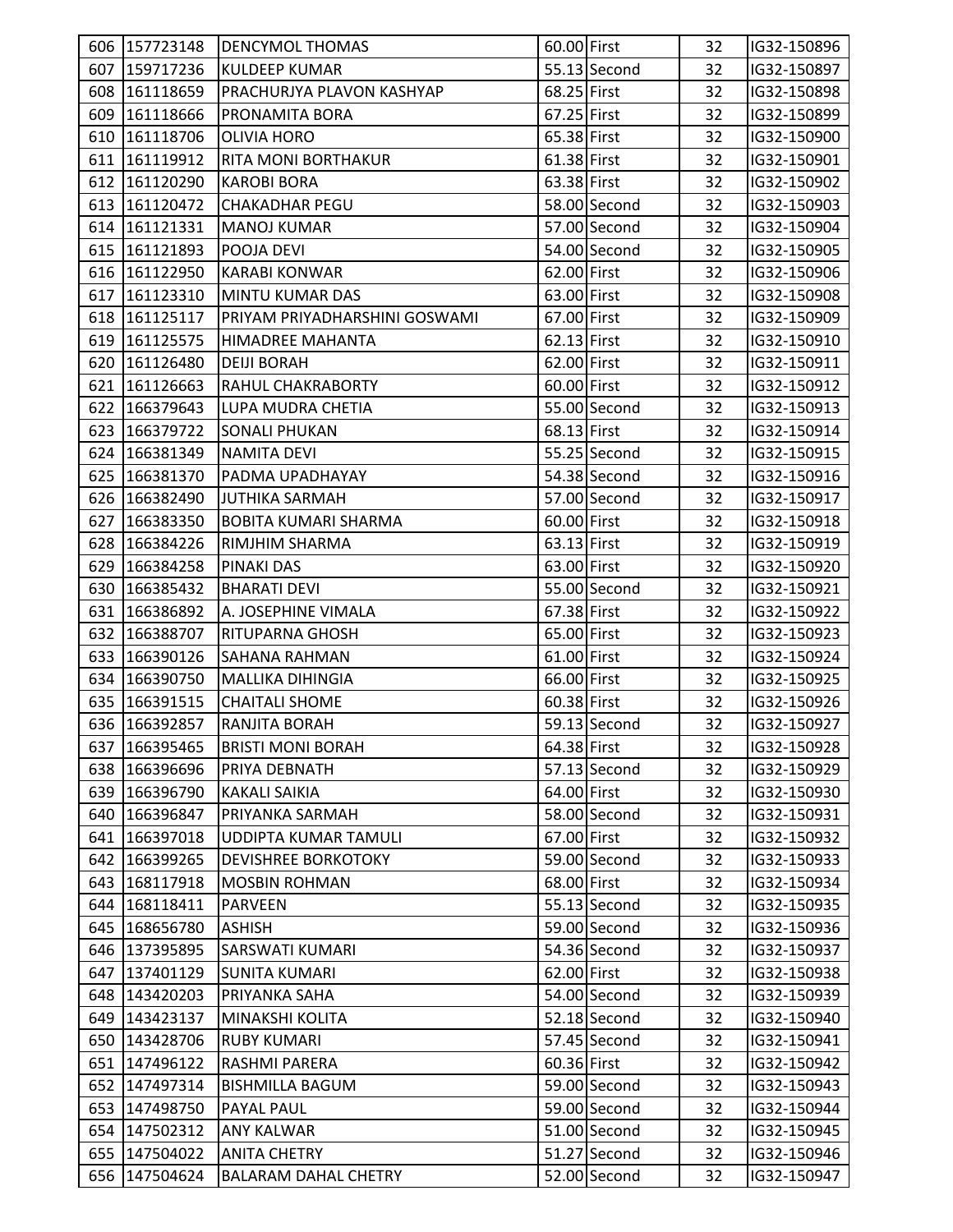|     | 657 147504940 | <b>SNIGDHA SHARMA</b>           |             | 53.45 Second | 32 | IG32-150948 |  |
|-----|---------------|---------------------------------|-------------|--------------|----|-------------|--|
|     | 658 147509268 | ISUMAN KUMARI SINGH             | 62.00 First |              | 32 | IG32-150949 |  |
|     | 659 147509393 | <b>HARIKANT SINGH</b>           | 64.45 First |              | 32 | IG32-150950 |  |
|     | 660 147510097 | <b>BHUPEN GOGOI</b>             |             | 52.45 Second | 32 | IG32-150951 |  |
|     | 661 147510169 | <b>RATUL BISWAS</b>             |             | 55.18 Second | 32 | IG32-150952 |  |
|     | 662 147510595 | <b>TULUMONI SARKAR</b>          |             | 55.00 Second | 32 | IG32-150953 |  |
|     | 663 151875414 | <b>GITANJALI MAHANTA</b>        |             | 57.09 Second | 32 | IG32-150954 |  |
|     | 664 151875675 | KAILASH KUMAR GUPTA             |             | 59.00 Second | 32 | IG32-150955 |  |
| 665 | 151877630     | <b>TUMPA DAS</b>                |             | 59.00 Second | 32 | IG32-150956 |  |
|     | 666 151879088 | SATYANARAYAN GOSAI              |             | 57.00 Second | 32 | IG32-150957 |  |
|     | 667 151879103 | <b>SAJAN KUMAR ROY</b>          |             | 57.00 Second | 32 | IG32-150958 |  |
| 668 | 151879332     | <b>MAMIN DAS</b>                | 64.00 First |              | 32 | IG32-150959 |  |
|     | 669 151880606 | <b>INDUPROVA PHUKAN</b>         |             | 55.36 Second | 32 | IG32-150960 |  |
|     | 670 151881661 | ISUMA SAHANI                    | 62.00 First |              | 32 | IG32-150961 |  |
|     | 671 151882584 | <b>MANISH KUMAR SAH</b>         |             | 57.00 Second | 32 | IG32-150962 |  |
|     | 672 151883371 | <b>SHER ALAM HARIS</b>          |             | 55.00 Second | 32 | IG32-150963 |  |
| 673 | 151883404     | <b>MOMPI DEKA</b>               |             | 55.36 Second | 32 | IG32-150964 |  |
|     | 674 151885709 | <b>KRISHNA DUTTA</b>            |             | 55.27 Second | 32 | IG32-150965 |  |
|     | 675 151885880 | <b>BABY PEGU</b>                |             | 55.00 Second | 32 | IG32-150966 |  |
|     | 676 151888220 | <b>RASHMI ADHYAPOK</b>          |             | 54.00 Second | 32 | IG32-150967 |  |
|     | 677 157697074 | <b>RAJEEV RANJAN SINGH</b>      | 62.00 First |              | 32 | IG32-150968 |  |
|     | 678 157697952 | RAVINDER KUMAR                  | 61.09 First |              | 32 | IG32-150969 |  |
|     | 679 157698503 | DEEPASHREE GUPTA                |             | 59.00 Second | 32 | IG32-150970 |  |
|     | 680 157698875 | <b>MAYASHREE PANGGING TAKOE</b> | 60.45 First |              | 32 | IG32-150971 |  |
|     | 681 157699458 | RAJU CHAUHAN                    |             | 55.00 Second | 32 | IG32-150972 |  |
|     | 682 157700498 | ANU KUMARI THAKUR               |             | 58.09 Second | 32 | IG32-150973 |  |
|     | 683 157700892 | <b>TULUMONI BORAH</b>           |             | 55.00 Second | 32 | IG32-150974 |  |
|     | 684 157700940 | PURNIMA KUMARI PRASAD           | 48.00 Pass  |              | 32 | IG32-150975 |  |
|     | 685 157702080 | TIRBENI SINGH KUSHWAHA          | 63.27 First |              | 32 | IG32-150976 |  |
|     | 686 157702151 | MINAKSHI RAJKHOWA               | 67.00 First |              | 32 | IG32-150977 |  |
|     | 687 157702169 | MUNNI SHARMA                    | 63.00 First |              | 32 | IG32-150978 |  |
|     | 688 157702840 | MANISHA BORAH                   |             | 57.09 Second | 32 | IG32-150979 |  |
| 689 | 157702871     | <b>MENIKA CHAUHAN</b>           |             | 54.00 Second | 32 | IG32-150980 |  |
|     | 690 157703003 | <b>ANJALI SAHU</b>              |             | 51.00 Second | 32 | IG32-150981 |  |
|     | 691 157703010 | <b>URMILA KUMARI</b>            |             | 56.00 Second | 32 | IG32-150982 |  |
| 692 | 157703067     | <b>SUSHIL SINGH</b>             |             | 57.18 Second | 32 | IG32-150983 |  |
| 693 | 157703382     | PULASKA RAJKHOWA                | 64.00 First |              | 32 | IG32-150984 |  |
|     | 694 157703390 | JYOTISKA RAJKHOWA               | 65.00 First |              | 32 | IG32-150985 |  |
|     | 695 157703898 | NAMIKA BARMAN                   | 49.00 Pass  |              | 32 | IG32-150986 |  |
| 696 | 157712002     | <b>DURGA CHETRI</b>             | 60.00 First |              | 32 | IG32-150987 |  |
|     | 697 157712098 | ANAMIKA BARMAN                  | 60.00 First |              | 32 | IG32-150988 |  |
|     | 698 157712801 | <b>SANGEETA CHAUHAN</b>         |             | 54.27 Second | 32 | IG32-150989 |  |
| 699 | 157712897     | <b>PAMPI SINGH</b>              |             | 55.09 Second | 32 | IG32-150990 |  |
|     | 700 157713527 | <b>BABY SAH</b>                 | 65.27 First |              | 32 | IG32-150991 |  |
|     | 701 157713850 | PRIYANKA KUMARI                 | 62.45 First |              | 32 | IG32-150992 |  |
|     | 702 157714038 | <b>JAMUNA BORAL</b>             |             | 57.00 Second | 32 | IG32-150993 |  |
|     | 703 157714805 | <b>SANJOY KR GUPTA</b>          | 47.09 Pass  |              | 32 | IG32-150994 |  |
|     | 704 157715781 | <b>RANI KUMARI</b>              |             | 58.00 Second | 32 | IG32-150995 |  |
| 705 | 157715971     | PUJA UPADHYAY                   | 62.45 First |              | 32 | IG32-150996 |  |
|     | 706 157716024 | <b>AMIT KUMAR PATHAK</b>        |             | 55.45 Second | 32 | IG32-150997 |  |
| 707 | 157716340     | <b>BANIFAS AIND</b>             |             | 51.00 Second | 32 | IG32-150998 |  |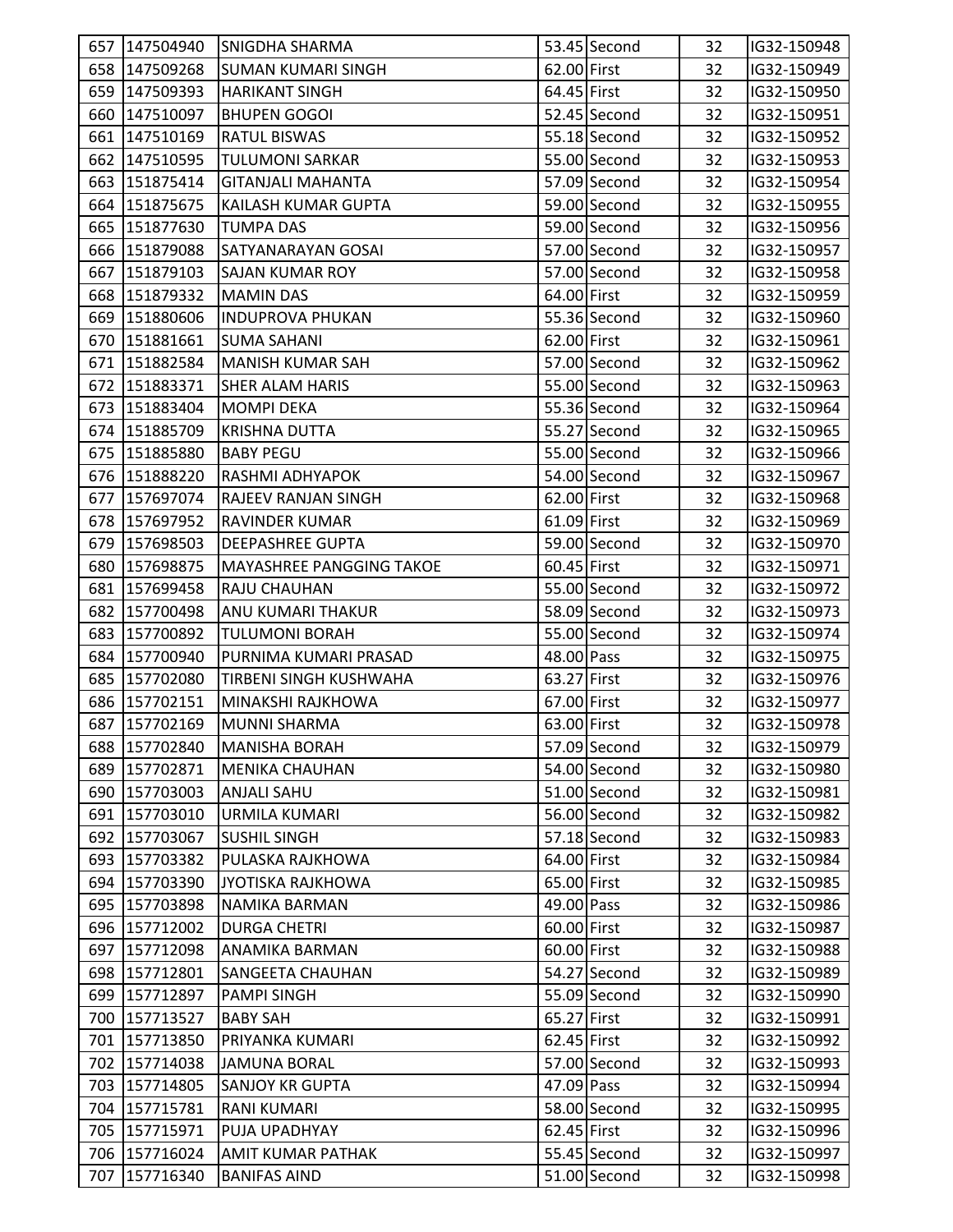|     | 708 157717144 | <b>CHUMI DEKA</b>         | 62.00 First   |              | 32 | IG32-150999 |  |
|-----|---------------|---------------------------|---------------|--------------|----|-------------|--|
|     | 709 157717176 | <b>ANJU KUMARI GUPTA</b>  |               | 57.00 Second | 32 | IG32-151000 |  |
|     | 710 157717398 | PUNAM BHAGAT              |               | 54.18 Second | 32 | IG32-151001 |  |
|     | 711 157717871 | PRITI REKHA BAISHYA       |               | 52.09 Second | 32 | IG32-151002 |  |
|     | 712 157719148 | <b>BARNALI BORAH</b>      |               | 57.09 Second | 32 | IG32-151003 |  |
|     | 713 157719241 | RAJESH CHAUHAN            |               | 57.00 Second | 32 | IG32-151004 |  |
|     | 714 157719771 | POMI BHARALI              |               | 59.00 Second | 32 | IG32-151005 |  |
|     | 715 157719789 | RINKU KUMARI GUPTA        |               | 56.27 Second | 32 | IG32-151006 |  |
|     | 716 157723130 | <b>ITOYL M</b>            | 60.27 First   |              | 32 | IG32-151007 |  |
|     | 717 161118720 | <b>HARI CHHETRY</b>       | $61.45$ First |              | 32 | IG32-151008 |  |
|     | 718 161118895 | <b>MANIGEE CHAUHAN</b>    | 67.18 First   |              | 32 | IG32-151009 |  |
|     | 719 161118950 | PRAKASH KUMAR CHAUHAN     |               | 58.09 Second | 32 | IG32-151010 |  |
|     | 720 161118967 | HARI KUMAR YADAV          | 60.09 First   |              | 32 | IG32-151011 |  |
|     | 721 161119217 | PRASHANTA PUZARI          |               | 59.00 Second | 32 | IG32-151012 |  |
|     | 722 161119793 | <b>MAYA GUPTA</b>         | 64.09 First   |              | 32 | IG32-151013 |  |
|     | 723 161119833 | <b>KIRAN KUMARI SINGH</b> | 63.00 First   |              | 32 | IG32-151014 |  |
|     | 724 161120623 | SABITA CHAUHAN            | 62.00 First   |              | 32 | IG32-151015 |  |
|     | 725 161121435 | <b>DEEN DAYAL</b>         |               | 56.27 Second | 32 | IG32-151016 |  |
|     | 726 161122405 | RASHMI REKHA DEVI         |               | 52.45 Second | 32 | IG32-151017 |  |
|     | 727 161122523 | K M SANJOO KUMARI         |               | 53.00 Second | 32 | IG32-151018 |  |
|     | 728 161123145 | <b>RAJU BHAGAT</b>        |               | 59.36 Second | 32 | IG32-151019 |  |
|     | 729 161123177 | <b>PINKI SINGH</b>        |               | 59.00 Second | 32 | IG32-151020 |  |
|     | 730 161123730 | <b>SUMAN SINGH</b>        |               | 56.00 Second | 32 | IG32-151021 |  |
|     | 731 161123793 | <b>GANESH SAHU</b>        | 60.00 First   |              | 32 | IG32-151022 |  |
|     | 732 161124390 | SANDIP KUMAR SAHU         |               | 58.00 Second | 32 | IG32-151023 |  |
|     | 733 161124795 | <b>BANI BARTHAKUR</b>     |               | 51.18 Second | 32 | IG32-151024 |  |
|     | 734 161124835 | <b>MANOJ KUMAR OJHA</b>   |               | 57.27 Second | 32 | IG32-151025 |  |
|     | 735 161126283 | <b>ASHOK KUMAR SAH</b>    |               | 53.00 Second | 32 | IG32-151026 |  |
|     | 736 163121620 | <b>JYOTSNA NEOG</b>       |               | 55.00 Second | 32 | IG32-151028 |  |
|     | 737 166378150 | <b>ALOK RANJAN GHOSH</b>  |               | 58.00 Second | 32 | IG32-151029 |  |
|     | 738 166378509 | <b>APARNA DAS</b>         | 66.00 First   |              | 32 | IG32-151030 |  |
|     | 739 166378942 | <b>BONDANA GOSWAMI</b>    | 61.09 First   |              | 32 | IG32-151031 |  |
| 740 | 166379668     | <b>TARA DEVI SHARMA</b>   | 62.00 First   |              | 32 | IG32-151032 |  |
| 741 | 166380229     | <b>LAXMI SINGH</b>        | 61.45 First   |              | 32 | IG32-151033 |  |
|     | 742 166381640 | <b>SANGEETA TIWARI</b>    |               | 59.00 Second | 32 | IG32-151034 |  |
| 743 | 166381671     | DIPSHIKHA PATANGIA        | 48.09 Pass    |              | 32 | IG32-151035 |  |
| 744 | 166382111     | PRIYA SINGH               | 63.09 First   |              | 32 | IG32-151036 |  |
| 745 | 166383217     | <b>PUJA BORAH</b>         | 48.00 Pass    |              | 32 | IG32-151037 |  |
|     | 746 166383636 | PRATIBHA KUMARI SAH       |               | 56.00 Second | 32 | IG32-151038 |  |
| 747 | 166383643     | <b>CHANDA MAHATO</b>      | 60.00 First   |              |    |             |  |
|     |               |                           |               |              | 32 | IG32-151039 |  |
| 748 | 166383650     | <b>BHARATI DUBEY</b>      |               | 52.36 Second | 32 | IG32-151040 |  |
|     | 749 166384108 | <b>MITALI BISWAS</b>      |               | 55.36 Second | 32 | IG32-151041 |  |
| 750 | 166384494     | ANKITA SINGH RAJPUT       |               | 53.36 Second | 32 | IG32-151042 |  |
| 751 | 166384788     | <b>MAMPI SHARMA</b>       | 60.45 First   |              | 32 | IG32-151043 |  |
| 752 | 166385156     | <b>SUNAINA CHOWDHURY</b>  | 60.00 First   |              | 32 | IG32-151044 |  |
|     | 753 166385163 | KOSHILA KUMARI            | 68.18 First   |              | 32 | IG32-151045 |  |
|     | 754 166385235 | <b>SAHINA NAZ</b>         |               | 56.00 Second | 32 | IG32-151046 |  |
| 755 | 166385647     | <b>RUCHI SINGH</b>        | 61.00 First   |              | 32 | IG32-151047 |  |
| 756 | 166387658     | RASMITA DEVI              |               | 55.00 Second | 32 | IG32-151048 |  |
| 757 | 166389605     | ANISHA KUMARI             | 62.00 First   |              | 32 | IG32-151049 |  |
| 758 | 166389620     | REKHA KUMARI              |               | 54.00 Second | 32 | IG32-151050 |  |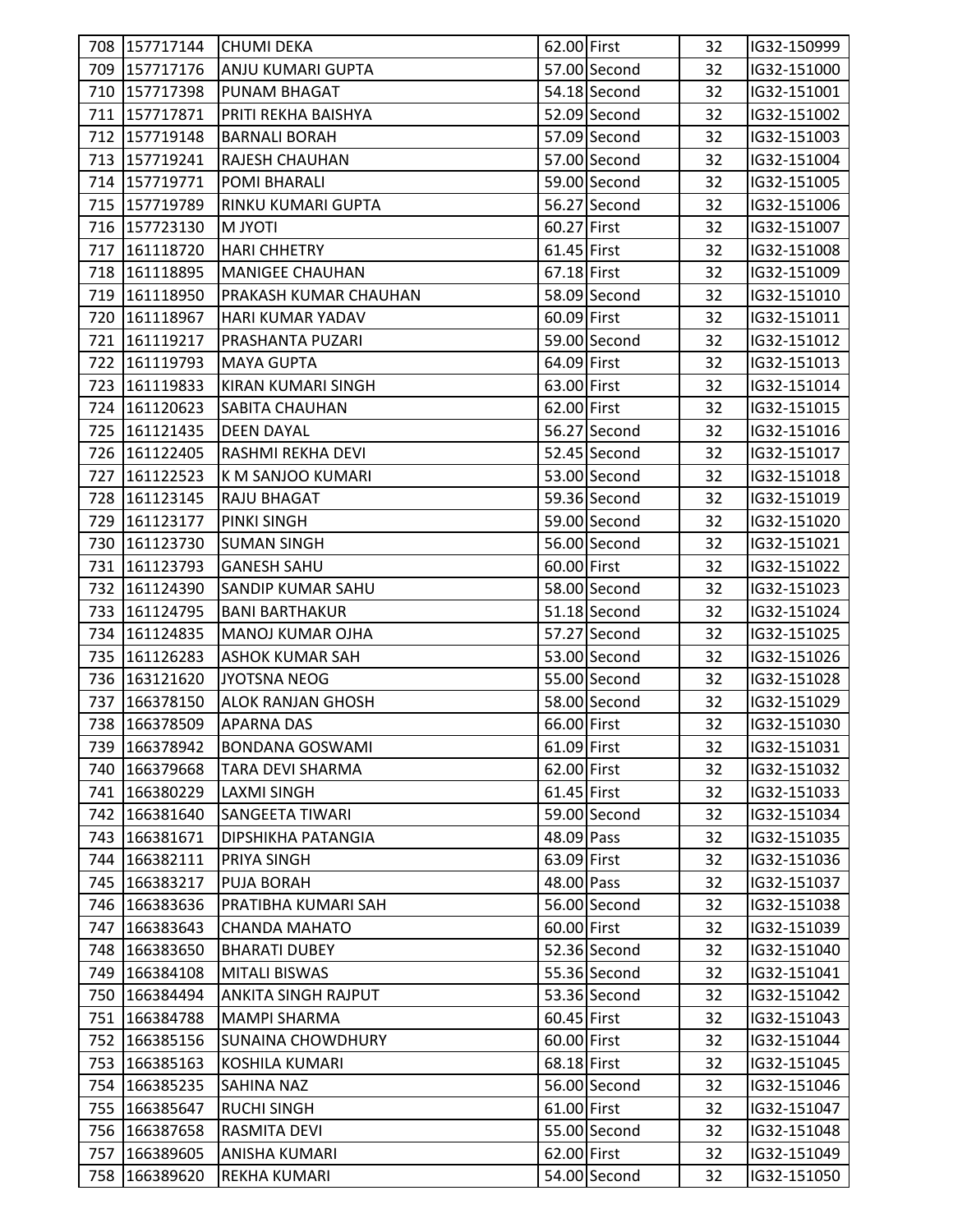|     | 759 166389651 | <b>SOBHA KUMARI</b>         | 60.45 First |                | 32 | IG32-151051 |  |
|-----|---------------|-----------------------------|-------------|----------------|----|-------------|--|
|     | 760 166390276 | <b>SUMAN KUMARI</b>         | 61.36 First |                | 32 | IG32-151052 |  |
|     | 761 166391253 | NISHA KUMARI SINGH          |             | 57.00 Second   | 32 | IG32-151053 |  |
|     | 762 166393114 | <b>DIMPEE BORUAH</b>        | 63.09 First |                | 32 | IG32-151054 |  |
|     | 763 166393533 | PRIYANKA UPADHAYA           |             | 57.00 Second   | 32 | IG32-151055 |  |
|     | 764 166394012 | MANJITA KUMARI BHAGAT       | 63.18 First |                | 32 | IG32-151056 |  |
|     | 765 166396403 | KALPANA MAHANTA             | 61.18 First |                | 32 | IG32-151057 |  |
|     | 766 166396442 | <b>SHANTI GOGOI</b>         | 67.18 First |                | 32 | IG32-151058 |  |
|     | 767 166397025 | SANJU KUMARI MAHATO         | 60.27 First |                | 32 | IG32-151059 |  |
| 768 | 166397895     | <b>RINKI KUMARI</b>         |             | 54.18 Second   | 32 | IG32-151060 |  |
| 769 | 166397974     | <b>RAJAT TRIVEDI</b>        | 65.00 First |                | 32 | IG32-151061 |  |
|     | 770 166398564 | <b>RAJEN RAJBHAR</b>        | 60.00 First |                | 32 | IG32-151062 |  |
|     | 771 166398571 | <b>JANKI SINGH</b>          | 63.36 First |                | 32 | IG32-151063 |  |
|     | 772 166398611 | PAVITRA DEVI SHARMA         | 64.00 First |                | 32 | IG32-151064 |  |
|     | 773 166400488 | SIMMI CHAUHAN               |             | 59.09 Second   | 32 | IG32-151065 |  |
|     | 774 166400503 | <b>SITA RAM KUMAR</b>       | 60.09 First |                | 32 | IG32-151066 |  |
|     | 775 168118024 | <b>PRADIP BORUAH</b>        |             | 58.00 Second   | 32 | IG32-151067 |  |
|     | 776 168118285 | PRANATI JADAB               | 60.09 First |                | 32 | IG32-151068 |  |
|     | 777 168118300 | <b>CHHOTE LAL YADAV</b>     | 60.45 First |                | 32 | IG32-151069 |  |
|     | 778 168656132 | NIRA KUMARI GUPTA           |             | 56.00 Second   | 32 | IG32-151070 |  |
|     | 779 137392037 | <b>SANJIB GOGOI</b>         |             | 58.00 Second   | 32 | IG32-151071 |  |
|     | 780 147496763 | <b>GAYATRI MOHAN</b>        |             | 58.00 Second   | 32 | IG32-151072 |  |
|     | 781 147497780 | PRANJU MAHANTA              |             | 59.00 Second   | 32 | IG32-151073 |  |
|     | 782 157696911 | <b>DOLLY BORAH</b>          |             | 55.22 Second   | 32 | IG32-151074 |  |
|     | 783 157697447 | RUPJYOTI DUTTA              |             | 57.00 Second   | 32 | IG32-151075 |  |
|     | 784 157697920 | JEBIN BEGUM                 |             | 56.11 Second   | 32 | IG32-151076 |  |
| 785 | 161124115     | PRIYANKA BORA               | 60.33 First |                | 32 | IG32-151077 |  |
|     | 786 166377711 | <b>CHIRASMITA CHETIA</b>    | 60.00 First |                | 32 | IG32-151078 |  |
| 787 | 166377729     | <b>ASHAJYOTI GOGOI</b>      |             | 57.00 Second   | 32 | IG32-151079 |  |
| 788 | 166381062     | <b>GAURAV KUMAR</b>         | 60.00 First |                | 32 | IG32-151080 |  |
|     | 789 166382831 | <b>REKHA MONI PEGU</b>      |             | $55.11$ Second | 32 | IG32-151081 |  |
|     | 790 166384598 | <b>JUNTI RAIDONGIA</b>      | 60.00 First |                | 32 | IG32-151082 |  |
|     | 791 166387396 | <b>MOUSUMI RAIDONGIA</b>    |             | 59.11 Second   | 32 | IG32-151083 |  |
| 792 | 166400804     | <b>MANIKA PAYENG</b>        |             | 56.44 Second   | 32 | IG32-151084 |  |
| 793 | 168656354     | <b>BIPUL CHANDRA KALITA</b> | 60.00 First |                | 32 | IG32-151085 |  |
| 794 | 168656970     | <b>SHIKHAMONI KONCH</b>     |             | 56.00 Second   | 32 | IG32-151086 |  |
| 795 | 168896065     | <b>TULIKA SAIKIA</b>        |             | 58.44 Second   | 32 | IG32-151087 |  |
|     | 796 171320416 | <b>BINITA DAS</b>           | 60.00 First |                | 32 | IG32-151088 |  |
|     | 797 171323490 | <b>BHARSILINA PEGU</b>      |             | 58.11 Second   | 32 | IG32-151089 |  |
| 798 | 171326954     | <b>DOMINI CHANGMAI</b>      | 62.00 First |                | 32 | IG32-151090 |  |
| 799 | 135379032     | RITESH KUMAR                |             | 58.00 Second   | 32 | IG32-151091 |  |
| 800 | 137389125     | <b>RITU TAMANG</b>          |             | 59.00 Second   | 32 | IG32-151092 |  |
|     | 801 137393060 | <b>VICTOR DEKA</b>          |             | 53.25 Second   | 32 | IG32-151093 |  |
| 802 | 147496620     | RANJANA GOGOI               |             | 59.00 Second   | 32 | IG32-151094 |  |
| 803 | 147497242     | BALWANT KUMAR ARYA          | 62.38 First |                | 32 | IG32-151095 |  |
|     | 804 147498513 | PUBALI SARMA                | 63.00 First |                | 32 | IG32-151096 |  |
| 805 | 147499142     | PREETI JYOTI BARUAH         | 62.00 First |                | 32 | IG32-151097 |  |
| 806 | 147501152     | NIBEDITA DAS                | 64.38 First |                | 32 | IG32-151098 |  |
| 807 | 147505720     | <b>KRISHNA NAND SINGH</b>   |             | 59.00 Second   | 32 | IG32-151099 |  |
| 808 | 151877496     | <b>RITESH SINGH</b>         | 62.00 First |                | 32 | IG32-151101 |  |
|     | 809 151877511 | RAGHAVENDRA PAL SINGH       | 65.00 First |                | 32 | IG32-151102 |  |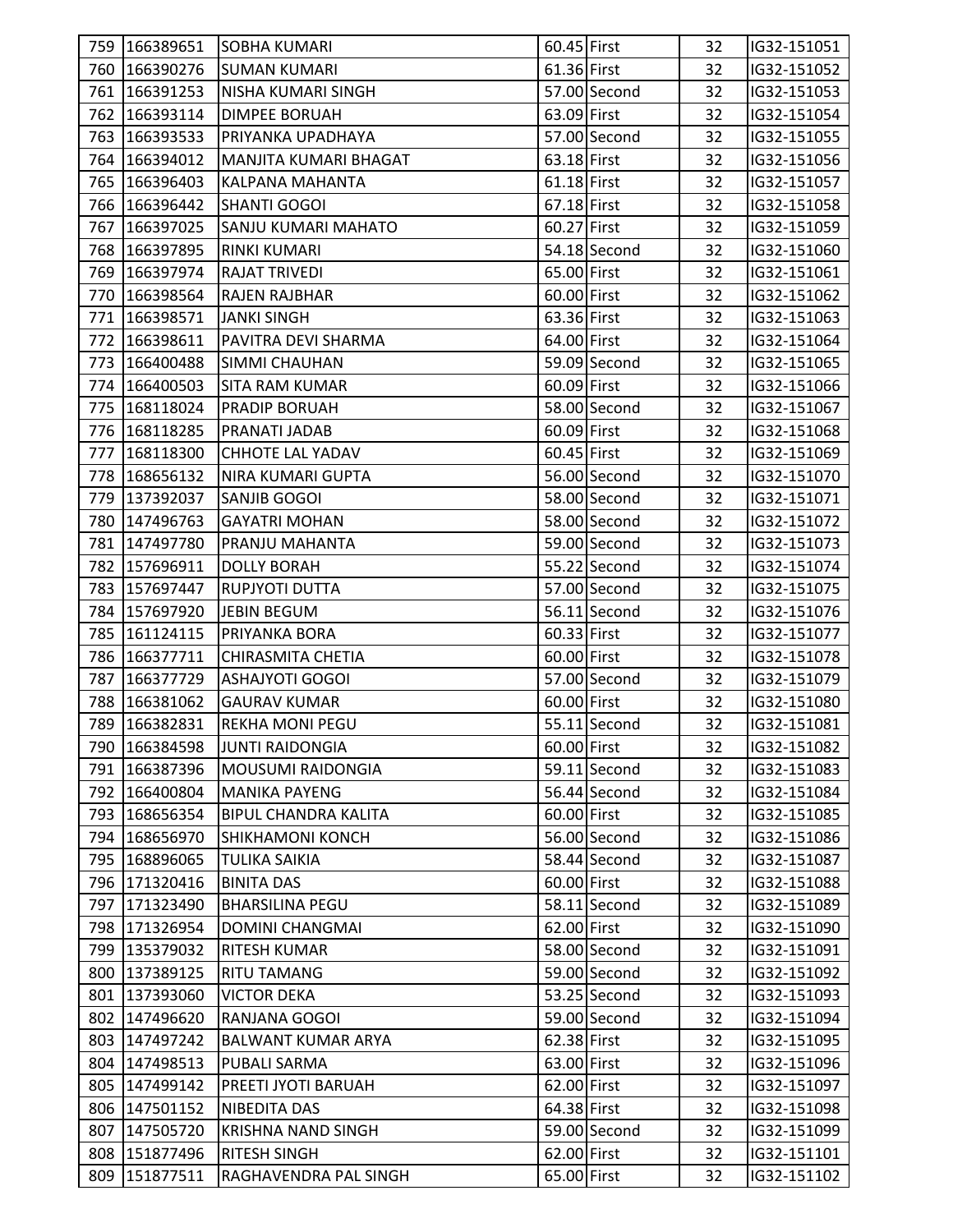|     | 810 151881719   | <b>NAYAN JYOTI BORAH</b>      | 67.00 First   |              | 32 | IG32-151103 |  |
|-----|-----------------|-------------------------------|---------------|--------------|----|-------------|--|
|     | 811 151882710   | PANKAJ DUBEY                  | 62.38 First   |              | 32 | IG32-151104 |  |
|     | 812 151886621   | <b>SANKAR MUKHERJEE</b>       | 64.13 First   |              | 32 | IG32-151105 |  |
|     | 813 152460730   | <b>NISHANT DUBEY</b>          | 68.00 First   |              | 32 | IG32-151106 |  |
|     | 814 157697192   | <b>ANAND SINGH</b>            | 62.00 First   |              | 32 | IG32-151107 |  |
|     | 815 157698836   | <b>BIKRAM SINGH</b>           | $61.13$ First |              | 32 | IG32-151108 |  |
|     | 816 157699520   | <b>MUKESH CHAND SHARMA</b>    |               | 58.00 Second | 32 | IG32-151109 |  |
|     | 817 157700047   | <b>ATUL KUMAR</b>             | 60.25 First   |              | 32 | IG32-151110 |  |
|     | 818 157703486   | <b>RAJNI KANT SINGH</b>       | 62.00 First   |              | 32 | IG32-151111 |  |
|     | 819 157703841   | SANTOSH KUMAR                 | 67.00 First   |              | 32 | IG32-151112 |  |
|     | 820 157703873   | <b>CHANDAMA BORAH</b>         | 60.13 First   |              | 32 | IG32-151113 |  |
|     | 821 157713409   | <b>MOONMI KALITA</b>          | 64.00 First   |              | 32 | IG32-151114 |  |
|     | 822 157713510   | <b>VIKRANT</b>                | 65.00 First   |              | 32 | IG32-151115 |  |
|     | 823 157720181   | JITENDRA KUMAR                |               | 58.00 Second | 32 | IG32-151116 |  |
|     | 824 157723384   | <b>JUMONI KALITA</b>          |               | 58.38 Second | 32 | IG32-151117 |  |
|     | 825 157723599   | <b>BIJUMONI DAS</b>           |               | 55.00 Second | 32 | IG32-151118 |  |
|     | 826 157801148   | <b>BILAL AHMAD SHERGOJRI</b>  | 64.00 First   |              | 32 | IG32-151119 |  |
|     | 827 159607974   | <b>SUNIL KUMAR</b>            | 70.00 First   |              | 32 | IG32-151120 |  |
|     | 828 159670265   | <b>AMIT KUMAR</b>             | 60.00 First   |              | 32 | IG32-151121 |  |
|     | 829 159726543   | PANKAJ                        | 67.00 First   |              | 32 | IG32-151122 |  |
|     | 830 159726851   | JOGENDER SINGH                | 62.13 First   |              | 32 | IG32-151123 |  |
|     | 831 161120401   | <b>DEEPJYOTI PATHAK</b>       | 63.00 First   |              | 32 | IG32-151124 |  |
|     | 832 161120433   | <b>SAURABH SHARMA</b>         | 62.00 First   |              | 32 | IG32-151125 |  |
|     | 833 161120891   | <b>SUNIL KUMAR</b>            | 61.00 First   |              | 32 | IG32-151126 |  |
|     | 834 161121252   | <b>RAHUL YADAV</b>            | 67.00 First   |              | 32 | IG32-151127 |  |
|     | 835 161122261   | <b>RAMKISHOR SHARMA</b>       | 62.00 First   |              | 32 | IG32-151128 |  |
|     | 836 161124810   | NIBEDITA NATH                 | 70.25 First   |              | 32 | IG32-151129 |  |
|     | 837 163121369   | SINEESH C                     | 62.00 First   |              | 32 | IG32-151130 |  |
|     | 838 163121684   | <b>SUJEET KUMAR</b>           | 61.00 First   |              | 32 | IG32-151131 |  |
|     | 839 166377450   | <b>AMIT KUMAR DWIVEDI</b>     |               | 58.00 Second | 32 | IG32-151132 |  |
|     | 840 166377886   | <b>FAREED ULLAH KHAN</b>      | 66.00 First   |              | 32 | IG32-151133 |  |
|     | 841 166378666   | <b>ROSHAN KUMAR CHOUDHARY</b> | 66.00 First   |              | 32 | IG32-151134 |  |
|     | 842 166385242   | <b>ABHIMANYU SINGH</b>        | 65.38 First   |              | 32 | IG32-151135 |  |
|     | 843 166391429   | <b>SHEHNAJ PERVEEN</b>        |               | 54.25 Second | 32 | IG32-151136 |  |
|     | 844 166400345   | PARIKSHITA BHAJONI            | 64.00 First   |              | 32 | IG32-151137 |  |
| 845 | 168117427       | <b>RANJAN KUMAR</b>           | 63.38 First   |              | 32 | IG32-151138 |  |
|     | 846 168118720   | <b>GAURAB PAL</b>             | 66.00 First   |              | 32 | IG32-151139 |  |
|     | 847 168656290   | <b>MISS SUMI BAIDYA</b>       |               | 55.25 Second | 32 | IG32-151140 |  |
|     | 848 131815240   | <b>DEV SINGH</b>              | 61.25 First   |              | 32 | IG32-151141 |  |
|     | 849 143423563   | <b>KAKULI ROY</b>             |               | 59.38 Second | 32 | IG32-151142 |  |
|     | 850 147497392   | PRABHAT TRIPATHI              | 64.25 First   |              | 32 | IG32-151143 |  |
|     | 851 147505941   | DILIRAM VERMA                 |               | 58.13 Second | 32 | IG32-151144 |  |
|     | 852 147506524   | <b>SARVESH KUMAR</b>          | 63.38 First   |              | 32 | IG32-151145 |  |
|     | 853 147507121   | RUPALI HAZARIKA               | 66.13 First   |              | 32 | IG32-151146 |  |
|     | 854 147507898   | AFZALUR RAHMAN AKANDA         | 62.13 First   |              | 32 | IG32-151147 |  |
|     | 855   151877149 | <b>RAM AVTAR</b>              | 63.25 First   |              | 32 | IG32-151148 |  |
|     | 856 157696230   | <b>NEHA SARKAR</b>            | 60.00 First   |              | 32 | IG32-151149 |  |
|     | 857 157696248   | <b>OMPRAKASH</b>              | 67.00 First   |              | 32 | IG32-151150 |  |
|     | 858 157697382   | ARUN KUMAR JAISWAL            | 66.00 First   |              | 32 | IG32-151151 |  |
|     | 859 157698621   | <b>MENSING TERANG</b>         |               | 58.00 Second | 32 | IG32-151152 |  |
|     | 860 157699092   | RAKTIM SAIKIA                 | 60.25 First   |              | 32 | IG32-151153 |  |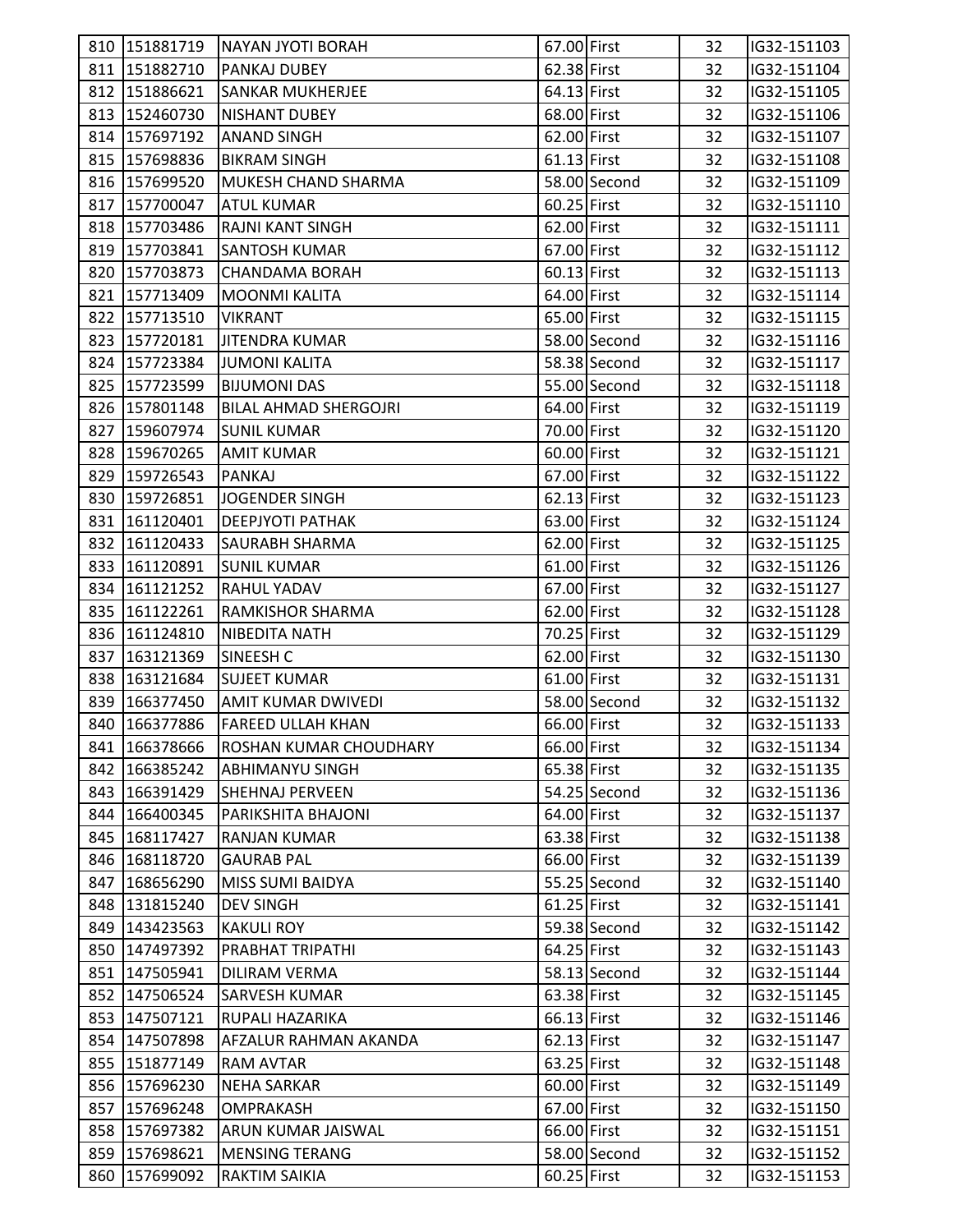|     | 861 157700807 | <b>ROBIN SARMA</b>        | 62.00 First |              | 32 | IG32-151154 |  |
|-----|---------------|---------------------------|-------------|--------------|----|-------------|--|
| 862 |               | 157703676 MONICA GOWALLA  | 64.00 First |              | 32 | IG32-151155 |  |
|     | 863 157712492 | <b>HARISH TIWARI</b>      |             | 59.00 Second | 32 | IG32-151156 |  |
|     | 864 157713462 | <b>BORNALI BORUAH</b>     | 71.00 First |              | 32 | IG32-151157 |  |
|     | 865 157715061 | <b>SUMKI BORAH</b>        | 66.00 First |              | 32 | IG32-151158 |  |
|     |               |                           |             |              |    |             |  |
|     | 866 157715205 | <b>SARITA THAKUR</b>      | 60.00 First |              | 32 | IG32-151159 |  |
|     | 867 157716593 | RIYANKA DUTTA             | 65.00 First |              | 32 | IG32-151160 |  |
|     | 868 157718637 | <b>JINTU BHUYAN</b>       | 60.38 First |              | 32 | IG32-151161 |  |
|     | 869 157718651 | PANKAJ BORAH              | 61.00 First |              | 32 | IG32-151162 |  |
|     | 870 157719083 | <b>MOUSMI BEYPI</b>       | 62.00 First |              | 32 | IG32-151163 |  |
|     | 871 157719313 | <b>MEHBOOB ALAM</b>       | 63.25 First |              | 32 | IG32-151164 |  |
| 872 | 157720601     | MANASH PROTIM GOSWAMI     | 66.00 First |              | 32 | IG32-151165 |  |
|     | 873 157721785 | NAYANA MONI BORA          | 61.25 First |              | 32 | IG32-151166 |  |
|     | 874 157722501 | <b>RAHUL NARZARY</b>      |             | 59.13 Second | 32 | IG32-151167 |  |
|     | 875 157723488 | <b>JUMI DUTTA</b>         |             | 58.00 Second | 32 | IG32-151168 |  |
|     | 876 159726772 | <b>GURDEV SINGH</b>       | 64.00 First |              | 32 | IG32-151169 |  |
|     | 877 159726837 | <b>ANTHONY MOCHAHARY</b>  | 61.00 First |              | 32 | IG32-151170 |  |
|     | 878 161118680 | <b>MANGRA URANG</b>       | 64.38 First |              | 32 | IG32-151171 |  |
| 879 | 161120078     | <b>RAJIB KR NATH</b>      |             | 56.00 Second | 32 | IG32-151172 |  |
|     | 880 161120282 | PANKAJ KR JAISWAL         | 65.38 First |              | 32 | IG32-151173 |  |
|     | 881 161120512 | <b>SURAJ RAI</b>          | 64.38 First |              | 32 | IG32-151174 |  |
|     | 882 161121782 | <b>NIR BAHADUR GIRI</b>   |             | 59.00 Second | 32 | IG32-151175 |  |
|     | 883 161121972 | <b>RABIJIT DEURI</b>      |             | 56.13 Second | 32 | IG32-151176 |  |
|     | 884 161123160 | <b>SANTOSH DUTTA</b>      |             | 59.00 Second | 32 | IG32-151177 |  |
|     | 885 161126710 | ARSHADUZ ZAMAN ANSARY     | 61.00 First |              | 32 | IG32-151178 |  |
|     | 886 163121416 | <b>SANJAY MEDHI</b>       |             | 57.00 Second | 32 | IG32-151179 |  |
| 887 | 166377363     | <b>NANCY KAUR</b>         | 67.25 First |              | 32 | IG32-151180 |  |
| 888 | 166378981     | <b>JATIN DAS</b>          | 60.00 First |              | 32 | IG32-151181 |  |
|     | 889 166380648 | <b>TRAILOKYA HAZARIKA</b> | 68.00 First |              | 32 | IG32-151182 |  |
| 890 | 166382420     | <b>RAJEN SUTAR</b>        | 62.13 First |              | 32 | IG32-151183 |  |
|     | 891 166382967 | JAYANTA SAIKIA            | 67.00 First |              | 32 | IG32-151184 |  |
|     | 892 168118429 | <b>BIJIT DAS</b>          | 61.00 First |              | 32 | IG32-151185 |  |
|     | 893 130275541 | <b>ROHIT KUMAR</b>        | 63.38 First |              | 32 | IG32-151186 |  |
|     | 894 137386169 | <b>GARGI PATHAK</b>       |             | 57.13 Second | 32 | IG32-151187 |  |
| 895 | 137393268     | <b>BISMITA BARUAH</b>     |             | 56.13 Second | 32 | IG32-151188 |  |
|     | 896 137393583 | HEMANJOLI BORDOLOI        |             | 57.00 Second | 32 | IG32-151189 |  |
|     | 897 137398149 | <b>SANGITA BHUYAN</b>     |             | 55.25 Second | 32 | IG32-151190 |  |
|     | 898 137398210 | NAJBINA AHMED             |             | 57.00 Second | 32 | IG32-151191 |  |
| 899 | 137398307     | ANKANA SARMAH             | 65.25 First |              | 32 | IG32-151192 |  |
|     | 900 137398797 | PALLABI SAIKIA            | 60.13 First |              | 32 | IG32-151193 |  |
|     | 901 137399086 | MINAKSHI BORAH            |             | 56.00 Second | 32 | IG32-151194 |  |
|     | 902 143422530 | <b>BARNALI DAS</b>        | 60.25 First |              | 32 | IG32-151195 |  |
| 903 | 143426021     | RAGHAV PRASAD RAI         |             | 59.00 Second | 32 | IG32-151196 |  |
| 904 | 147495833     | HARMIT SINGH BHALLA       |             | 58.00 Second | 32 | IG32-151197 |  |
|     | 905 147497195 | AMRITAN JULIE BARLA       |             | 56.00 Second | 32 | IG32-151198 |  |
|     | 906 147497307 | <b>VIPINCHANDRAN KC</b>   | 62.00 First |              | 32 | IG32-151199 |  |
|     | 907 147497504 | MOSFIA MEHJABIN ULLAH     |             | 56.00 Second | 32 | IG32-151200 |  |
| 908 | 147498133     | <b>MANOJ KUMAR</b>        | 63.00 First |              | 32 | IG32-151201 |  |
| 909 | 147499239     | <b>ADITI HAZARIKA</b>     |             | 54.00 Second | 32 | IG32-151202 |  |
| 910 | 147501098     | <b>BANDITA SAIKIA</b>     | 61.38 First |              | 32 | IG32-151203 |  |
| 911 | 147504767     | <b>JAVED IQBAL</b>        |             | 58.00 Second | 32 | IG32-151204 |  |
|     |               |                           |             |              |    |             |  |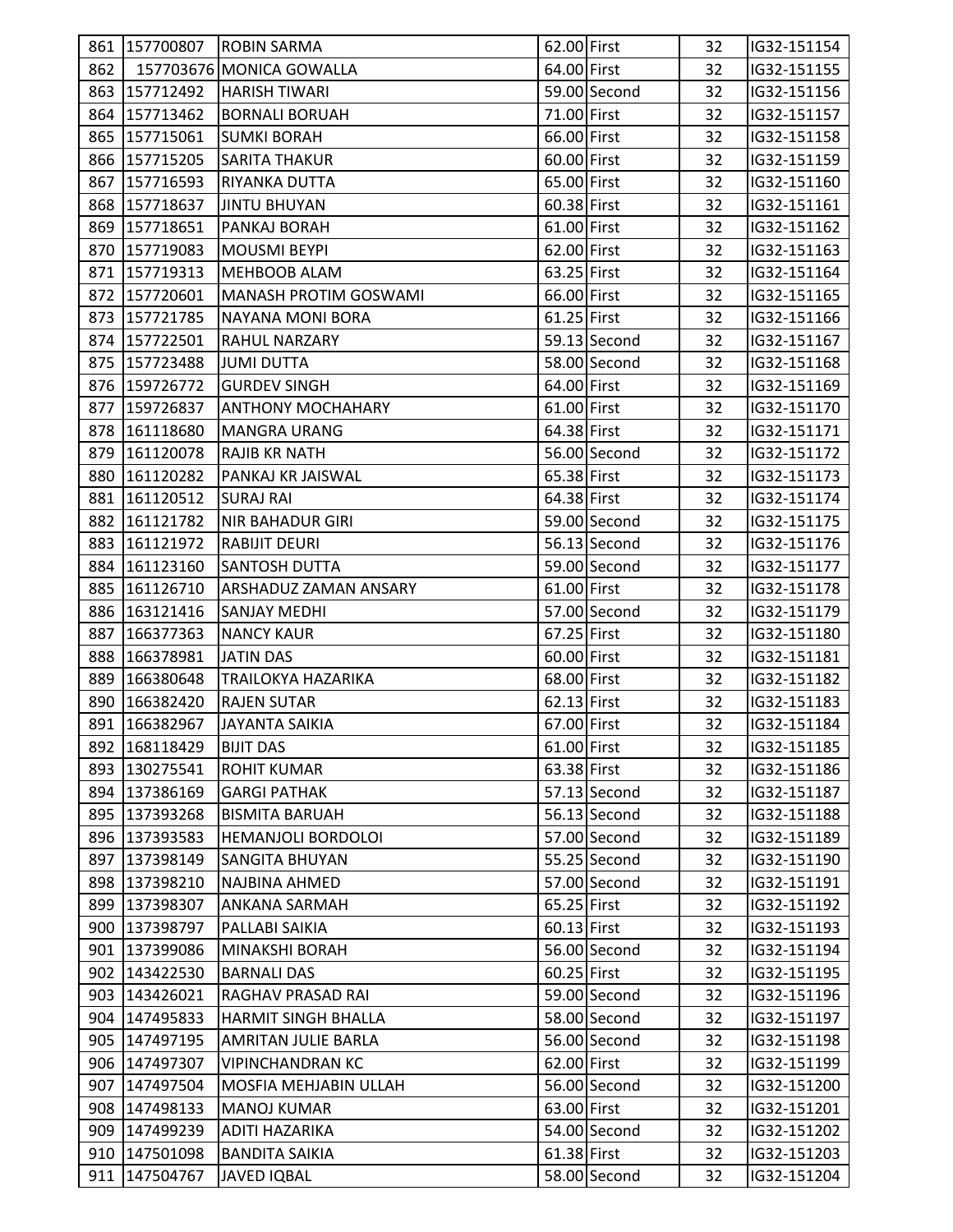|     | 912 147505959   | <b>JONALI SAIKIA</b>       | 66.00 First   |              | 32 | IG32-151205 |  |
|-----|-----------------|----------------------------|---------------|--------------|----|-------------|--|
|     | 913 147509007   | JOONMONI DAS               | 61.00 First   |              | 32 | IG32-151206 |  |
|     | 914 147510531   | NAVA KANTA CHUTIA          |               | 58.00 Second | 32 | IG32-151207 |  |
|     | 915 151875439   | PURABI SAIKIA              |               | 53.00 Second | 32 | IG32-151208 |  |
|     | 916 151876240   | PRANAMIKA DAS              | 61.00 First   |              | 32 | IG32-151209 |  |
|     | 917   151877622 | <b>KIRAN RANI</b>          |               | 58.13 Second | 32 | IG32-151210 |  |
|     | 918   151877758 | MD SHAHJAHAN ALI           | 62.00 First   |              | 32 | IG32-151211 |  |
|     | 919 151879246   | <b>ANJUMA SAIKIA</b>       |               | 58.00 Second | 32 | IG32-151212 |  |
|     | 920 151882220   | TRISHNA HAZARIKA           | 61.00 First   |              | 32 | IG32-151213 |  |
|     | 921 151884667   | PRAGOTI GOSWAMI            |               | 55.00 Second | 32 | IG32-151214 |  |
|     | 922 151885390   | NILAKHI SHARMA BORDOLOI    | $61.13$ First |              | 32 | IG32-151215 |  |
|     | 923 151887021   | <b>RITUPORNA GOGOI</b>     | 63.00 First   |              | 32 | IG32-151216 |  |
|     | 924 151887419   | <b>SORUJ THAKUR</b>        | 60.00 First   |              | 32 | IG32-151217 |  |
|     | 925 157696310   | <b>RAKESH KUMAR</b>        |               | 59.00 Second | 32 | IG32-151218 |  |
|     | 926 157696341   | <b>AYSHA SIDDIQUA</b>      |               | 56.38 Second | 32 | IG32-151219 |  |
|     | 927 157698771   | <b>SUNIL SARMAH</b>        | 60.25 First   |              | 32 | IG32-151220 |  |
|     | 928 157699616   | DIPA MONI DAS              | 62.00 First   |              | 32 | IG32-151221 |  |
|     | 929 157700093   | <b>SUJATA MAZUMDER</b>     |               | 56.00 Second | 32 | IG32-151222 |  |
|     | 930 157701000   | <b>RONJON GOGOI</b>        | 62.25 First   |              | 32 | IG32-151223 |  |
|     | 931 157701633   | <b>ANITA BELWAR</b>        | 63.00 First   |              | 32 | IG32-151224 |  |
|     | 932 157701980   | <b>BARNALI SAIKIA</b>      | 67.00 First   |              | 32 | IG32-151225 |  |
|     | 933 157701998   | <b>NABANITA DEVI</b>       | 65.13 First   |              | 32 | IG32-151226 |  |
|     | 934 157702040   | <b>KABERI DAS</b>          |               | 58.38 Second | 32 | IG32-151227 |  |
|     | 935 157702359   | <b>NAMITA ROY</b>          |               | 56.00 Second | 32 | IG32-151228 |  |
|     | 936 157702628   | <b>LIPIKA BORA</b>         | 65.25 First   |              | 32 | IG32-151229 |  |
|     | 937 157702753   | PALLABI SAIKIA             |               | 58.00 Second | 32 | IG32-151230 |  |
|     | 938 157702832   | KUMUDINI HAZARIKA          | 61.00 First   |              | 32 | IG32-151231 |  |
|     | 939 157702857   | MOSTAFA MD KAMAL HUSSAIN   | 60.00 First   |              | 32 | IG32-151232 |  |
|     | 940 157704044   | MINAKHEE BHATTACHARJEE     | 61.00 First   |              | 32 | IG32-151233 |  |
|     | 941 157712840   | <b>ABDUL SALAM</b>         | 62.38 First   |              | 32 | IG32-151234 |  |
|     | 942 157712976   | <b>SIRIN SULTANA</b>       | 61.00 First   |              | 32 | IG32-151235 |  |
|     | 943 157713423   | <b>FAIZ UDDIN AHMED</b>    | 69.25 First   |              | 32 | IG32-151236 |  |
|     | 944 157714013   | <b>NAZNEN AHMED</b>        |               | 57.00 Second | 32 | IG32-151237 |  |
|     | 945 157714170   | <b>PRAFULLO KERKETTA</b>   | 63.00 First   |              | 32 | IG32-151238 |  |
|     | 946 157714883   | <b>JULI BORAH</b>          |               | 59.00 Second | 32 | IG32-151239 |  |
| 947 | 157716239       | <b>MANDIRA BASUMATARY</b>  |               | 55.00 Second | 32 | IG32-151240 |  |
|     | 948 157716475   | <b>RANJU DEVI</b>          |               | 57.38 Second | 32 | IG32-151241 |  |
|     | 949 157716561   | <b>MOMI HAZARIKA</b>       |               | 56.38 Second | 32 | IG32-151242 |  |
|     | 950 157716579   | NIRUPAMA DAS               |               | 58.00 Second | 32 | IG32-151243 |  |
|     | 951 157717832   | <b>SUNU KALITA</b>         | 62.00 First   |              | 32 | IG32-151244 |  |
|     | 952 157717990   | <b>SIKHA RANI DAS</b>      |               | 58.00 Second | 32 | IG32-151245 |  |
|     | 953 157718003   | LAWANU BORDOLOI            | 60.13 First   |              | 32 | IG32-151246 |  |
|     | 954 157718218   | <b>MOUSOMI SARKAR</b>      | 64.00 First   |              | 32 | IG32-151247 |  |
|     | 955 157718572   | TRISHA RANI KALITA         | 62.00 First   |              | 32 | IG32-151248 |  |
|     | 956 157719829   | <b>MANOJ KUMAR SAINI</b>   | 61.00 First   |              | 32 | IG32-151249 |  |
|     | 957 157719890   | NILAKSHI SAIKIA            | 63.25 First   |              | 32 | IG32-151250 |  |
|     | 958 157720436   | <b>BINNI KUMARI</b>        | 64.25 First   |              | 32 | IG32-151251 |  |
|     | 959 157721420   | PRANJYOTI SAIKIA           | 60.00 First   |              | 32 | IG32-151252 |  |
|     | 960 157721524   | <b>ANURADHA SINHA</b>      | 62.38 First   |              | 32 | IG32-151253 |  |
|     | 961 157721556   | <b>NOBUL KUMAR SONOWAL</b> |               | 58.00 Second | 32 | IG32-151254 |  |
|     | 962 157721968   | <b>AFSHANA KHATUN</b>      | 63.38 First   |              | 32 | IG32-151255 |  |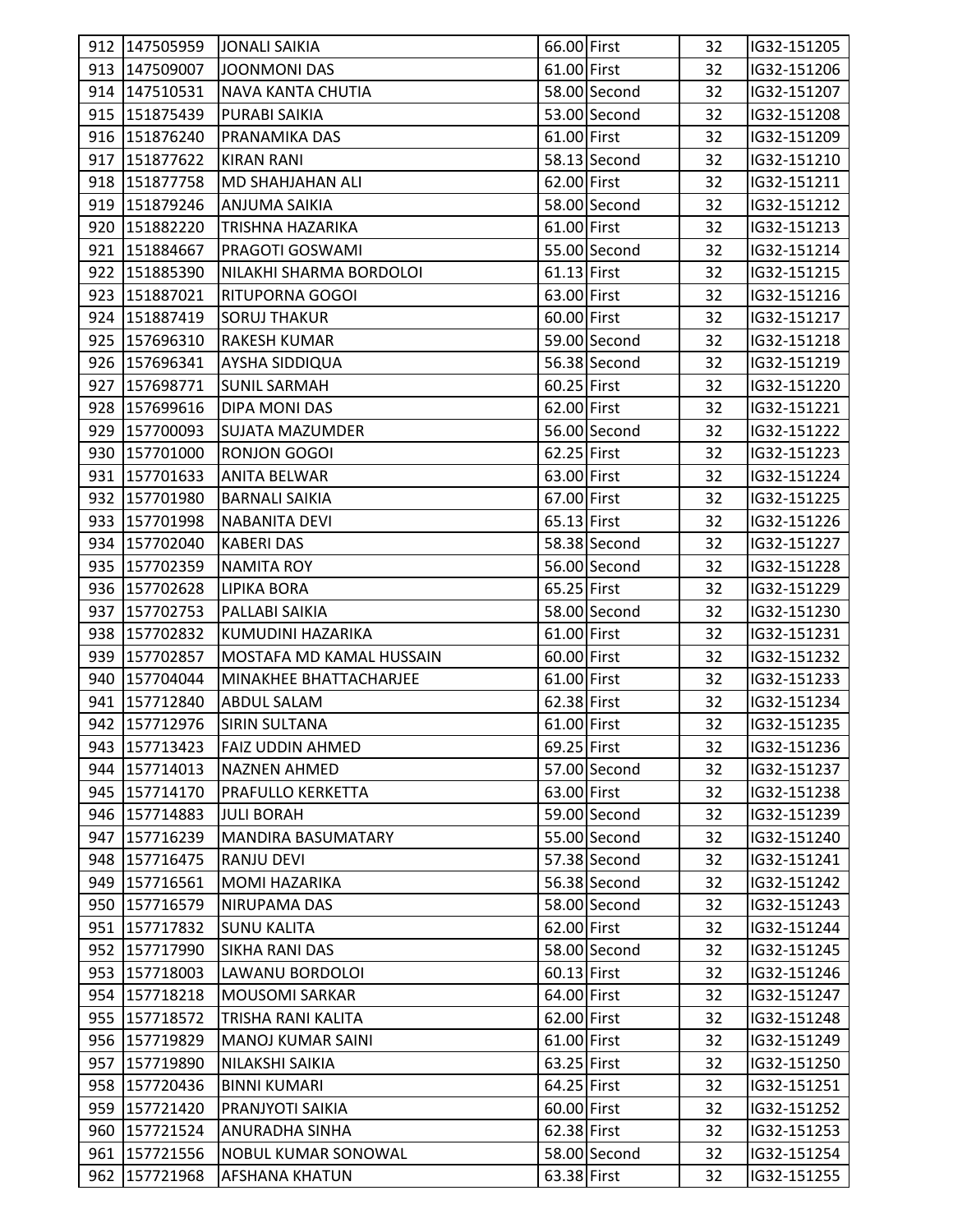|     | 963 157722447  | <b>SARASWATI BORDOLOI</b>       |             | 58.00 Second   | 32 | IG32-151256 |  |
|-----|----------------|---------------------------------|-------------|----------------|----|-------------|--|
|     | 964 157722709  | <b>VIKASH KUMAR</b>             | 64.25 First |                | 32 | IG32-151257 |  |
|     | 965 157723012  | <b>DEEPANSHU GUPTA</b>          | 67.25 First |                | 32 | IG32-151258 |  |
|     | 966 157723234  | <b>AFRUJUN NEHAR FORAJEE</b>    | 65.00 First |                | 32 | IG32-151259 |  |
|     | 967 157723345  | DEBAHUTI HAZARIKA               | 67.00 First |                | 32 | IG32-151260 |  |
|     | 968 157723574  | LAKSHMI BORDOLOI                |             | 58.00 Second   | 32 | IG32-151261 |  |
|     | 969 157723829  | <b>MANISHA BHATTARAI</b>        |             | $52.13$ Second | 32 | IG32-151262 |  |
|     | 970 159607777  | <b>EURI DAS</b>                 |             | 59.25 Second   | 32 | IG32-151263 |  |
|     | 971 159726013  | <b>SUSHIL KUMAR</b>             | 63.13 First |                | 32 | IG32-151264 |  |
|     | 972 159726314  | <b>MINA CHETRY</b>              |             | 55.25 Second   | 32 | IG32-151265 |  |
|     | 973 161118673  | <b>LUCKY DUWARAH</b>            |             | 56.00 Second   | 32 | IG32-151266 |  |
|     | 974 161118713  | <b>SANTUMONI RAJKHOWA</b>       | 61.00 First |                | 32 | IG32-151267 |  |
|     | 975 161119160  | <b>SUSREE BARUAH</b>            | 62.00 First |                | 32 | IG32-151268 |  |
|     | 976 161119589  | <b>AVINANDA BORA</b>            |             | 59.00 Second   | 32 | IG32-151269 |  |
|     | 977 161119604  | PRONOB MAHANTA                  | 64.00 First |                | 32 | IG32-151270 |  |
|     | 978 161119983  | <b>BIPUL BEZ</b>                | 63.38 First |                | 32 |             |  |
|     |                |                                 |             |                |    | IG32-151271 |  |
|     | 979 161120275  | <b>BITUPON DUTTA</b>            |             | 57.00 Second   | 32 | IG32-151272 |  |
|     | 980 161120347  | PALAKHI GOSWAMI                 | 61.00 First |                | 32 | IG32-151273 |  |
| 981 | 161120845      | <b>BIKRAMJIT DEKA</b>           | 68.00 First |                | 32 | IG32-151274 |  |
|     | 982 161121245  | PABITRA SAIKIA                  |             | 58.00 Second   | 32 | IG32-151275 |  |
|     | 983 161121442  | PALLAB KUMAR BARUAH             |             | 54.00 Second   | 32 | IG32-151276 |  |
|     | 984 161122562  | MUSFIKA CHOUDHOURY              |             | 56.38 Second   | 32 | IG32-151277 |  |
|     | 985 161123650  | <b>AVINANDA BORKAKOTY</b>       | 63.00 First |                | 32 | IG32-151278 |  |
|     | 986 161123715  | RIJUMONI BORDOLOI               | 62.38 First |                | 32 | IG32-151279 |  |
| 987 | 161124960      | <b>LEENA BORGOHAIN</b>          | 62.13 First |                | 32 | IG32-151280 |  |
| 988 | 161126466      | MAHMUDA BEGUM                   | 61.13 First |                | 32 | IG32-151281 |  |
|     | 989 161126839  | YOGESH POKHARIA                 | 61.00 First |                | 32 | IG32-151283 |  |
|     | 990 163122084  | <b>VIRENDER SINGH</b>           | 61.00 First |                | 32 | IG32-151284 |  |
|     | 991 166377062  | RUNA DEY                        | 68.00 First |                | 32 | IG32-151285 |  |
|     | 992 166377736  | NILIMA HAZARI                   | 72.00 First |                | 32 | IG32-151286 |  |
|     | 993 166377830  | <b>GEETISHMA BORA</b>           | 61.25 First |                | 32 | IG32-151287 |  |
|     | 994 166380630  | UPASANA GOSWAMI                 | 65.00 First |                | 32 | IG32-151290 |  |
|     | 995 166381736  | <b>DIBYAJIT NATH</b>            | 62.00 First |                | 32 | IG32-151291 |  |
|     | 996 166382089  | <b>JASHNA DEVI</b>              | 69.00 First |                | 32 | IG32-151292 |  |
|     | 997 166382096  | <b>MINAKSHI BORAH</b>           | 71.00 First |                | 32 | IG32-151293 |  |
|     | 998 166382261  | RITU MANI BORAH                 | 67.00 First |                | 32 | IG32-151294 |  |
|     | 999 166383439  | <b>MIKU MEDHI</b>               | 72.00 First |                | 32 | IG32-151295 |  |
|     | 1000 166383611 | NILASHREE BORAH                 | 67.25 First |                | 32 | IG32-151296 |  |
|     | 1001 166383629 | PRIYA BARUAH                    | 67.00 First |                | 32 | IG32-151297 |  |
|     | 1002 166383793 | <b>ASHIM BORAH</b>              | 64.00 First |                | 32 | IG32-151298 |  |
|     | 1003 166385529 | <b>DEVLAXMI DEORI</b>           |             | 51.00 Second   | 32 | IG32-151299 |  |
|     | 1004 166385923 | RINKI SARKAR MITRA              |             | 58.38 Second   | 32 | IG32-151300 |  |
|     | 1005 166387049 | PRANAMI BHARALI                 | 68.25 First |                | 32 | IG32-151301 |  |
|     | 1006 166387095 | ASHA M SANGMA                   | 63.00 First |                | 32 | IG32-151302 |  |
|     | 1007 166387221 | <b>APARAJITA BORAH</b>          | 62.13 First |                | 32 | IG32-151303 |  |
|     | 1008 166387239 | AKASHI BORAH HAZARIKA           | 63.00 First |                | 32 | IG32-151304 |  |
|     | 1009 166387712 | <b>SANJAY MUSAHARY</b>          |             | 58.00 Second   | 32 | IG32-151305 |  |
|     | 1010 166388667 | <b>JOYA CHUTIA</b>              | 62.38 First |                | 32 | IG32-151306 |  |
|     | 1011 166388721 | <b>ARPONA DAS</b>               | 62.00 First |                | 32 | IG32-151307 |  |
|     | 1012 166389669 | MULENDRA NATH MILI              |             | 53.00 Second   | 32 | IG32-151308 |  |
|     | 1013 166390584 | <b>BANASMITA KOUSHIK THAKUR</b> | 61.38 First |                | 32 | IG32-151309 |  |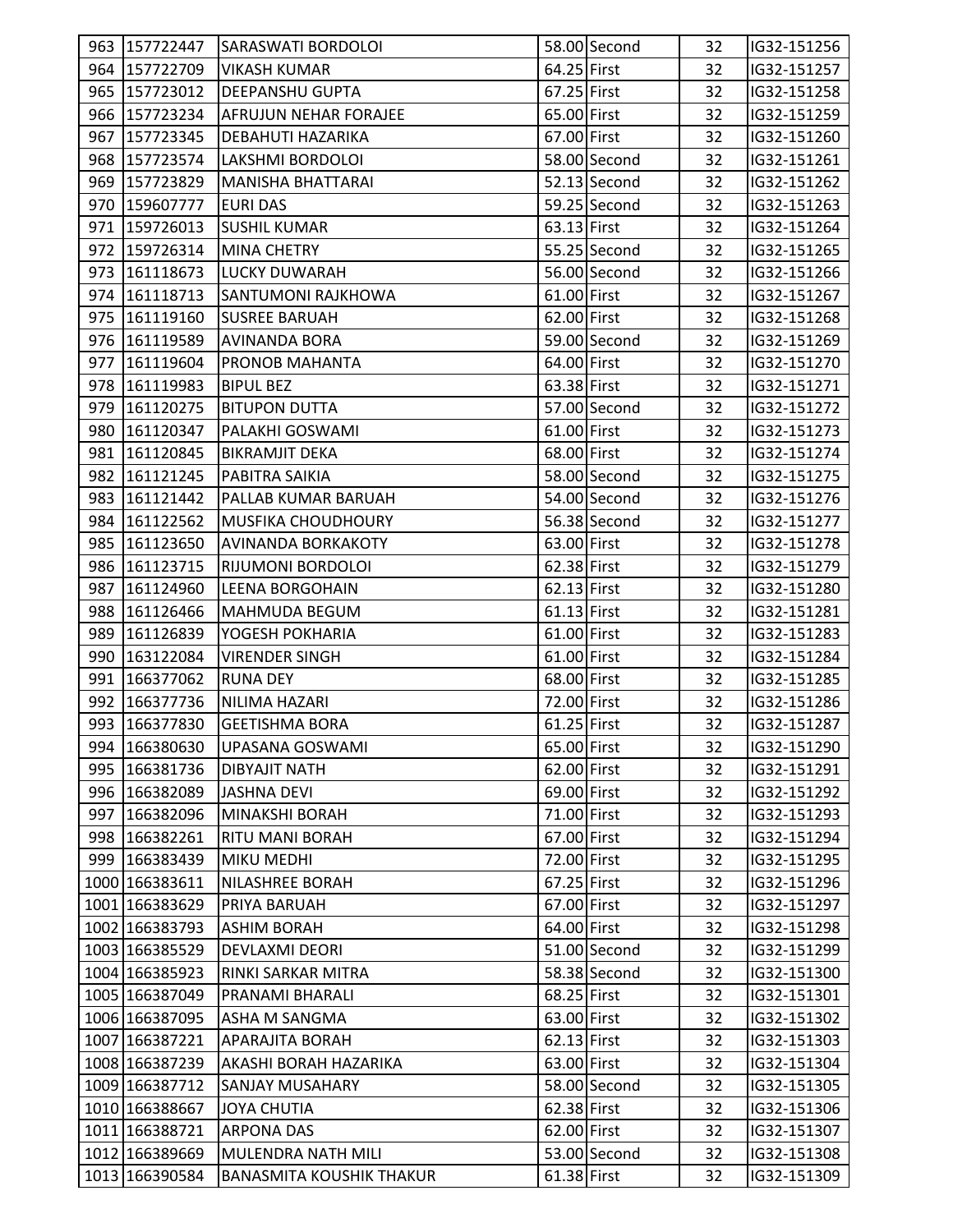|      | 1014 166392169 | <b>MRINALI BORAH</b>       | 69.00 First |                                 | 32 | IG32-151310 |  |
|------|----------------|----------------------------|-------------|---------------------------------|----|-------------|--|
|      | 1015 166392302 | lFARHANA YASMIN            | 65.00 First |                                 | 32 | IG32-151311 |  |
|      | 1016 166392420 | <b>MAMU BORA</b>           | 71.00 First |                                 | 32 | IG32-151312 |  |
|      | 1017 166392936 | <b>RITA SARMAH</b>         |             | 58.00 Second                    | 32 | IG32-151313 |  |
|      | 1018 166393225 | DIPIKA GOGOI               | 70.00 First |                                 | 32 | IG32-151314 |  |
|      | 1019 166395171 | <b>RASHMITA BORAH</b>      | 66.00 First |                                 | 32 | IG32-151315 |  |
|      | 1020 166397064 | RAJLAXMI BORAH             |             | 56.00 Second                    | 32 | IG32-151316 |  |
|      | 1021 166397358 | <b>SAURAV KUMAR BORUAH</b> | 62.00 First |                                 | 32 | IG32-151317 |  |
|      | 1022 166397745 | <b>KASHMIRI BORA</b>       | 68.25 First |                                 | 32 | IG32-151318 |  |
|      | 1023 166399810 | <b>DIMBESWAR GOGOI</b>     | 60.00 First |                                 | 32 | IG32-151319 |  |
|      | 1024 166399946 | <b>RAUSHAN KUMAR</b>       |             | 57.38 Second                    | 32 | IG32-151320 |  |
|      | 1025 168656268 | SHILPI SAIKIA              |             | 56.00 Second                    | 32 | IG32-151321 |  |
|      | 1026 157700750 | <b>GITALI DOLAKASHORIA</b> | 60.11 First |                                 | 32 | IG32-151322 |  |
|      | 1027 157721223 | <b>MADHURJYA BORAH</b>     |             | 52.00 Second                    | 32 | IG32-151324 |  |
|      | 1028 143423097 | <b>SHEKHARJYOTI NEOG</b>   | 80.00 First |                                 | 32 | IG32-151325 |  |
|      | 1029 157720135 | <b>PRANITA BARUAH</b>      | 67.00 First |                                 | 32 | IG32-151326 |  |
|      | 1030 166384115 | <b>GAUTAM LAHON</b>        |             | 55.00 Second                    | 32 | IG32-151327 |  |
|      | 1031 166392310 | <b>NEHA BORUAH</b>         |             | 58.00 Second                    | 32 | IG32-151328 |  |
|      | 1032 169562172 | <b>HOREN BORA</b>          |             | 57.00 Second                    | 32 | IG32-151329 |  |
|      | 1033 171321496 | <b>SANJEET KUMAR</b>       | 68.00 First |                                 | 32 | IG32-151330 |  |
|      | 1034 171321504 | <b>VEERENDRA KUMAR</b>     | 66.25 First |                                 | 32 | IG32-151331 |  |
|      | 1035 157718866 | DIBYOJYOTI BARUAH          | 68.00 First |                                 | 32 | IG32-151332 |  |
|      | 1036 157719574 | <b>NABAJYOTI GOGOI</b>     | 67.00 First |                                 | 32 | IG32-151333 |  |
|      | 1037 157720199 | <b>ANKUR GOGOI</b>         | 70.00 First |                                 | 32 | IG32-151334 |  |
|      | 1038 168439737 | <b>MANISH KUMAR SINGH</b>  | 65.42 First |                                 | 32 | IG32-151335 |  |
|      |                |                            | 61.08 First |                                 |    |             |  |
|      | 1039 171323697 | MUNISH KUMAR BASSI         |             |                                 | 32 | IG32-151336 |  |
|      | 1040 157701619 | <b>ANAMIKA DEVI</b>        | 68.06 First |                                 | 32 | IG32-151337 |  |
|      | 1041 161123080 | <b>ANUP CHANDRA SARMAH</b> | 65.00 First |                                 | 32 | IG32-151338 |  |
|      | 1042 161124652 | <b>GOBINDA DEKA</b>        | 71.00 First |                                 | 32 | IG32-151339 |  |
|      | 1043 166395727 | DR PRONOB JYOTI SAIKIA     | 63.00 First |                                 | 32 | IG32-151340 |  |
| 1044 | 166378928      | <b>NEEMA BISHT</b>         |             | First with<br>85.43 Distinction | 32 | IG32-151341 |  |
|      | 1045 137391003 | <b>DEEPAK SHARMA</b>       |             | 53.00 Second                    | 32 | IG32-151342 |  |
|      | 1046 137396295 | <b>HITESH BARMAN</b>       |             | 58.00 Second                    | 32 | IG32-151343 |  |
|      | 1047 137400166 | <b>ABHISHEK DEY</b>        | 64.50 First |                                 | 32 | IG32-151344 |  |
|      | 1048 147505199 | PRIYANKA AICH              |             | 54.33 Second                    | 32 | IG32-151345 |  |
|      | 1049 151881582 | <b>DIPIKA DEB</b>          |             | 56.50 Second                    | 32 | IG32-151346 |  |
|      | 1050 151881812 | <b>KAMAL DAS</b>           |             | 55.83 Second                    | 32 | IG32-151347 |  |
|      | 1051 157696373 | <b>SWETA DUTTA</b>         | 66.67 First |                                 | 32 | IG32-151348 |  |
|      | 1052 157701300 | PUSPA KUMARI SINGH         |             | 58.50 Second                    | 32 | IG32-151349 |  |
|      | 1053 157701593 | <b>VIVEK HAZARIKA</b>      | 60.17 First |                                 | 32 | IG32-151350 |  |
|      | 1054 157703952 | KAMAL LOCHAN DAS           | 63.33 First |                                 | 32 | IG32-151351 |  |
|      | 1055 157704020 | SWADHINATA SAIKIA          | 61.17 First |                                 | 32 | IG32-151352 |  |
|      | 1056 157712041 | PUJA SRIWASTAV             | 65.50 First |                                 | 32 | IG32-151353 |  |
|      | 1057 157716436 | HOMANKA RAJ SARMAH         |             | 51.17 Second                    | 32 | IG32-151354 |  |
|      | 1058 157718938 | PRIYANKA DAS               | 60.17 First |                                 | 32 | IG32-151355 |  |
|      | 1059 157718984 | <b>SHILPA MORE</b>         |             | 57.17 Second                    | 32 | IG32-151356 |  |
|      | 1060 157719020 | DHRUBA DEBNATH             | 60.50 First |                                 | 32 | IG32-151357 |  |
|      | 1061 157724085 | <b>SOMA LIMBU</b>          |             | 57.17 Second                    | 32 | IG32-151358 |  |
|      | 1062 161119303 | <b>SONMONI SAIKIA</b>      |             | 57.50 Second                    | 32 | IG32-151359 |  |
|      | 1063 161120014 | JYOTI GOGOI                |             | 57.33 Second                    | 32 | IG32-151360 |  |
|      |                |                            |             |                                 |    |             |  |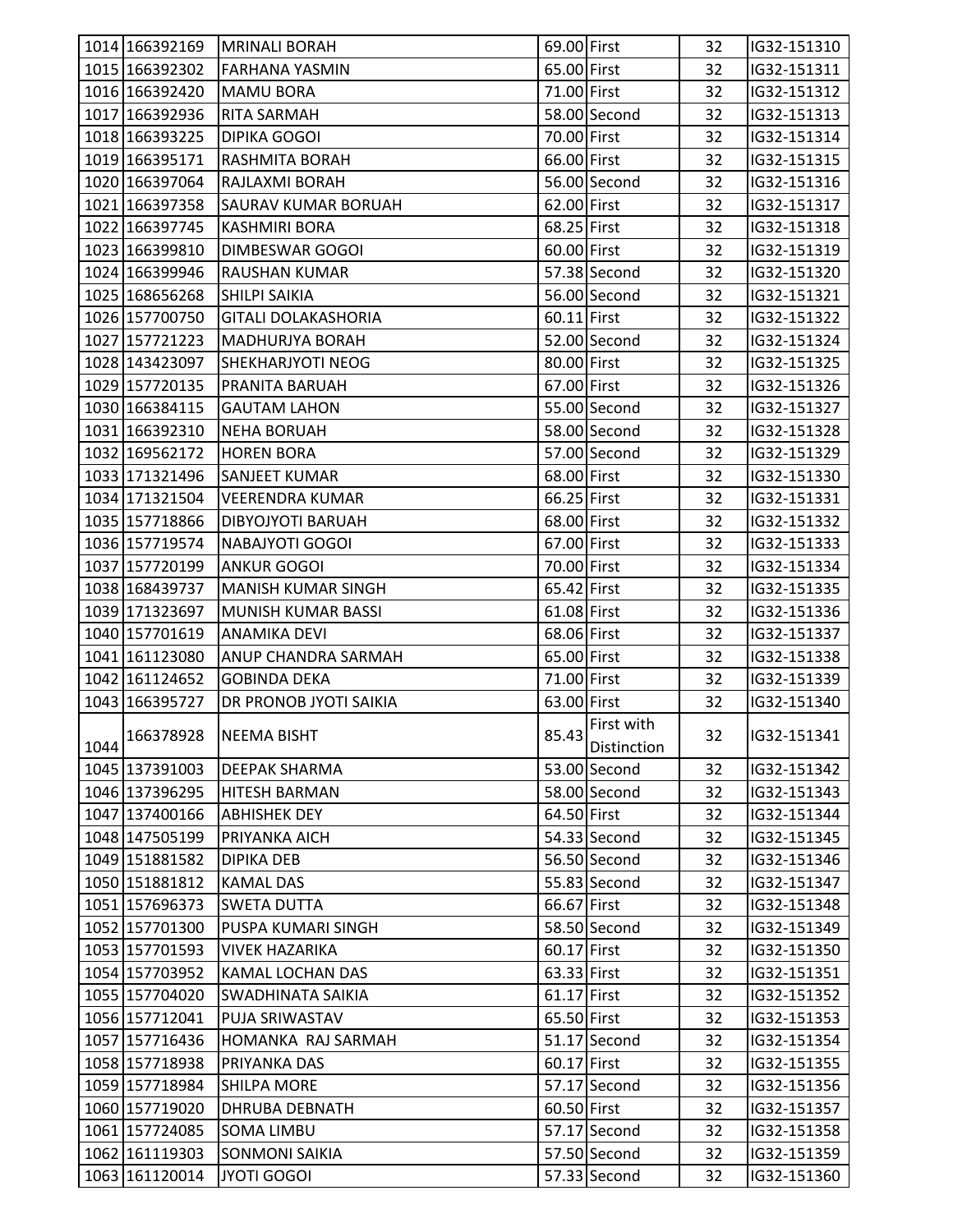| 1064 161120917 | <b>LALITA GURUNG</b>       |             | 55.00 Second | 32 | IG32-151361 |  |
|----------------|----------------------------|-------------|--------------|----|-------------|--|
| 1065 161122365 | <b>RIYA DEY</b>            | 63.33 First |              | 32 | IG32-151362 |  |
| 1066 161125052 | PAPPU KUMAR CHAUDHARY      | 63.67 First |              | 32 | IG32-151363 |  |
| 1067 161126735 | <b>ABHINAV DAS</b>         |             | 57.50 Second | 32 | IG32-151364 |  |
| 1068 166377110 | RAJAT NANDI                |             | 54.50 Second | 32 | IG32-151365 |  |
| 1069 166377349 | <b>SOMBHU AICH</b>         |             | 56.17 Second | 32 | IG32-151366 |  |
| 1070 166378222 | <b>SATARUPA CHOUDHURY</b>  |             | 56.67 Second | 32 | IG32-151367 |  |
| 1071 166378476 | <b>BIKASH BORAIK</b>       |             | 56.17 Second | 32 | IG32-151368 |  |
| 1072 166381284 | <b>NITU SINGH</b>          |             | 57.00 Second | 32 | IG32-151369 |  |
| 1073 166381514 | <b>PRANJAL DAS</b>         |             | 58.17 Second | 32 | IG32-151371 |  |
| 1074 166383231 | RAHIMA BEGUM LASKAR        |             | 57.83 Second | 32 | IG32-151372 |  |
| 1075 166383310 | PRIYANKA RAKESH KESHARWANI | 70.33 First |              | 32 | IG32-151373 |  |
| 1076 166383571 | HEMANTA KHARKA CHETRY      |             | 55.67 Second | 32 | IG32-151374 |  |
| 1077 166383596 | <b>DEEPSIKHA PAUL</b>      |             | 55.83 Second | 32 | IG32-151375 |  |
| 1078 166383819 | <b>TAPASH KUMAR MAITRA</b> | 60.67 First |              | 32 | IG32-151376 |  |
| 1079 166384090 | <b>BIBEK PAUL</b>          | 60.33 First |              | 32 | IG32-151377 |  |
| 1080 166385038 | RONI DAS                   |             | 56.00 Second | 32 | IG32-151378 |  |
| 1081 166386584 | <b>MARY VIOLET MINJ</b>    |             | 54.67 Second | 32 | IG32-151379 |  |
| 1082 166386624 | <b>DOLLY BHUYAN</b>        | 70.00 First |              | 32 | IG32-151380 |  |
| 1083 166387207 | <b>RIDHI GATTANI</b>       |             | 58.83 Second | 32 | IG32-151381 |  |
| 1084 166387508 | RIYA BHATTACHARJEE         |             | 58.33 Second | 32 | IG32-151382 |  |
| 1085 166387530 | PARBIN SULTANA             |             | 57.00 Second | 32 | IG32-151383 |  |
| 1086 166388248 | <b>SUSMITA GOGOI</b>       | 62.83 First |              | 32 | IG32-151384 |  |
| 1087 166388975 | <b>PRIYANKA KOUR</b>       |             | 58.67 Second | 32 | IG32-151385 |  |
| 1088 166389770 | <b>ANINDITA SANYAL</b>     |             | 57.83 Second | 32 | IG32-151386 |  |
| 1089 166390781 | <b>SIMA BORAH</b>          |             | 58.00 Second | 32 | IG32-151387 |  |
| 1090 166391135 | <b>JAYASRI DEVI</b>        |             | 55.33 Second | 32 | IG32-151388 |  |
| 1091 166391751 | DEEPA GOON                 | 62.17 First |              | 32 | IG32-151389 |  |
| 1092 166391790 | <b>KASTURI UPADHYAYA</b>   | 71.67 First |              | 32 | IG32-151390 |  |
| 1093 166392628 | <b>MAYA THAPA</b>          |             | 54.50 Second | 32 | IG32-151391 |  |
| 1094 166392721 | <b>LAXMI PRADHAN</b>       |             | 57.00 Second | 32 | IG32-151392 |  |
| 1095 166392982 | NANDITA DEBNATH            |             | 54.67 Second | 32 | IG32-151393 |  |
| 1096 166393240 | <b>DEEPTI DEVI</b>         |             | 55.67 Second | 32 | IG32-151394 |  |
| 1097 166394194 | <b>CHAMPA PARISOW</b>      |             | 55.83 Second | 32 | IG32-151395 |  |
| 1098 166394345 | <b>MONALISA BATSA</b>      |             | 54.17 Second | 32 | IG32-151396 |  |
| 1099 166394725 | <b>GOUTAM NAG KASHYAP</b>  |             | 54.83 Second | 32 | IG32-151397 |  |
| 1100 166396775 | DEBARAJ KAUSHIK            |             | 54.83 Second | 32 | IG32-151398 |  |
| 1101 166397182 | PANCHALI NATH              | 61.00 First |              | 32 | IG32-151399 |  |
| 1102 168117205 | MADHUMITA SENGUPTA         |             | 58.17 Second | 32 | IG32-151400 |  |
| 1103 168118658 | <b>HIMADRI BARMAN</b>      |             | 54.67 Second | 32 | IG32-151401 |  |
| 1104 168656275 | AJIT KUMAR SINGH           | 61.83 First |              | 32 | IG32-151402 |  |
| 1105 170338963 | <b>RUMA SHAH</b>           | 63.17 First |              | 32 | IG32-151403 |  |
| 1106 170339553 | RUPANJALI DEVI             | 69.83 First |              | 32 | IG32-151404 |  |
| 1107 171320312 | SHASHANKA MAZUMDER         |             | 56.17 Second | 32 | IG32-151405 |  |
| 1108 171322799 | <b>ABHILASHA DEVI</b>      | 62.33 First |              | 32 | IG32-151406 |  |
| 1109 171323720 | PREETI CHANDAK             | 66.17 First |              | 32 | IG32-151407 |  |
| 1110 171324635 | <b>ASHOK BANIK</b>         | 62.67 First |              | 32 | IG32-151408 |  |
| 1111 171325519 | ANKITA SAHA                | 60.17 First |              | 32 | IG32-151409 |  |
| 1112 171327440 | <b>DIVYA PANDEY</b>        | 69.00 First |              | 32 | IG32-151410 |  |
| 1113 171329570 | <b>CHIRANJIB GOHAIN</b>    |             | 54.00 Second | 32 | IG32-151411 |  |
| 1114 171329587 | PRANJAL SAIKIA             |             | 52.67 Second | 32 | IG32-151412 |  |
|                |                            |             |              |    |             |  |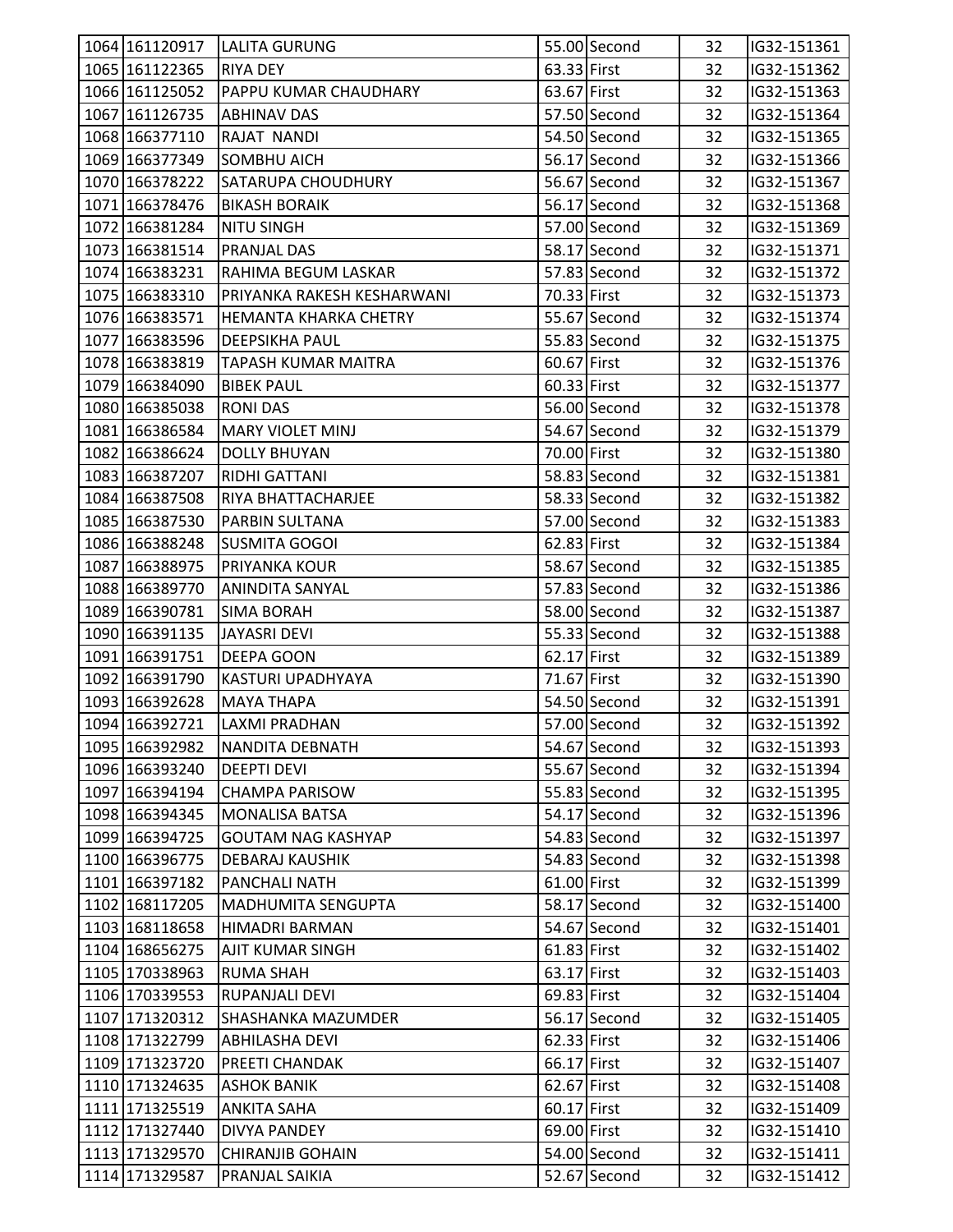|      | 1115 176404300 | <b>SAHIL SINGH</b>             |             | 58.67 Second | 32 | IG32-151413 |
|------|----------------|--------------------------------|-------------|--------------|----|-------------|
|      | 1116 176404410 | <b>NIHARIKA PHUKON</b>         | 64.50 First |              | 32 | IG32-151414 |
|      | 1117 176407580 | <b>NABARUN PAUL</b>            | 60.50 First |              | 32 | IG32-151415 |
|      | 1118 177291099 | <b>SHRABANI PAUL</b>           | 63.17 First |              | 32 | IG32-151416 |
|      | 1119 177292044 | SABINA BEGUM                   | 61.83 First |              | 32 | IG32-151417 |
|      | 1120 177292313 | DEVASMITA DEY                  | 63.33 First |              | 32 | IG32-151418 |
|      | 1121 177292685 | <b>MITALI DAS</b>              | 66.17 First |              | 32 | IG32-151419 |
|      | 1122 177292757 | <b>CHINMOY GHOSH</b>           | 64.50 First |              | 32 | IG32-151420 |
|      | 1123 177292843 | <b>PRABALI DEKA</b>            | 68.67 First |              | 32 | IG32-151421 |
|      | 1124 177292908 | <b>SONI SINGH</b>              | 65.50 First |              | 32 | IG32-151422 |
|      | 1125 177292954 | <b>GEETIKA GUPTA</b>           | 65.50 First |              | 32 | IG32-151423 |
|      | 1126 177293157 | <b>ANKIT KUMAR GUPTA</b>       |             | 52.17 Second | 32 | IG32-151424 |
|      | 1127 177294592 | <b>SUNNY RAUT</b>              |             | 57.17 Second | 32 | IG32-151425 |
|      | 1128 177294711 | <b>KAVITA KARNANY</b>          | 67.33 First |              | 32 | IG32-151426 |
|      | 1129 177936639 | <b>DEBASISH SARMAH</b>         |             | 57.67 Second | 32 | IG32-151427 |
|      | 1130 177938110 | <b>BADAN DAS</b>               |             | 57.17 Second | 32 | IG32-151428 |
|      | 1131 179715844 | <b>GAURAV SARKAR</b>           |             | 57.00 Second | 32 | IG32-151429 |
|      | 1132 179717579 | <b>ALAK PAUL</b>               |             | 54.67 Second | 32 | IG32-151430 |
|      | 1133 179718310 | <b>SNEHA MALPANI</b>           |             | 56.67 Second | 32 | IG32-151431 |
|      | 1134 110170773 | <b>SUDIP CHOUDHARY</b>         |             | 59.00 Second | 32 | IG32-151432 |
|      | 1135 161121592 | <b>PUSHKAR TRIPATHI</b>        | 66.01 First |              | 32 | IG32-151433 |
|      |                |                                |             | First with   |    |             |
| 1136 | 161122981      | <b>RAHUL DAS</b>               | 75.01       | Distinction  | 32 | IG32-151434 |
|      | 1137 166376970 | DIBYAJYOTI DUTTA               | 63.00 First |              | 32 | IG32-151435 |
|      | 1138 166377206 | <b>VISHWA PRATAP SINGH</b>     | 63.00 First |              | 32 | IG32-151436 |
|      | 1139 166378928 |                                | 63.00 First |              | 32 |             |
|      | 1140 166379034 | <b>NEEMA BISHT</b>             |             |              |    | IG32-151437 |
|      |                | <b>ANKITA AGARWAL</b>          | 60.00 First |              | 32 | IG32-151438 |
|      | 1141 166379249 | <b>MD FAQRUL ISLAM</b>         | 60.00 First |              | 32 | IG32-151439 |
|      | 1142 171324484 | <b>ASHIM KHOUND</b>            |             | 58.00 Second | 32 | IG32-151440 |
|      | 1143 171324982 | <b>ASHI JYOTI POW GAM</b>      |             | 57.04 Second | 32 | IG32-151441 |
|      | 1144 171327250 | MITALI ADHYAPOK ALAM           |             | 57.43 Second | 32 | IG32-151442 |
|      | 1145 171327290 | <b>SURANJANA GOGOI</b>         | 72.00 First |              | 32 | IG32-151443 |
|      | 1146 166390918 | <b>ANJUM SHAYEQUE RAHMAN</b>   | 60.40 First |              | 32 | IG32-151444 |
|      | 1147 166390957 | <b>SANDHANI SAIKIA</b>         |             | 59.00 Second | 32 | IG32-151445 |
|      | 1148 170136027 | <b>TERPO RONYA</b>             | 63.00 First |              | 32 | IG32-151446 |
|      | 1149 170290288 | MAHIMA ARYA                    | 70.00 First |              | 32 | IG32-151447 |
|      | 157695049      | <b>USHA RANI PHUKAN</b>        | 88.00       | First with   | 32 | IG32-151448 |
| 1150 |                |                                |             | Distinction  |    |             |
|      | 1151 166376988 | PRANAB JYOTI GOSWAMI           | 71.00 First |              | 32 | IG32-151449 |
|      | 1152 151877432 | SAPTARISHI SARMA               | 60.00 First |              | 32 | IG32-151450 |
|      | 166377206      | <b>VISHWA PRATAP SINGH</b>     | 85.43       | First with   | 32 | IG32-151451 |
| 1153 |                |                                |             | Distinction  |    |             |
|      | 1154 151875532 | SRIMANTA MADHAV GOSWAMI        |             | 58.00 Second | 32 | IG32-151452 |
|      | 1155 166380347 | <b>ASHIMA GOGOI</b>            | 64.02 First |              | 32 | IG32-151453 |
|      | 1156 168117355 | JYOTSHNA GOGOI                 |             | 56.00 Second | 32 | IG32-151454 |
|      | 1157 168117473 | <b>SUPARNA BORAH</b>           | 73.00 First |              | 32 | IG32-151455 |
|      | 1158 170135720 | <b>ARIF AHMED</b>              | 60.00 First |              | 32 | IG32-151456 |
|      | 1159 170135967 | <b>GANESH BAHADUR CHETTERY</b> | 71.00 First |              | 32 | IG32-151457 |
|      | 1160 166391199 | DIPANJALI SAIKIA               | 66.73 First |              | 32 | IG32-151458 |
|      | 1161 166393762 | <b>SULEMAN KONDPAN</b>         |             | 59.08 Second | 32 | IG32-151459 |
|      | 1162 176406801 | <b>UJJAL SAIKIA</b>            | 62.27 First |              | 32 | IG32-151460 |
|      |                |                                |             |              |    |             |